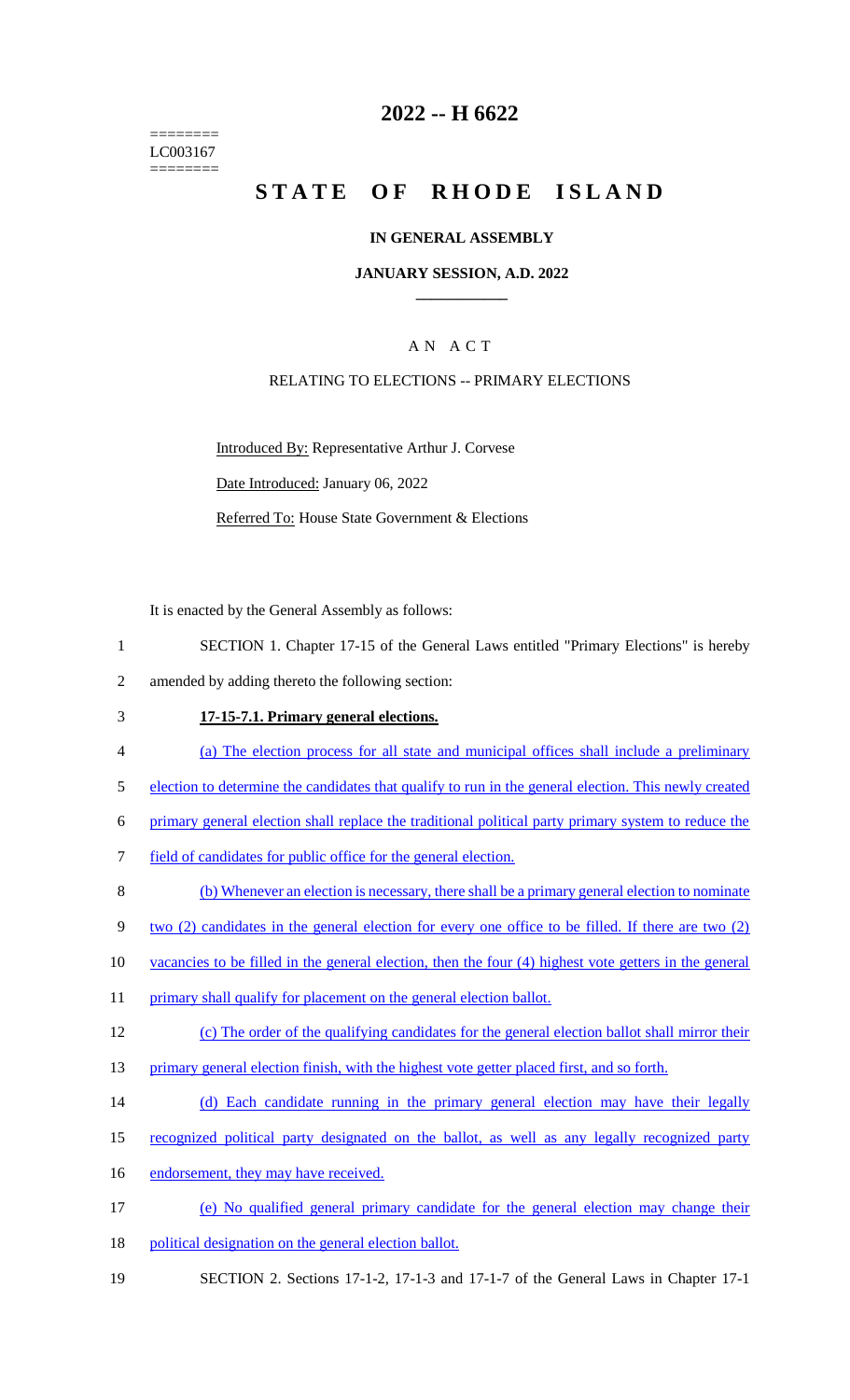entitled "General Provisions" are hereby amended to read as follows:

 **17-1-2. Definitions.** For the purposes this title, except as may otherwise be required by the context: (1) "Election" means the filling of any public office or the determination of any public question by vote of the electorate, and includes without limitation any state, town, or city office or question, and any political party primary election for the nomination of any candidate for public 7 office; except that it shall not include a financial town meeting or a meeting to elect officers of a fire, water, or sewer district; (2) "General election" means an election held on the first Tuesday next after the first Monday in November in even numbered years for the election of members of the general assembly and/or for the election of general officers, and/or for the election of presidential electors for president/vice-president of the United States; (3) "General officer" means an officer designated as a general officer by chapter 2 of this title; (4) "Independent candidate" means a candidate who has no affiliation with any political party; (5) "Local board" means a town or city board of canvassers, board of canvassers and registration, canvassing authority, or any other local board, commission, or officer empowered by law to have custody of the permanent registration records; (6) "Local election" means any election limited to the electorate of any city or town, or any part, at which any city, town, ward, or district officers are to be chosen, or any elective meeting at which a question is to be submitted to the voters of a city, town, or any subdivision of a city or town, but it shall not include a financial town meeting; (7) "Party member" means any person who is a member of a designated political party pursuant to § 17-9.1-23; 26 (8) "Party voter" means any qualified voter who is eligible to vote at the primary election 27 of a political party; (9) "Political party" or "party" means: (i) any political organization which, at the next 29 preceding general election for the election of general officers, nominated endorsed a candidate for governor, and whose candidate for governor at the election polled at least five percent (5%) of the entire vote cast in the state for governor, or (ii) any political organization which at the next preceding general election for the election of a president of the United States nominated a candidate for president and whose candidate for president at the election polled at least five percent (5%) of the entire vote cast in the state for president, or (iii) any political organization which, on petition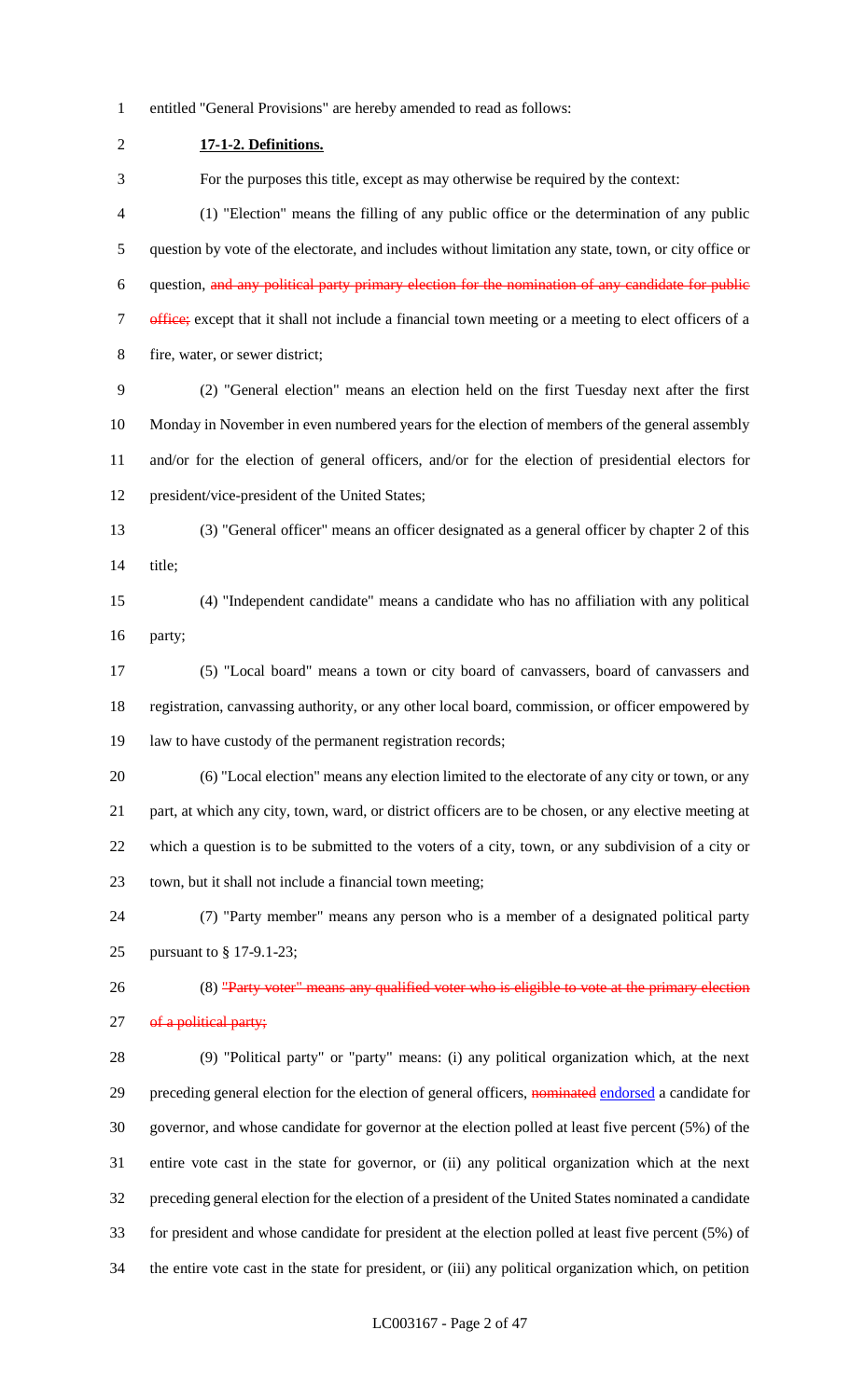forms provided to the chairperson of the organization by the state board of elections, obtains the signatures and addresses of that number of registered qualified voters equal to five percent (5%) of the entire vote cast in the state for governor or president in the immediately preceding general election. All the signatures must be obtained no earlier than January 1 of the year in which the 5 political organization desires to place endorse a candidate or candidates on any ballot as a "party" candidate. If the political organization wishes to select its nominees endorse any of its members in 7 a primary general election, the petitions, bearing the requisite number of valid signatures, shall be presented to the appropriate local boards of canvassers no later than June 1 of the same year. If the petitions are validated by the local boards as containing the requisite number of valid signatures, the political organization shall be deemed to be a political party for all elections held during the 11 year and may select its nominees members for endorsement in a primary any election. If the 12 political organization does not wish to select endorse any of its nominees members in a primary 13 general election, then the petitions need not be returned to local boards of canvassers until August 14 1 of the same year. An organization qualifying as a political party through the petition process shall qualify as a political party only during the year in which signatures are obtained unless the candidates for governor or president of the United States of the party at a general election held in the year, shall receive five percent (5%) of the vote as provided in this subdivision for either governor or president of the United States. If the candidates do not receive five percent (5%) of the vote, the organization shall no longer qualify as a political party unless and until it shall, in a subsequent year, once again qualify by the submission of petitions;

 (10) "Polling place" means the room in which any election or elective meeting is conducted;

23 (11) "Primary general election" means any election to select the candidates of a political 24 party held to eliminate all state and local candidates on the ballot in excess of twice the number to 25 be elected in the general election, excluding the office of the President of the United States;

 (12) "Proposition" or "public question" means any question put to a referendum of the electorate of the entire state or any part of it;

 (13) "Qualified voter" means any person who is eligible to vote under the requirements of age, residence, and citizenship prescribed by the state constitution and who is duly registered to vote, or who is exempt from registration, pursuant to this title, and who is not otherwise disqualified as a voter pursuant to law;

 (14) "Special election" means any election other than a local election or primary general 33 election which is not held on a regular biennial general election day;

(15) "State board" means the state board of elections constituted pursuant to this title;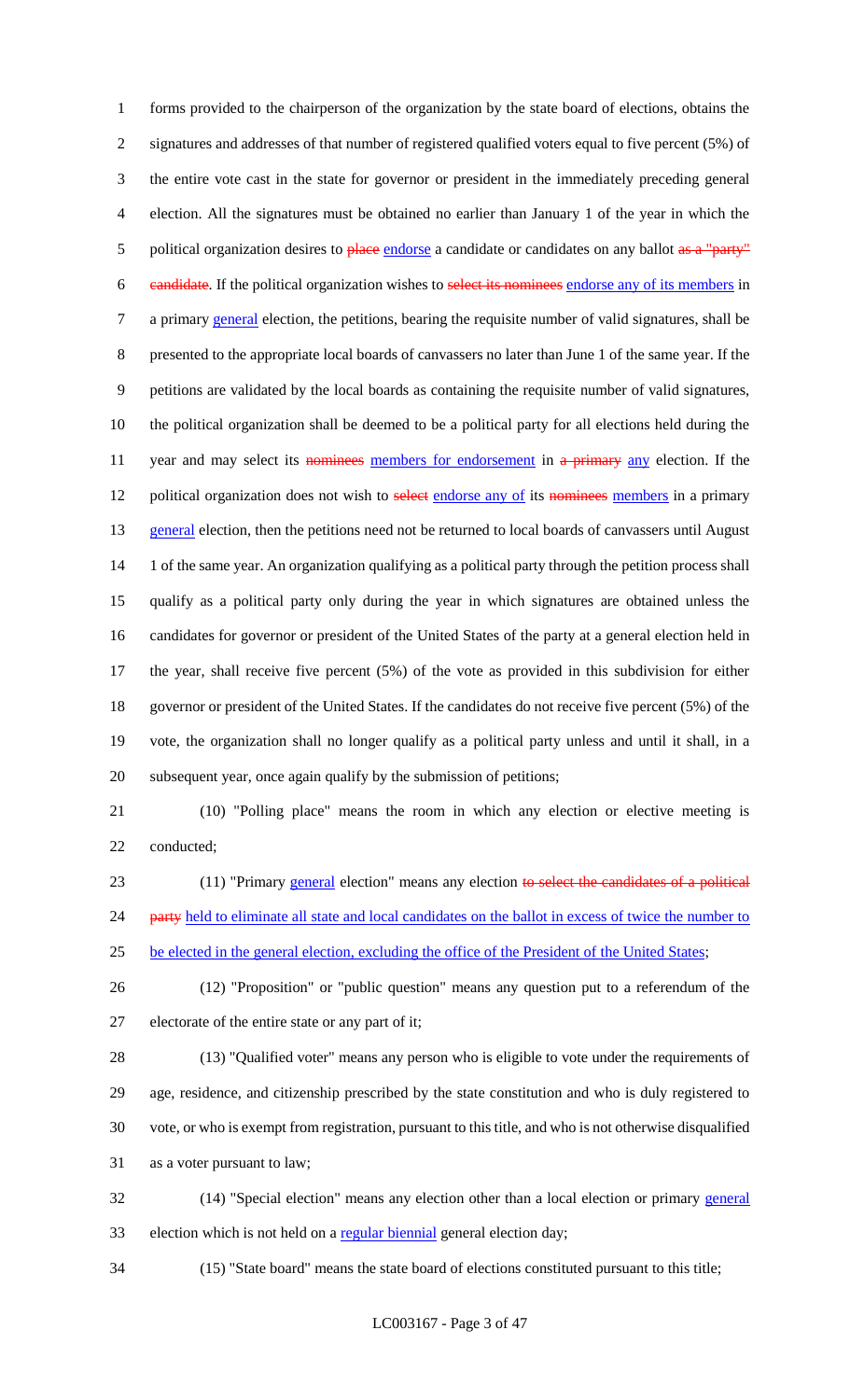(16) "State election" means any election at which any presidential electors, senator or representatives in congress, general officers of the state, or members of the general assembly are to be chosen, or at which a public question or an amendment to the Constitution is submitted to the electors of the state;

 (17) "State officer" means the governor, lieutenant governor, secretary of state, attorney general, general treasurer, state senator, and state representative;

 (18) "Vacancy in office" means the condition resulting from any failure to elect or appoint an eligible and qualified person to public office, or the failure of any person duly elected or appointed to qualify, or from the death, resignation, or removal of an incumbent prior to the expiration of his or her term of office and where no fixed term is prescribed upon the death, resignation, or removal;

 (19) "Voting list" means the complete list of all voters prepared from the information contained in the original permanent registration records in the possession of the local board of canvassers;

(20) "Warden" includes "moderator" and vice versa;

(21) Words importing the masculine gender shall include the feminine gender.

**17-1-3. Eligibility to vote.**

 Every citizen of the United States who is at least eighteen (18) years of age, whose residence as defined in § 17-1-3.1 has been in this state for at least thirty (30) days, and in the town or city and voting district in which that person desires to cast his or her vote at least thirty (30) days next preceding the election, and who is registered in that city or town and voting district at least thirty (30) days next preceding any election, shall be entitled to vote in the election; provided, a person may vote in a primary general election only if that person is eligible under the provisions of this title. A person who has not registered to vote, or whose registration has been canceled pursuant to § 17-10-1, may cast a vote for president and vice-president on election day at his or her city or town hall or at an alternate location designated by the board of canvassers, and approved by the board of elections, where such location is deemed necessary to better accommodate such voters. The casting of that vote shall commence the process of voter registration and subject the person voting to the requirements and penalties of this chapter.

## **17-1-7. Uniform deadlines.**

 Notwithstanding any other time specified for the filing of any paper or the doing of any act pursuant to this title, a uniform deadline of 4:00 p.m. is established; provided, that applications for emergency mail ballots must be received by 4:00 p.m. on the day prior to an election or primary 34 general election. If any filing deadline falls on a Saturday, Sunday, or holiday, the deadline shall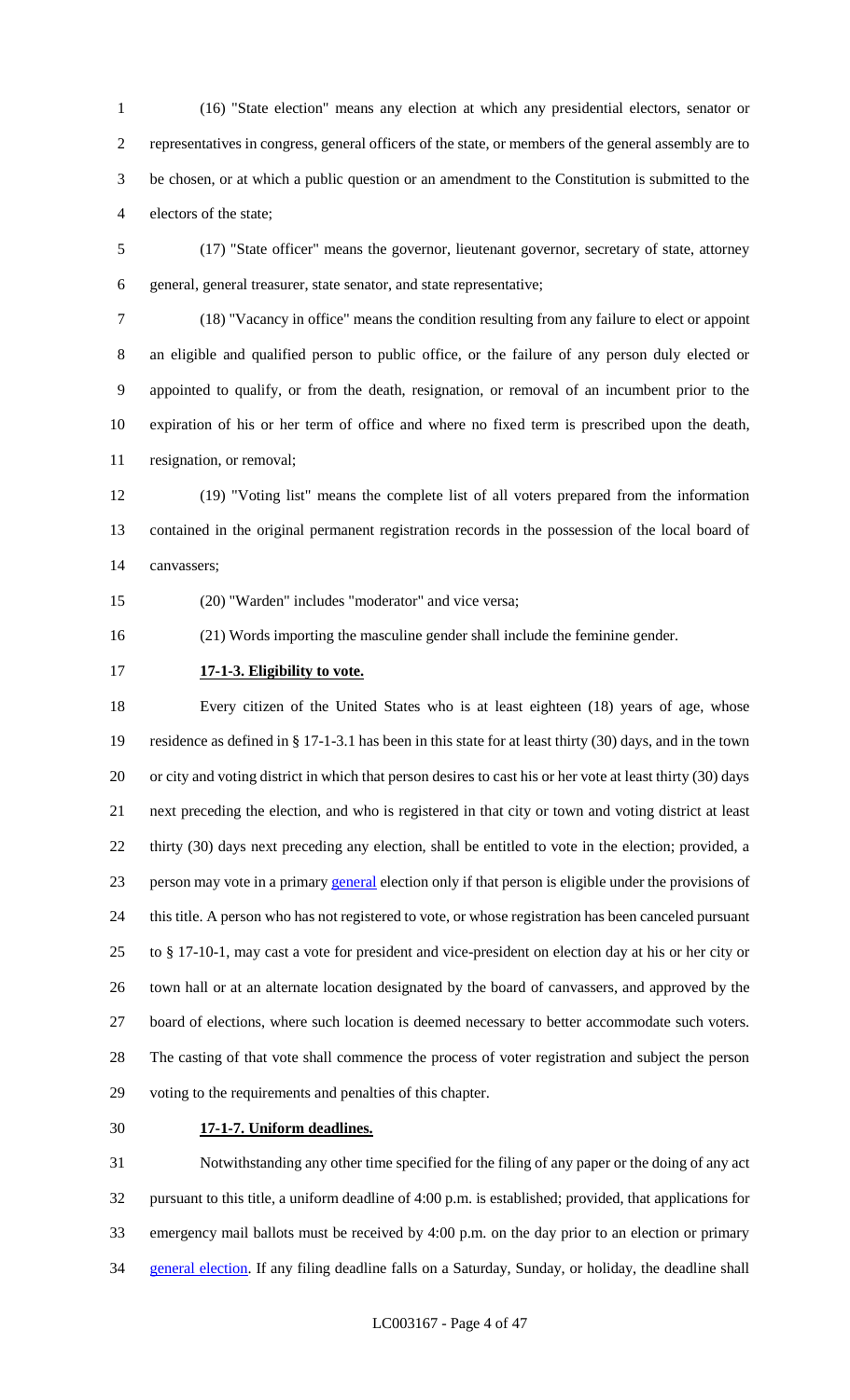| $\mathbf{1}$ | be construed to fall on the next subsequent business day; provided, that this does not apply to            |
|--------------|------------------------------------------------------------------------------------------------------------|
| 2            | registration to vote thirty (30) days prior to an election or primary general election.                    |
| 3            | SECTION 3. Section 17-3-7 of the General Laws in Chapter 17-3 entitled "General                            |
| 4            | Assembly Members" is hereby amended to read as follows:                                                    |
| 5            | 17-3-7. Nominations at special elections.                                                                  |
| 6            | For the elections provided for in §§ 17-3-5 and 17-3-6, certificates of nomination and                     |
| 7            | nomination papers may be filed twenty-eight (28) days prior to the date of those primary general           |
| 8            | elections.                                                                                                 |
| 9            | SECTION 4. Sections 17-6-2, 17-6-5 and 17-6-6 of the General Laws in Chapter 17-6                          |
| 10           | entitled "Secretary of State" are hereby amended to read as follows:                                       |
| 11           | 17-6-2. Primary elections Primary general elections.                                                       |
| 12           | (a) The secretary of state shall, as otherwise provided by this title, prepare, print, and                 |
| 13           | distribute the following forms relating to primary general elections:                                      |
| 14           | (1) Declaration of candidacy;                                                                              |
| 15           | (2) Endorsement by party;                                                                                  |
| 16           | (3) Primary general election nomination papers for national and state offices;                             |
| 17           | (4) Certifications of the list of local candidates where <i>primaries</i> primary general elections        |
| 18           | are to be conducted.                                                                                       |
| 19           | (b) The secretary of state shall also receive and file primary general election nomination                 |
| 20           | papers; and shall consult with the state board with respect to its administration of primary general       |
| 21           | elections.                                                                                                 |
| 22           | 17-6-5. Registration lists available to political parties and candidates.                                  |
| 23           | (a) Upon application in writing, the secretary of state shall, upon request, furnish prepaid               |
| 24           | at a reasonable price to be established annually by the secretary and at a reasonable time, to the         |
| 25           | state chairperson of each political party and to each person proposing to be a duly qualified              |
| 26           | candidate for state or congressional office and to no one else except as provided in this chapter,         |
| 27           | lists of registered voters as they appear in the central voter registry of each city or town or of each    |
| 28           | senatorial or representative district, or of each congressional district.                                  |
| 29           | (b) These lists, so furnished, shall be used by the chairpersons for political purposes, or by             |
| 30           | the candidates only in the furtherance of candidacy for political office in the ensuing primary            |
| 31           | general and/or general election and for no other purpose. The information available for each               |
| 32           | registrant shall consist only of the name, designation of party affiliation, street address, city or town, |
| 33           | congressional district, senatorial district, representative district, ward, and/or precinct and nothing    |
| 34           | else.                                                                                                      |

# LC003167 - Page 5 of 47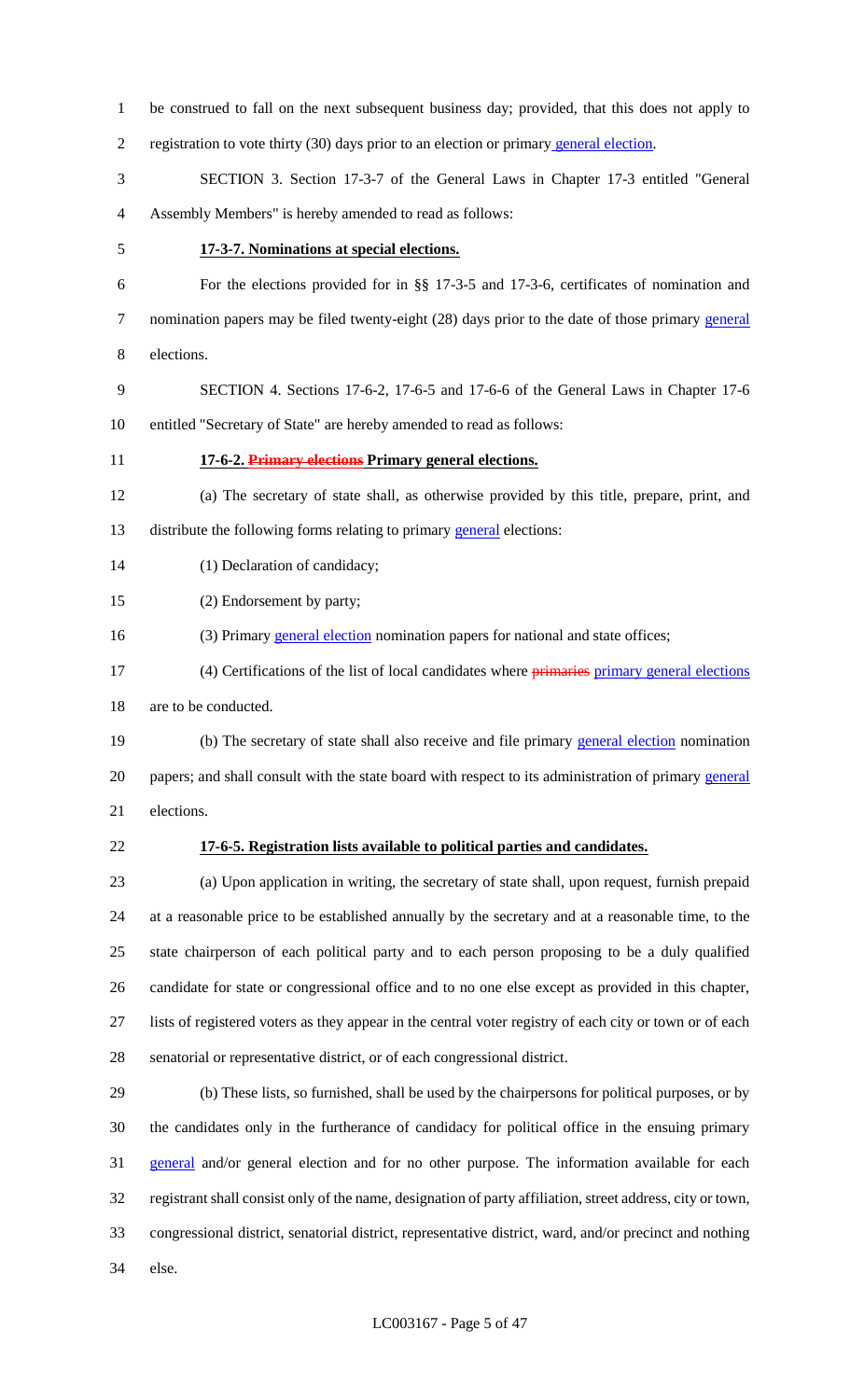| $\mathbf{1}$   | (c) The price for these lists shall include update subscriptions as available to the date of the        |
|----------------|---------------------------------------------------------------------------------------------------------|
| $\overline{2}$ | election for which the lists have been requested. These updates shall reflect changes to the registry   |
| 3              | records, including all new and deleted voters as received by the secretary of state.                    |
| 4              | 17-6-6. Oath required as to use of lists.                                                               |
| 5              | Every person receiving the registry lists shall take and subscribe to the following oath:               |
| 6              | "I understand that the lists requested by me are the property of the state of Rhode Island              |
| $\tau$         | and (I affirm that I am the state chairperson of the party); (I proposed to be a duly qualified         |
| $8\,$          | candidate in the next following primary general and/or general election); and that I am a person        |
| 9              | authorized by § 17-6-5 to receive a copy of the registry lists described; and I further affirm that the |
| 10             | lists will be used only for the purposes prescribed and for no other use and that I will not permit the |
| 11             | use of or copying of the lists by unauthorized persons.                                                 |
| 12             |                                                                                                         |
| 13             | Signature of purchaser                                                                                  |
| 14             | Subscribed and sworn to before me at _______, this ______ day of ______,                                |
| 15             | $20$ $\qquad$                                                                                           |
| 16             |                                                                                                         |
| 17             | Notary public"                                                                                          |
| 18             | SECTION 5. Sections 17-9.1-5, 17-9.1-16, 17-9.1-23 and 17-9.1-24 of the General Laws                    |
| 19             | in Chapter 17-9.1 entitled "Registration of Voters" are hereby amended to read as follows:              |
| 20             | 17-9.1-5. Local registration agents.                                                                    |
| 21             | (a) The several local boards shall appoint a sufficient number of agents who shall serve                |
| 22             | throughout each year for the purpose of receiving registrations of persons residing in the city or      |
| 23             | town in which the agent was appointed to act. The agents shall be sworn to the faithful performance     |
| 24             | of their duties, shall be subject to removal by the local board, and shall have power to accept         |
| 25             | registrations on Sundays and at any other time or place designated by the local board, whether in       |
| 26             | or out of the presence of the members of the local board. In addition, all members of the general       |
| 27             | assembly shall have the power to accept registration on Sundays and any other day, and the local        |
| 28             | boards of canvassers shall provide all registration forms to the general assembly members.              |
| 29             | (b) The several local boards or their agents shall additionally hold a special registration             |
| 30             | session in any factory, mill, wholesale or retail or other employing establishment, or hospital, home   |
| 31             | for aged, or convalescent home within their city or town in the even numbered years on or before        |
| 32             | July 5th for the state primary general election, and on or before August 5th for the state election, if |
| 33             | in the case of the primary general election a request for the special registration session is made      |
| 34             | during the months of May or June, and in the case of the election a request for the special             |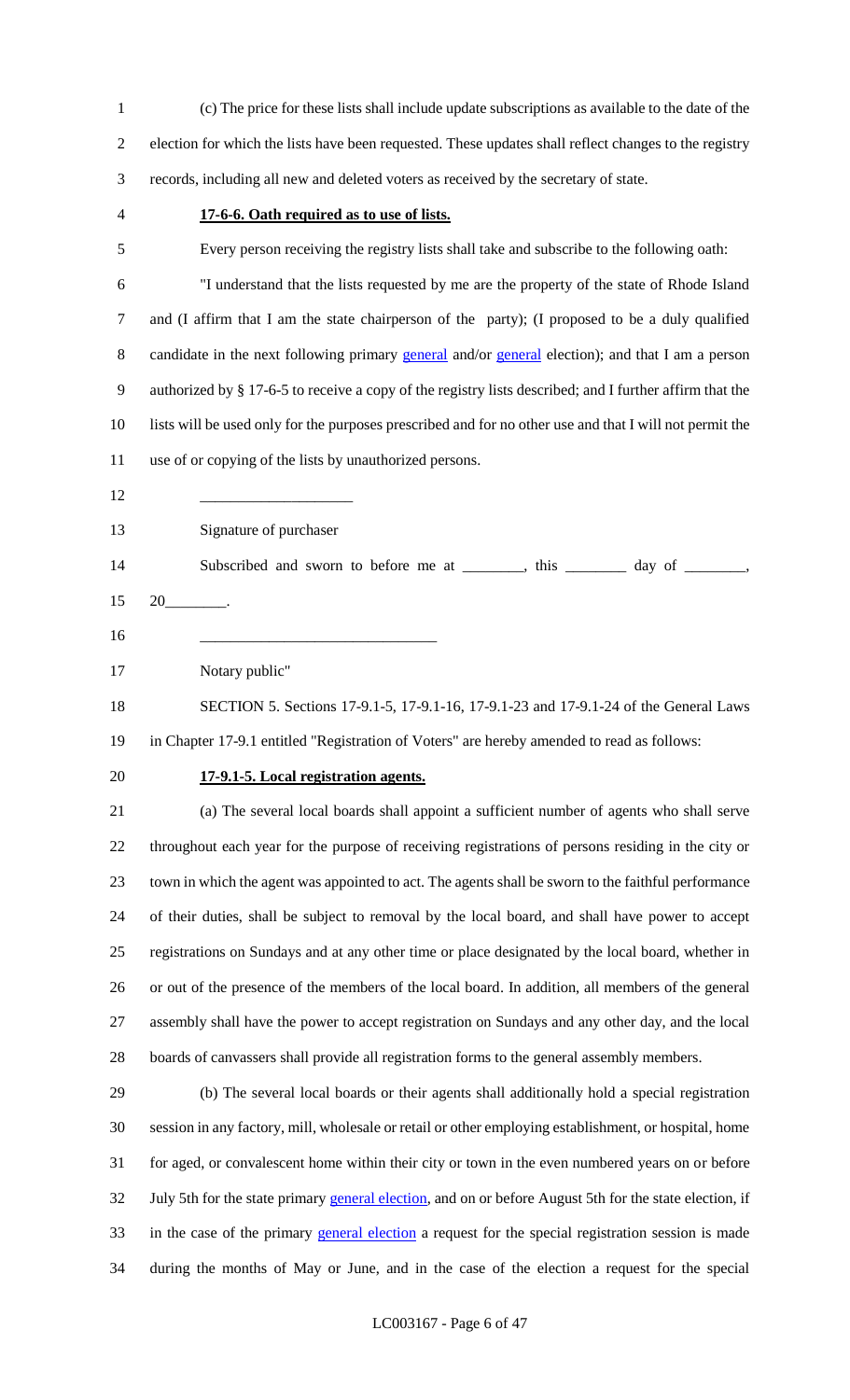registration is made during the months of June and July by ten (10) or more voters of the city or town filing a petition with the local board for the holding of a special registration session in the factory, mill, wholesale or retail or other employing establishment, or hospital, home for aged, or convalescent home, signed by them with their names and addresses as they appear on voting lists of the city or town, and stating that ten (10) or more persons employed in the factory, mill, wholesale or retail or other employing establishment, or convalescent home desire and are entitled to be registered in the city or town. The special registration session shall then be held if, at the time the petition is filed, the local board is in receipt of permission in writing from the tenant, or, if there is no tenant, from the owner of the factory, mill, wholesale or retail or other employing establishment, or the operator of the hospital, home for aged, or convalescent home to use their premises for the purpose of holding the special session.

# **17-9.1-16. Procedure on change of address -- Fail-safe voting provisions.**

(a) Change of address within the same city or town.

 (1) A registered voter who has moved from a residence address within a voting district to another residence address within the same voting district and who has not notified the local board of the change of residence address thirty (30) days or more prior to the election shall be permitted to vote at the polling place designated for the voting district or at the local board upon completion of a written affirmation form which shall record the voter's change of address within the voting district. The form may be completed by the voter at the polling place designated for the voting district and thereafter transmitted, after the close of the polls, to the local board or may be completed at the local board.

 (2) Any registered voter who has moved his or her residence from one residence address to another residence address within the same city or town and who has not notified the local board of the change of residence address thirty (30) days or more prior to the election shall be permitted to vote as follows:

 (i) A registered voter who has moved from a residence address in one voting district to a residence address in another voting district within the same city or town thirty (30) days or more preceding an election shall be permitted to vote a full ballot at the polling place of the new residence address or at the local board upon completion of an affirmation form which shall record the voter's change of address. If the form is completed at the polling place, the form shall be forwarded to the local board after the close of the polls; or

 (ii) Any registered voter who has moved less than thirty (30) days preceding an election from one address to another address within a different voting district within the same city or town shall be permitted to vote at the polling place of the former address or at the local board and is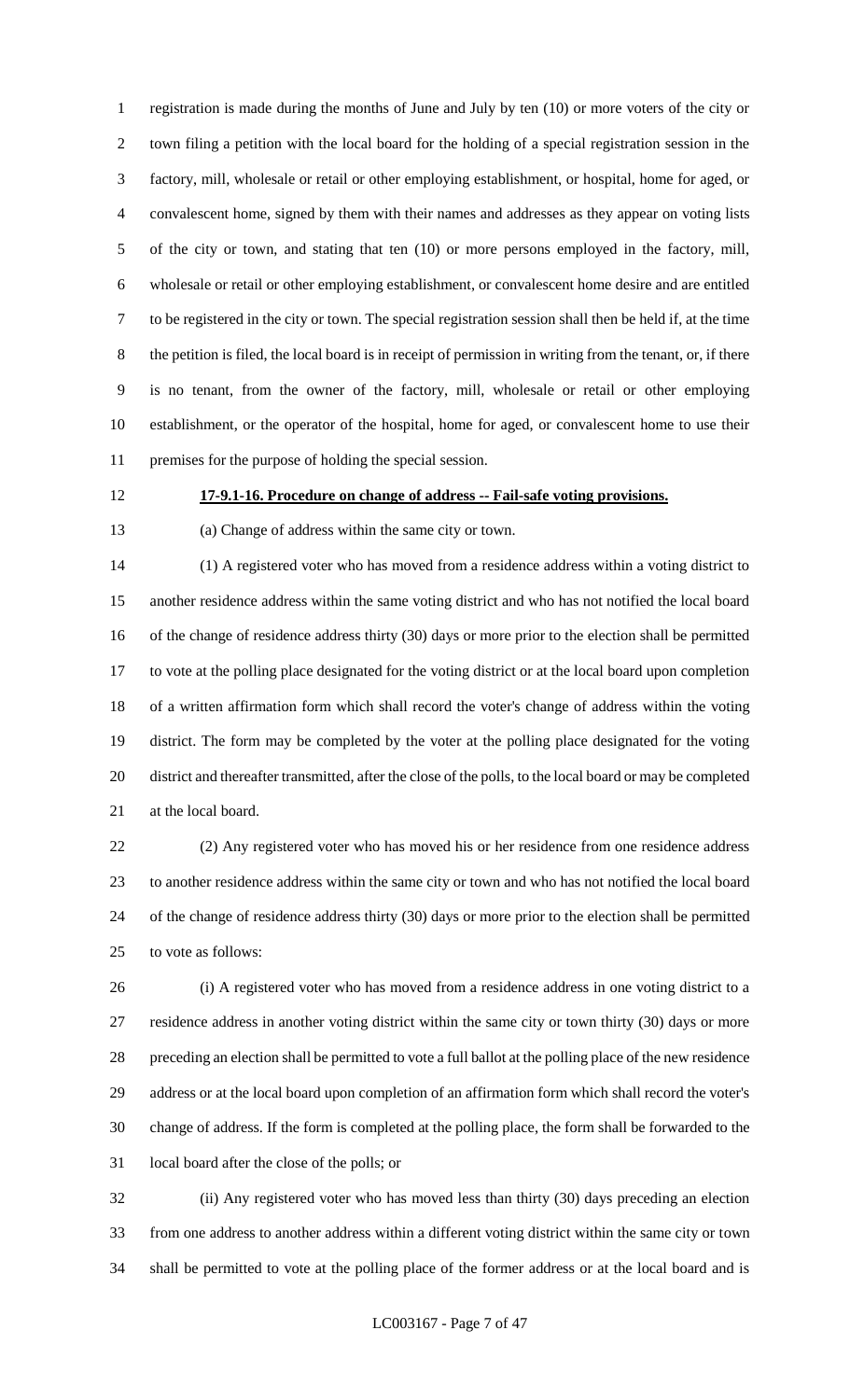entitled to vote the full ballot for the old polling place upon completion of an affirmation form which shall record the voter's change of address.

 (3) Any registered voter to whom a confirmation mailing was sent by either the state board or a local board, based upon information other than change of address information received from or through the postal service, shall be placed on the inactive list of voters if the recipient of the confirmation mailing fails to return the related confirmation card. If the voter continues to reside in the same city or town and at the residence address currently recorded on the voter's registration card or at a residence address within the same voting district, the voter shall be permitted to vote at the polling place for that residence address upon signing an affirmation form. If the voter has moved to a new residence address within the same city or town but within a different voting district the registered voter shall be permitted to vote a full ballot at the polling place of the new residence address or at the local board upon completion of an affirmation form which shall record the voter's change of address.

 (4) Any registered voter to whom a confirmation mailing was sent by either the state board or a local board, based upon change of address information provided by or through the postal service, shall not be placed on the inactive list even if the recipient of the confirmation mailing fails to return the related confirmation card. The registered voter shall be permitted to vote at the polling place of the new residence address or the local board without the requirement of signing an affirmation form. If the change of address information provided by or through the postal service was in error, the registered voter shall be permitted to vote at the polling place of his or her former address or at the local board upon signing the required affirmation form.

(b) Change of address from one city or town to another city or town.

 (1) A voter who has moved his or her residence, as defined in § 17-1-3.1, from the address at which the voter is registered to another within a different city or town shall be required to register in the city or town to which the voter has moved; provided, that no person qualified to vote in any city or town in this state shall lose his or her right to vote in that city or town by reason of his or her removal to another city or town in this state during the thirty (30) days, less one day, next 28 preceding an election or primary general election in the former city or town.

 (2) That a voter who remains within the state, although he or she fails to register in the city or town to which the voter has moved within time to vote in the city or town, shall be permitted to vote by special paper ballot to be provided by the secretary of state upon application for it approved by the board of canvassers of the voter's former city or town for federal and statewide elected officials only during the six (6) months, less one day, next preceding an election or primary general 34 election.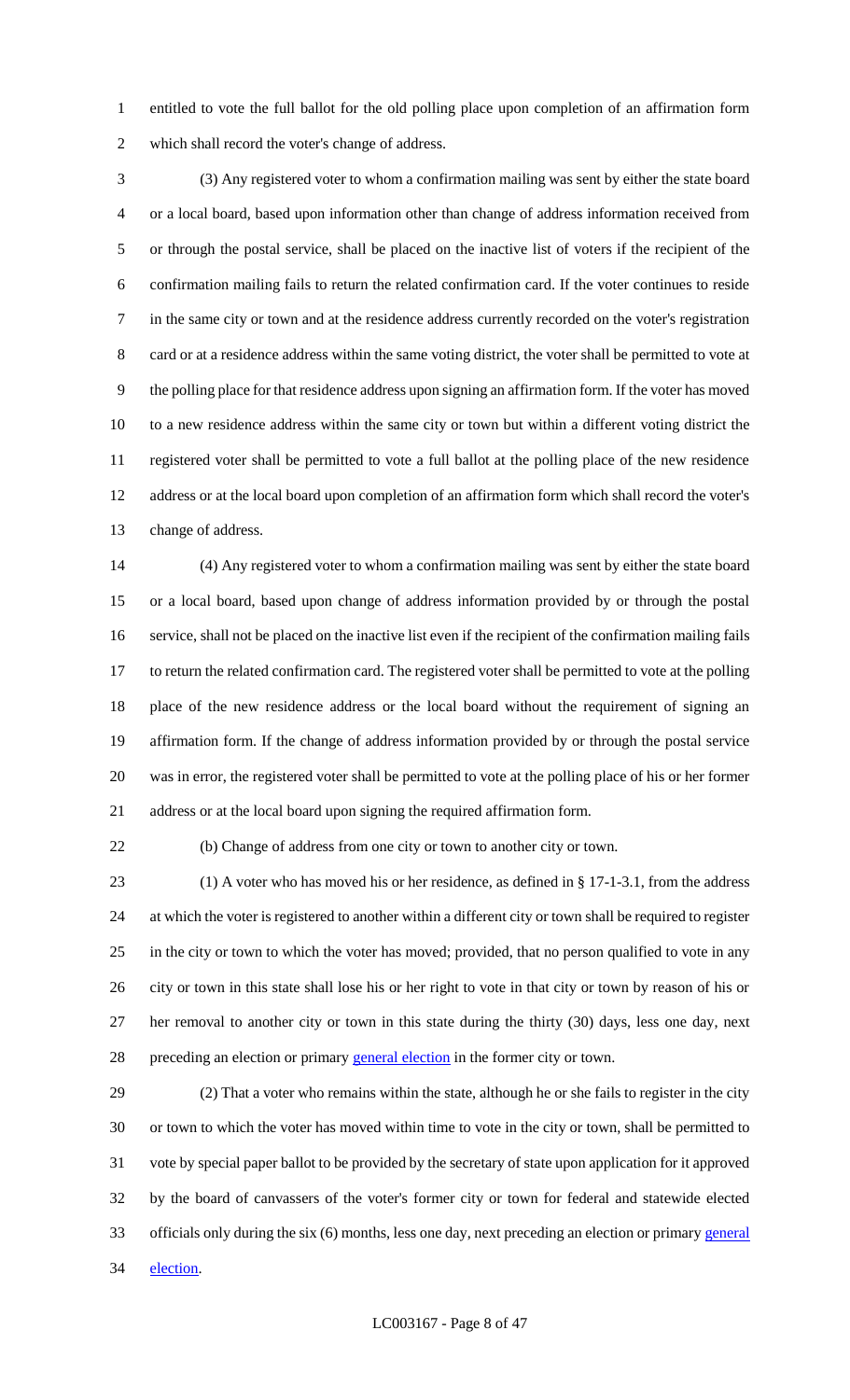(c) Persons erroneously excluded from certified voting list. Any voter finding that his or her name is not on the certified voting list of his or her city or town being used at any election may cast a provisional ballot in accordance with § 17-19-24.1.

# **17-9.1-23. Party designation.**

 (a) Whenever any person registers to vote, that person may designate his or her party affiliation, or that person may designate that he or she is not affiliated with any political party. The information shall be recorded on a form prescribed by the state board of elections.

 (b) Any person who is already registered to vote and wishes to designate his or her party affiliation may do so by submitting to that person's local board of canvassers a form provided by the state board designating his or her party affiliation and certifying to the fact on the form furnished for that purpose.

 (c) Whenever any person participates in a party primary, that act shall serve as identifying 13 the person as being affiliated with the party in whose primary that person has participated and the 14 local board shall record the affiliation on the appropriate form. For the purposes of this section, "participating in a party primary" does not include the circulation or signing of nomination papers.

### **17-9.1-24. Change of designation.**

 (a) Any person who has designated his or her party affiliation pursuant to § 17-9.1-23 may 18 change the designation on or before the thirtieth day preceding any primary general election for which the person is eligible. Whenever any person desires to change his or her party designation, that person shall submit to the local board of the city or town in which that person has his or her residence, as defined in § 17-1-3.1, or before the clerk or other duly authorized agent of the board, and shall change his or her party designation and, after the information has been recorded on the form furnished for that purpose, the person shall sign his or her name and certify to the truth of the facts recorded in the appropriate spaces in the form. For the convenience of persons voting at a 25 primary general election, forms for changing party designation shall be available at all primary 26 general election polling places. The presence of the forms at the primary general election polling place shall not be construed to allow a person to change his or her party designation within thirty 28 (30) days preceding the primary general election.

#### (b) [Deleted by P.L. 2019, ch. 109, § 1 and P.L. 2019, ch. 141, § 1.]

(c) [Deleted by P.L. 2019, ch. 109, § 1 and P.L. 2019, ch. 141, § 1.]

SECTION 6. Section 17-10-3 of the General Laws in Chapter 17-10 entitled "Canvassing

- the Lists of Qualified Electors" is hereby amended to read as follows:
- **17-10-3. Publication of preliminary lists.**
- (a) Immediately after the close of registration for each general election and each primary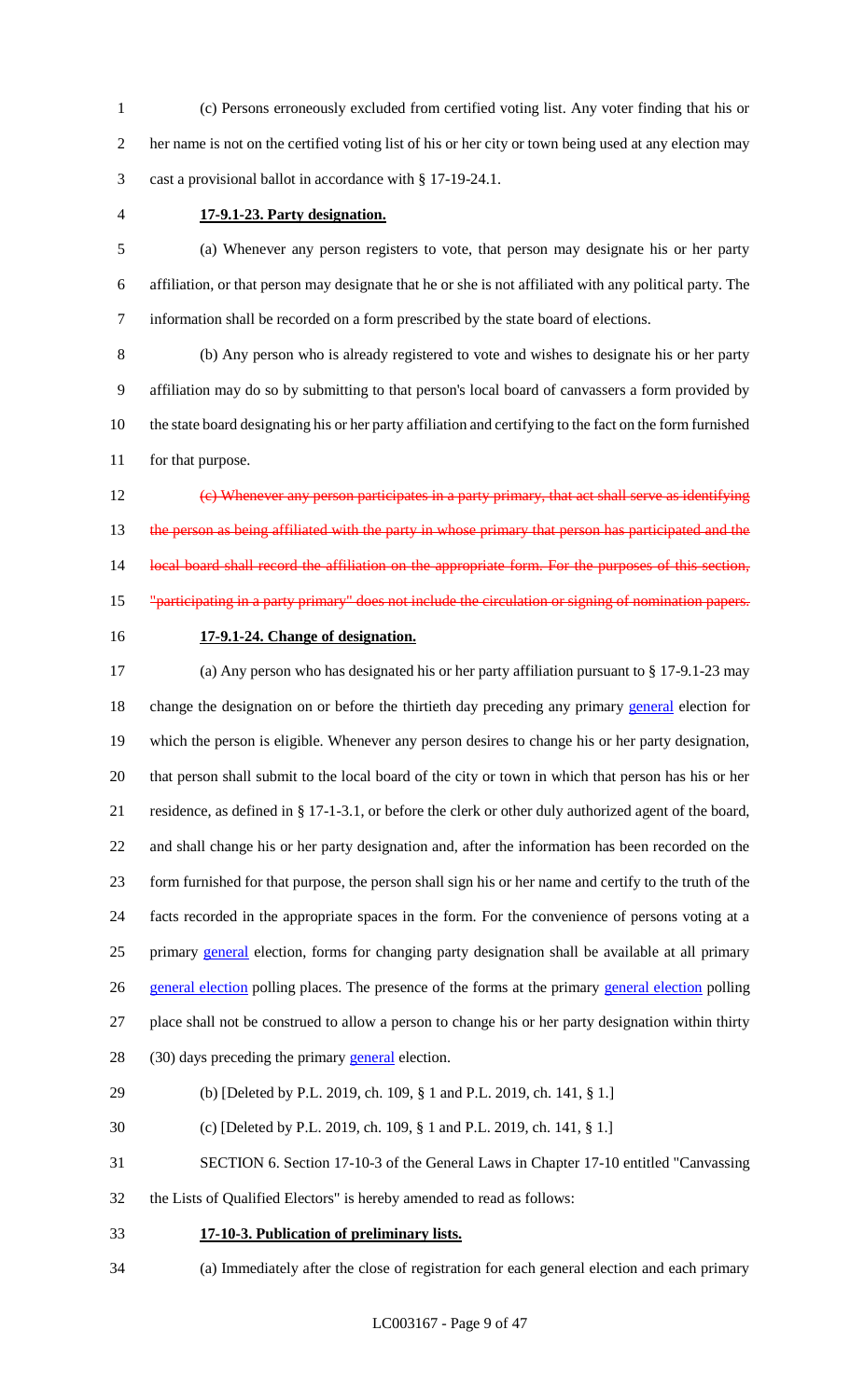1 general election for a general election, the local board shall publish and post a preliminary list of all persons who appear from the registration cards to be duly registered to vote at the next ensuing election. The preliminary list for a primary general election shall be subject to the requirements of chapter 13 of this title. The preliminary list shall contain the names and addresses of registered voters arranged in the same order as the file of original registration cards. The preliminary list shall be computer generated from the statewide central voter registry system. The list shall be available for public inspection at the local board of canvassers, where the list shall be open to examination at all reasonable times. The local board shall, upon request, furnish without charge and without unreasonable delay, five (5) copies of the preliminary list to the state, city, or town chairperson of any political party.

 (b) The preliminary list shall be deemed a public record; and any elector of the city or town, upon request, shall be given a copy of the list upon payment of no more than the actual cost of reproduction.

(c) The preliminary list shall contain the following language in bold print:

"You must be registered to vote from your actual place of residence."

 SECTION 7. Sections 17-12-1, 17-12-2, 17-12-4, 17-12-5, 17-12-6 and 17-12-14 of the General Laws in Chapter 17-12 entitled "Party Committees and Conventions" are hereby amended to read as follows:

# **17-12-1. Selection of state committees.**

 Party state committees shall be selected in the manner provided by statute or party rule. Any party may, by a duly enacted party rule, elect to choose the members of its party state committee pursuant to the provisions of chapter 15 of this title or by any other method agreeable to the party state committee; provided, that where the method of selecting party state committee now 24 in force is by caucus, selection shall subsequently be made at a primary election pursuant to the 25 provisions of chapter 15 of this title continue until another method of selection is adopted by the party state committee.

# **17-12-2. Composition and powers of state committees.**

 The state committee of a political party shall be composed as determined by the party. It shall have:

(1) General oversight of all conventions of its party;

 (2) Power to make rules not inconsistent with law for the guidance and control of all the political committees of its party;

- (3) Power to make a final nomination for any state office for which no primary general
- nomination has been made and any local office for which no nomination has been made by any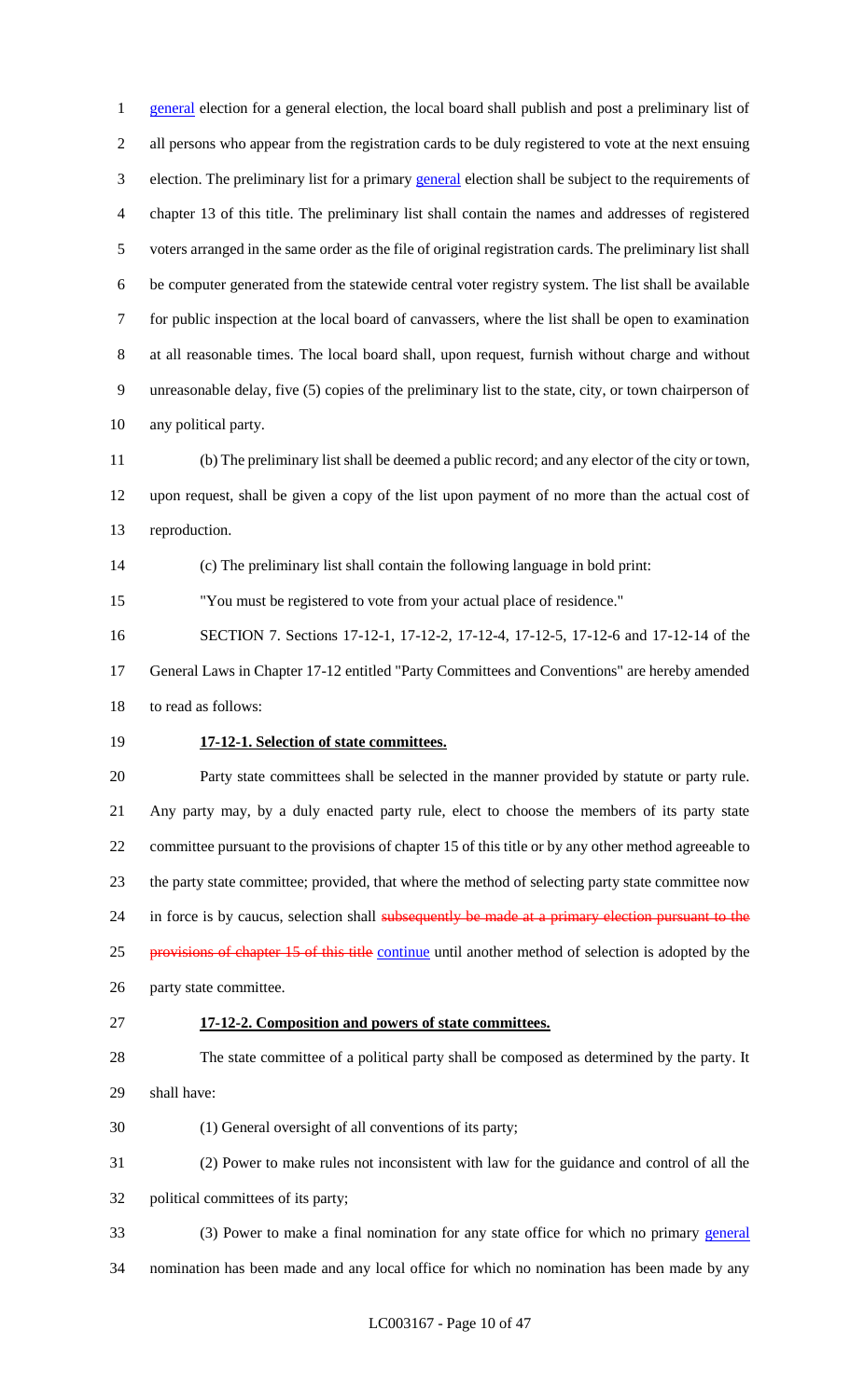authorized city, town, ward, or district committee or any duly authorized subcommittee; provided, that the state committee shall not be permitted, more than twenty-four (24) hours after the deadline for the filing of declarations of candidacy, to make a nomination for any office upon the failure of a candidate of that party to file for that public office. Nominations for such office shall be filed in the same location as the declaration of candidacy for such office pursuant to the requirements of § 17-14-1 of the general laws. Individuals nominated under this section must have been eligible for the nomination on the dates as required by and pursuant to the requirements of §§ 17-14-1.1, 17- 14-2 and 17-14-2.1 of the general laws and must then meet the respective requirements for filing sufficient nomination papers set forth in chapter 14; and

 (4) Power to fill vacancies in its own membership and as provided in chapter 15 of this title.

#### **17-12-4. Endorsements by state committee.**

 The state committee or the executive committee or any duly selected subcommittee of the executive committee acting under delegated authority may, when the town or district committee has failed or neglected to do so, within twenty-four (24) weekday hours of the failure, endorse and notify the local board of endorsement, if any, of the local candidates to be voted on in the primary 17 general election. It shall also notify the secretary of state of the endorsement, if any, of any candidate to be voted for by the state at large; provided, that the endorsement of any candidate for representative in congress shall be by the members of the state committee who shall be from that particular congressional district. It shall also notify the secretary of state of the endorsement, if any, of any candidate for state senator or state representative. The endorsement shall be filed with the secretary of state not later than four o'clock (4:00) p.m. on the second day after the final day for filing declarations of candidacy. In the event the state committee, or the executive committee or any duly selected subcommittee of the executive committee acting under delegated authority, fails or neglects to endorse, then all party candidates shall be issued nomination papers without endorsement.

#### **17-12-5. Acting in other contingencies.**

 Any other contingency that arises pursuant to the provisions of the statutes with respect to 29 the election of candidates for state or town office at any general, primary general, or special election shall be met by the vote of the state committee, or the executive committee, or any duly selected subcommittee of the executive committee, of a political party, or by the state chairperson of the political party if so authorized. If any contingency arises under the provisions of the statutes with respect to the election of candidates for city office at any general, primary general, or special election, it shall be met by vote of the city committee of a political party or the executive committee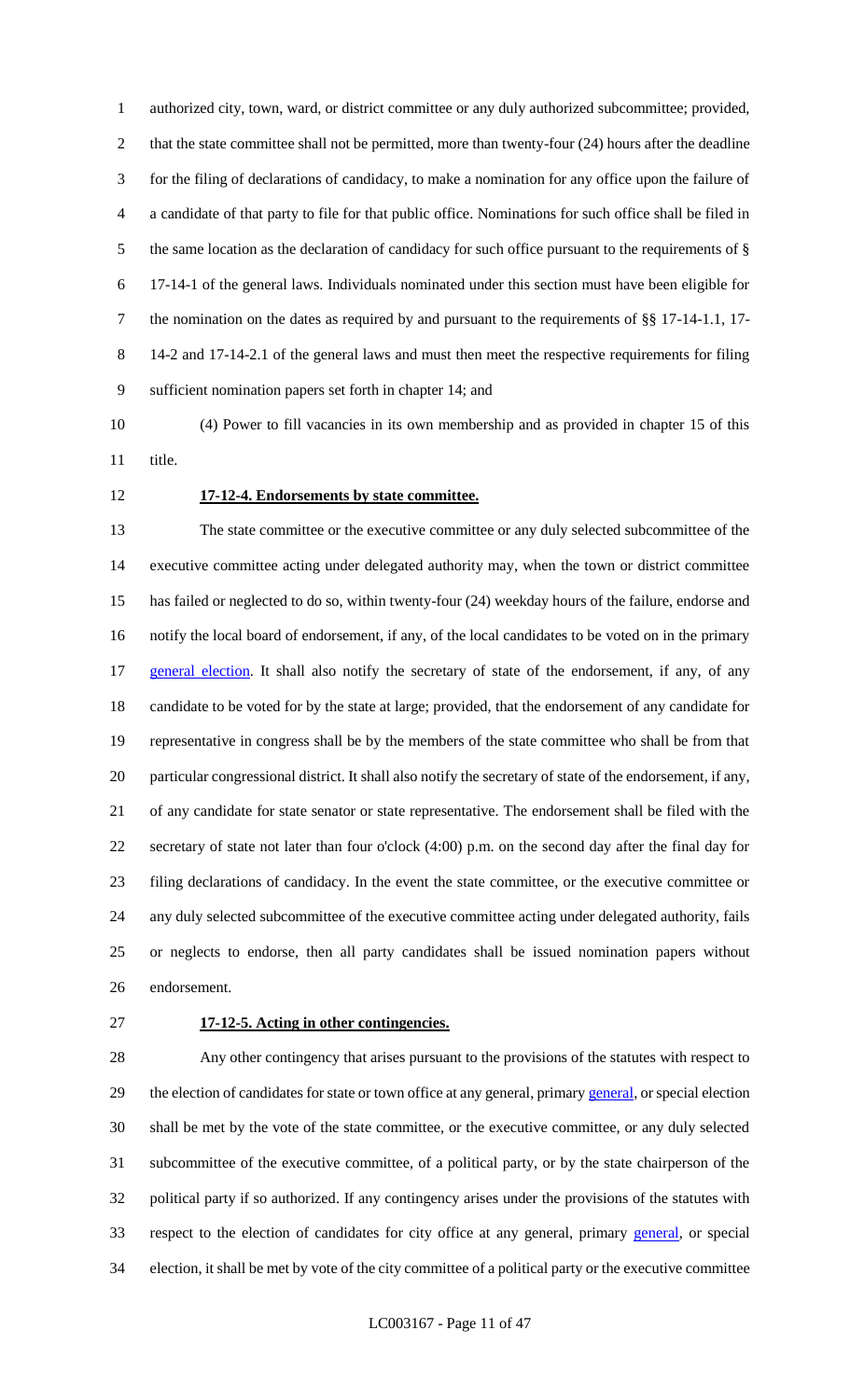of the city committee or any duly elected subcommittee of the executive committee, or by the city chairperson of the political party if so authorized. For the purposes of this section, the term "contingency" means and includes the nonexistence of any required party committee, the failure of any existing party committee to act, an adjudication that a primary general election is void, and the death, incapacity, or moving from the jurisdiction of a party's nominee prior to a general or special election. This section shall apply notwithstanding any provision of chapter 17 of this title to the contrary.

# **17-12-6. Election of town and ward committees.**

9 The party voters members of each political party in each ward of each of the cities of the 10 state shall, biennially, in every even year, at the primary general election held to nominate party 11 eandidates, elect a ward committee for each ward; provided, that the ward committees in the city of Providence shall be elected quadrennially, and the party voters of each political party in each of 13 the towns of the state shall, biennially at the primary general election, elect a town committee for the town.

#### **17-12-14. Election of delegates to national conventions.**

 The local boards of the several cities and towns of the state are authorized and directed to furnish for the use of any political party in this state, upon written request of the chairperson of the 18 state central committee, acting under a resolution of the committee, voting places in which primary meetings may be held to elect delegates to the national convention of the political party. The boards shall have the voting places open on the date and during the hours requested by the chairperson of the committee, so long as that election of delegates is scheduled on the first Tuesday next after the 22 first Monday of any month, and shall furnish to the officers appointed to act at the *primary political*  party meetings any paraphernalia, including check lists, that are generally required and used in elective meetings; provided, that the political party first requesting the use of the voting places on and for a certain date shall be entitled to the use of them on that date; and if the date is one requested by some other political party, the other political party, through the chairperson of the committee, may request another date. In cities a voting place and paraphernalia for voting shall be furnished and provided for each ward into which the cities may be divided; and in each of the towns of Burrillville, Cumberland, and Lincoln, at least two (2) voting places and the paraphernalia for voting, and in every other town at least one voting place and the paraphernalia for voting, shall be furnished and provided. The local boards shall not be required to provide for the compensation for 32 services of the officers appointed to act at the **primary political party** meetings, nor shall anything contained in this section be held to affect the method of holding elections already provided for by law.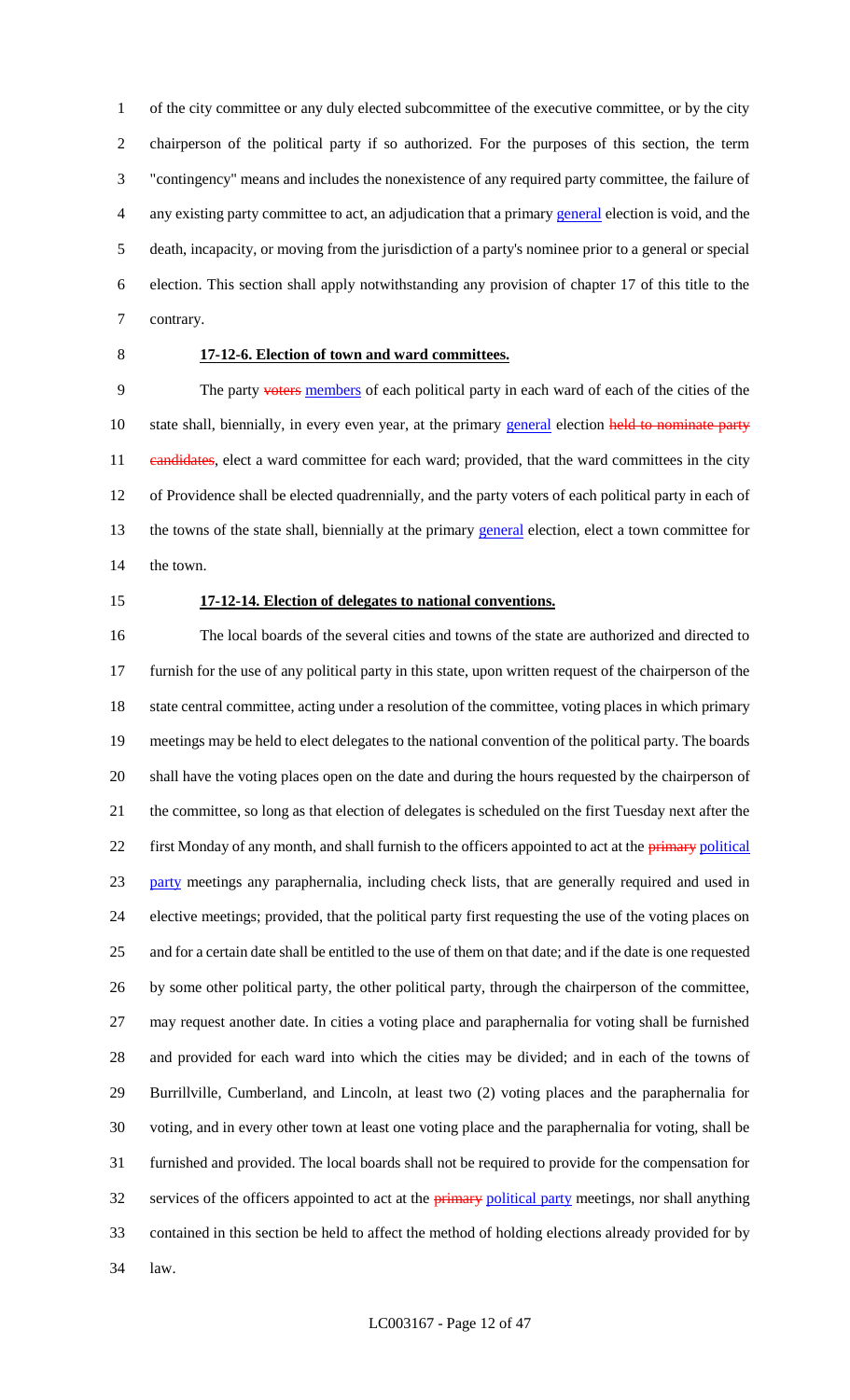SECTION 8. Sections 17-13-3 and 17-13-5 of the General Laws in Chapter 17-13 entitled

"Primary Voting Lists" are hereby amended to read as follows:

#### **17-13-3. Procedure in primaries for special elections.**

 The same procedure and sequence shall be followed in the case of a primary general 5 election for a special election, but the state board shall fix and publish the various dates and periods in the sequence.

#### **17-13-5. Lists furnished to parties and candidates.**

 After the first meeting held to correct and add to the voting lists as required by this chapter, the local boards shall immediately furnish five (5) complete copies of the printed lists to the town or city chairperson of each political party. The local boards shall furnish certified copies of the 11 primary **general election** lists to any political party or candidate.

 SECTION 9. Sections 17-14-1, 17-14-2, 17-14-11, 17-14-12, 17-14-12.1, 17-14-15 and 17-14-17 of the General Laws in Chapter 17-14 entitled "Nomination of Party and Independent Candidates" are hereby amended to read as follows:

#### **17-14-1. Declarations of candidacy.**

 During the last consecutive Monday, Tuesday, and Wednesday in June in the even years 17 and during the thirty-ninth (39th) and fortieth (40th) days preceding a primary general election for a special election, or for an election regularly scheduled for a time other than the biennial general 19 statewide election, each voter desiring to be a candidate at the upcoming primary general election or an independent candidate on final nomination papers shall, on a form that shall be provided by the secretary of state, file a declaration of his or her candidacy not later than four (4:00) p.m. of the last day for the filing with the secretary of state for congressional and statewide general offices, or with the local board of the place of the candidate's voting residence for general assembly, or state committee or senatorial and representative district committee or with the appropriate local board for local officers. The declaration shall be signed by the candidate as his or her name appears on the voting list. The signature shall be accepted as valid if it can be reasonably identified to be the name and signature of the voter it purports to be. A variation of the voter's signature by the insertion or omission of identifying titles or by the substitution of initials for the first or middle names of both shall not in itself be grounds for invalidation of the signature. The declaration shall also include the following information:

 (1) The candidate's name as it appears on the voting list, subject to the same provisions as relate to the voter's signature on the declaration;

 (2) The address as it appears on the voting list, provided that an address which is substantially the same as the address on the voting list shall be valid;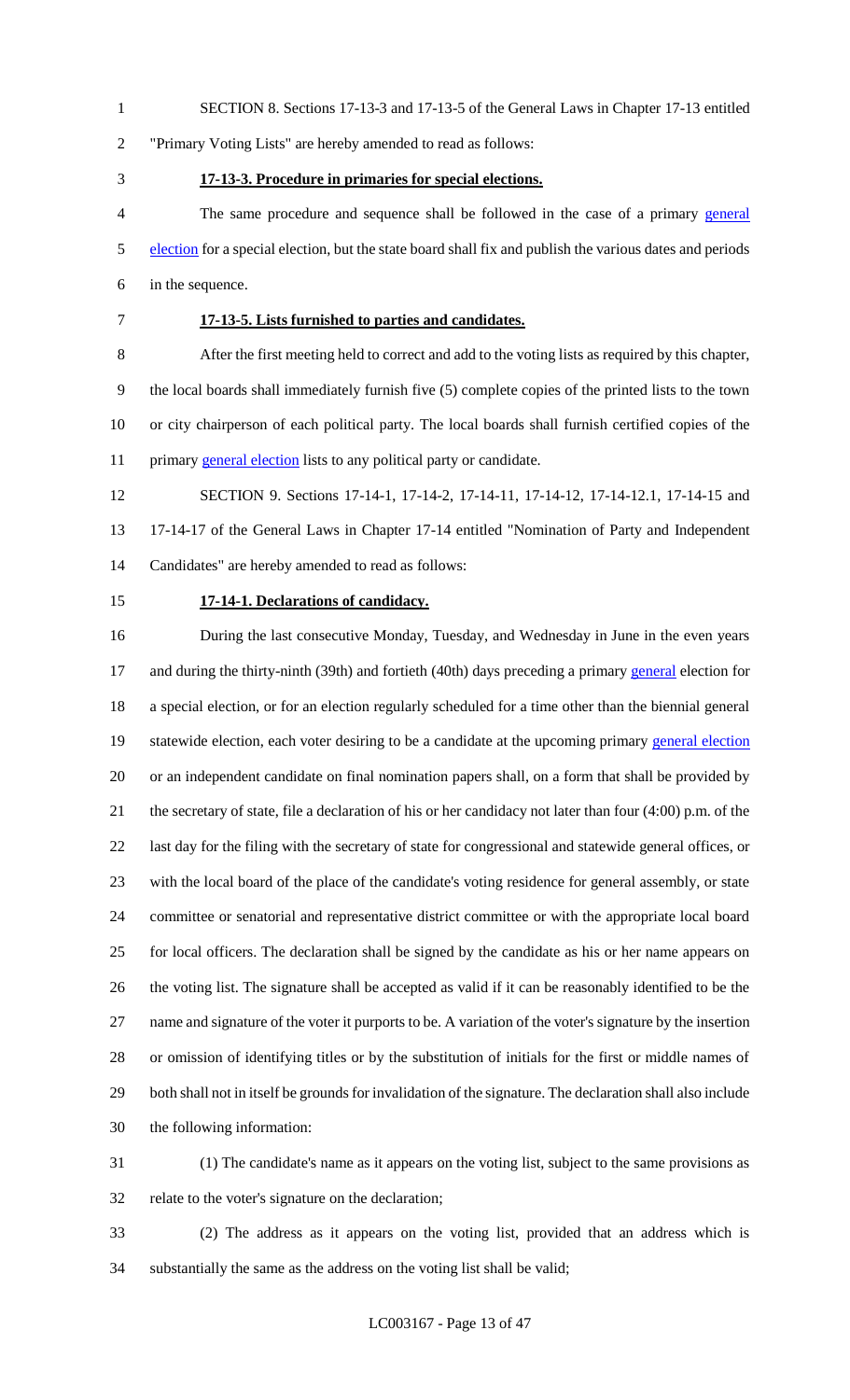1 (3) The party declaration if seeking to run in a party primary as a member of a particular

party;

(4) The office sought;

(5) The place and date of birth;

(6) The length of residence in the state and in the town or city where he or she resides;

 (7) A certification that he or she is neither serving a sentence, including probation or parole, for which he or she was imprisoned upon final conviction of a felony imposed on any date nor serving any sentence, whether incarcerated or suspended, on probation or parole, upon final conviction of a felony committed after November 5, 1986;

 (8) A certification that he or she has not been lawfully adjudicated to be non compos mentis, of unsound mind;

 (9) In the case of candidates for party nomination, a certification that he or she has not been a member of a political party other than the declared party within ninety (90) days of the filing date; and

 (10) If a person is a candidate for a state or local office, a certification that the person has not within the preceding three (3) years served any sentence, incarcerated or suspended, on probation or parole, for a crime committed after November 5, 1986, upon a plea of nolo contendere or guilty or upon a conviction of a felony or for a misdemeanor for which a sentence of imprisonment for six (6) months or more, whether suspended or to be served as imposed.

**17-14-2. Candidate required to be a qualified voter in the primary Candidate** 

**required to be a qualified voter in the primary general election.**

 (a) No person shall be eligible to file a declaration of candidacy, or be eligible to be a 23 candidate or be eligible to be voted for or to be nominated or elected in a party primary unless the 24 person, at the time of filing the declaration, is qualified to vote in  $a$  the general primary within the district for the office which he or she seeks.

 (b) No person shall be eligible to file a declaration of candidacy, or be eligible to be a 27 candidate or eligible to be voted for or to be nominated or elected in any party primary or general election if that person has declared to be a candidate for another elected public office, either state, local or both.

 (c) Notwithstanding any other provision of this section, individuals residing in state senate districts 1, 2, 3, 4, 5, 6, 7, 8, 14, 15, 16 and 17 may file a declaration of candidacy for state senator and/or senatorial district committee member for those senate districts for the 2004 election pursuant to § 17-14-1, provided they were registered to vote in the election for that district on or before June 16, 2004.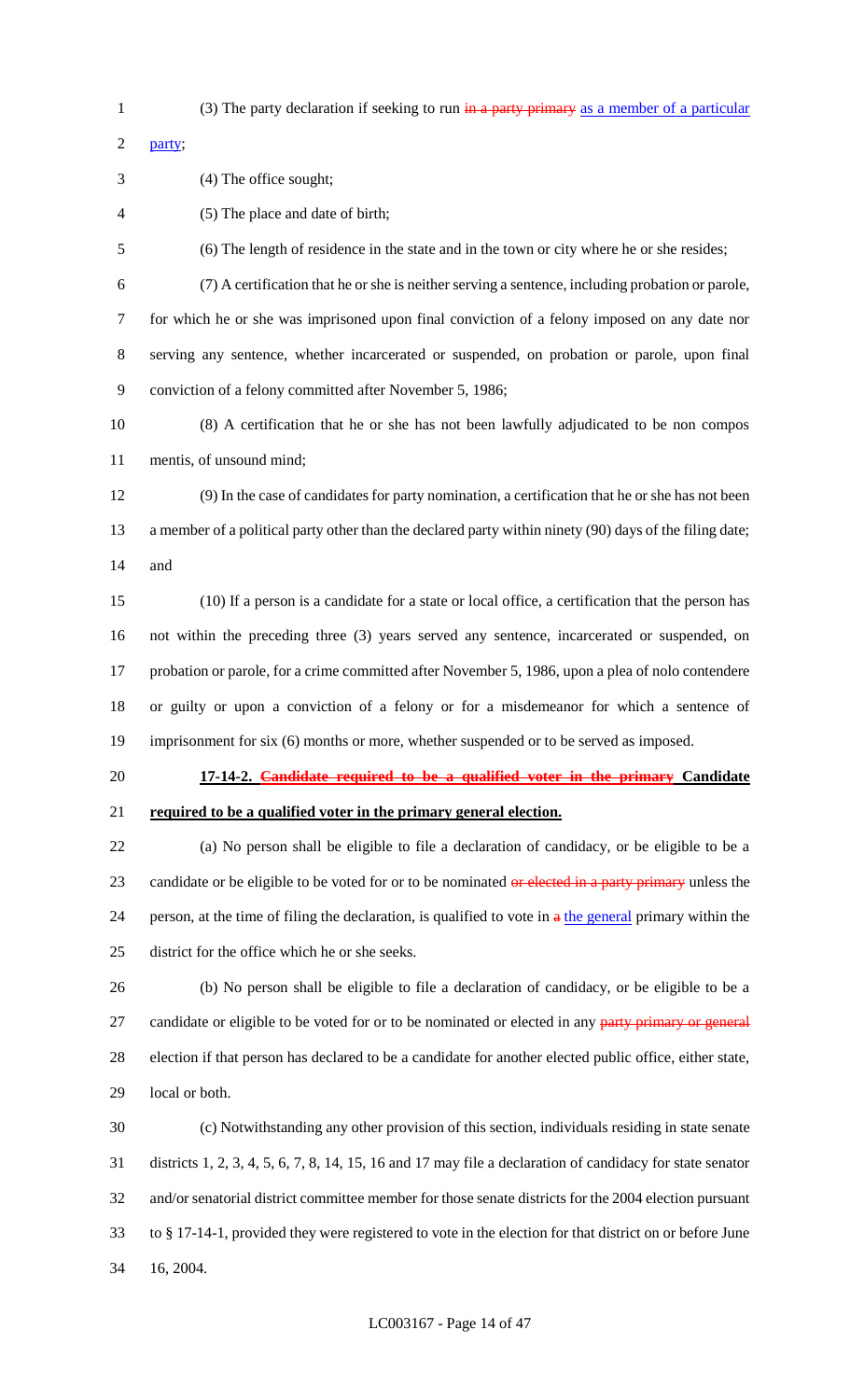#### **17-14-11. Checking and certification of nomination papers -- Challenge.**

 Each nomination paper for party and independent candidates shall be submitted before four o'clock (4:00) p.m. on the sixtieth (60th) day before the primary general election to the local board of the city or town where the signers appear to be voters or, in the case of special elections, on the twenty-eighth (28th) day before the primary general election. Nomination papers for independent presidential candidates and presidential candidates of political parties, other than those defined in § 17-1-2(9), shall be filed not later than sixty (60) days prior to the general election. Each local board shall immediately proceed to check signatures on each nomination paper filed with it against the voting list as last canvassed or published according to law. The local boards shall certify a sufficient number of names appearing on the nomination papers that are in conformity with the requirements of § 17-14-8 to qualify the candidate for a position on the ballot, and after considering any challenge under this section and, if necessary, certifying any additional valid names, shall immediately file nomination papers for statewide office, general assembly, and state and district committee candidates with the secretary of state; provided, that nomination papers for local candidates shall be retained by the local board. If any candidate or the chairperson of any party committee questions the validity or authenticity of any signature on the nomination paper, the local board shall immediately and summarily decide the question, and for this purpose, shall have the same powers as are conferred upon the board by the provisions of § 17-14-14. If any challenged signature is found to be invalid, for any reason in law, or forged, then the signature shall not be counted.

#### **17-14-12. Filing of nomination papers.**

 All nomination papers for state offices or officers and all certified lists of candidates for local offices or officers shall be filed in the office of the secretary of state (the certified lists by the 24 respective local boards), not later than fifty-four (54) days before the date of the primary general election held to nominate candidates for general election; but when there is a primary general 26 election to nominate candidates for any office mentioned in § 17-15-7 to be voted upon at a special election, all nomination papers and lists of local candidates shall be filed in the office on or before 28 the twenty-sixth (26th) day preceding the day of the special primary general election. Nomination papers for independent presidential candidates and presidential candidates of political parties other than those defined in § 17-1-2(9) shall be filed in the office of the secretary of state by the local boards of canvassers not later than fifty-four (54) days before the date of the election.

**17-14-12.1. Certification by local boards.**

 All certified lists of candidates for primary general, regular, and special elections, as well as all local questions to be voted on at these elections shall be in final form when certified to the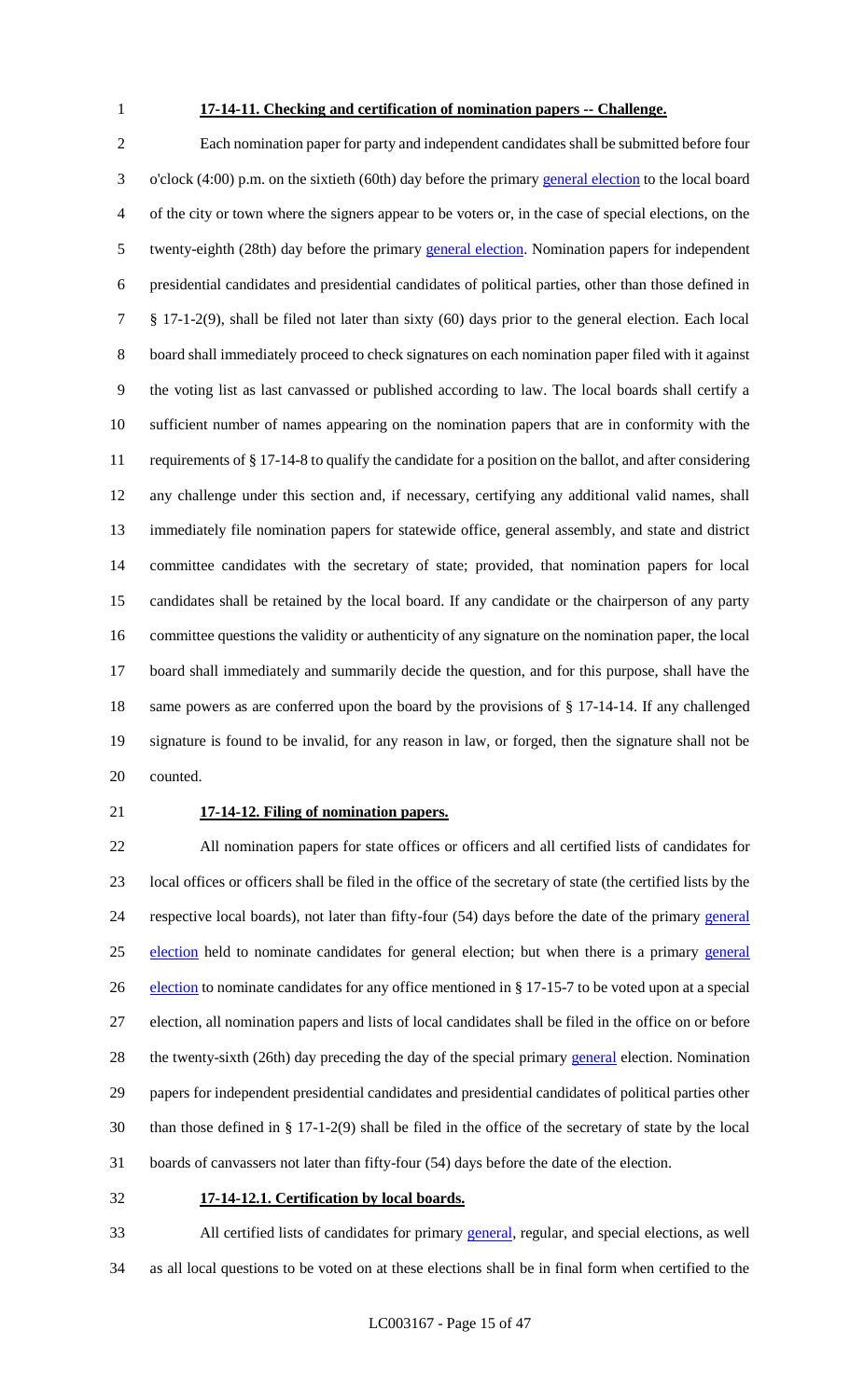secretary of state by the local boards. In all instances where there needs to be a reprinting, remailing, or other procedure pertaining to the ballots for a community, except as provided in § 17-14-17, the cost of the reprinting, remailing, or other procedure shall be borne by the local community.

#### **17-14-15. Withdrawal of candidacy.**

5 A person nominated as a candidate to be voted for at a primary general election or an independent candidate may withdraw his or her name from the nomination prior to the date of 7 primary general election by a request signed and duly acknowledged by him or her setting forth the reason for the withdrawal, that the withdrawal is the candidate's own free act and deed, and that it is not executed as the result of any threat or promise made to the candidate. The certificate of withdrawal shall be filed in the office where the nomination papers were filed within the time prescribed by § 17-14-13 for filing objections to nomination papers; provided, that if an objection has been filed, the certificate need not be filed until twenty-four (24) hours following the decision of the state board, or of the local board, relative to the objection.

#### **17-14-17. Replacement of deceased endorsed candidate.**

15 When an endorsed nominee as a candidate to be voted upon at any primary general election 16 has deceased prior to the holding of the primary general election, the committee having the original authority to endorse the candidate shall substitute as the endorsed nominee for candidate to be voted 18 upon at the primary general election any person qualified to vote at the primary general election in the place and stead of the deceased nominee; provided, that immediately upon receipt of actual knowledge of the death of the endorsed nominee by the committee having the original authority to endorse the candidate, the committee shall make the substitution referred to in this section. The chairperson of the committee shall, immediately upon the substitution, notify the secretary of state in writing of the death of the endorsed nominee and of the substitution of a nominee as provided in this section. Any substituted nominee shall have been eligible for nomination on the dates as required by and pursuant to the requirements of §§ 17-14-1, 17-14-1.1, 17-14-2, and 17-14-2.1. Upon receipt of the notice, the secretary of state shall thereupon substitute on the ballots the name of the endorsed nominee who replaces the deceased endorsed nominee as provided in this section; provided, that the written notice is received by the secretary of state at least fourteen (14) days prior to the date of the primary. SECTION 10. Sections 17-15-1, 17-15-2, 17-15-3, 17-15-4, 17-15-7, 17-15-9, 17-15-11, 17-15-12, 17-15-13, 17-15-14, 17-15-15, 17-15-16, 17-15-17, 17-15-18, 17-15-19, 17-15-20, 17-

15-21, 17-15-27, 17-15-29, 17-15-30, 17-15-31, 17-15-33, 17-15-34, 17-15-35, 17-15-38 and 17-

 15-39 of the General Laws in Chapter 17-15 entitled "Primary Elections" are hereby amended to read as follows: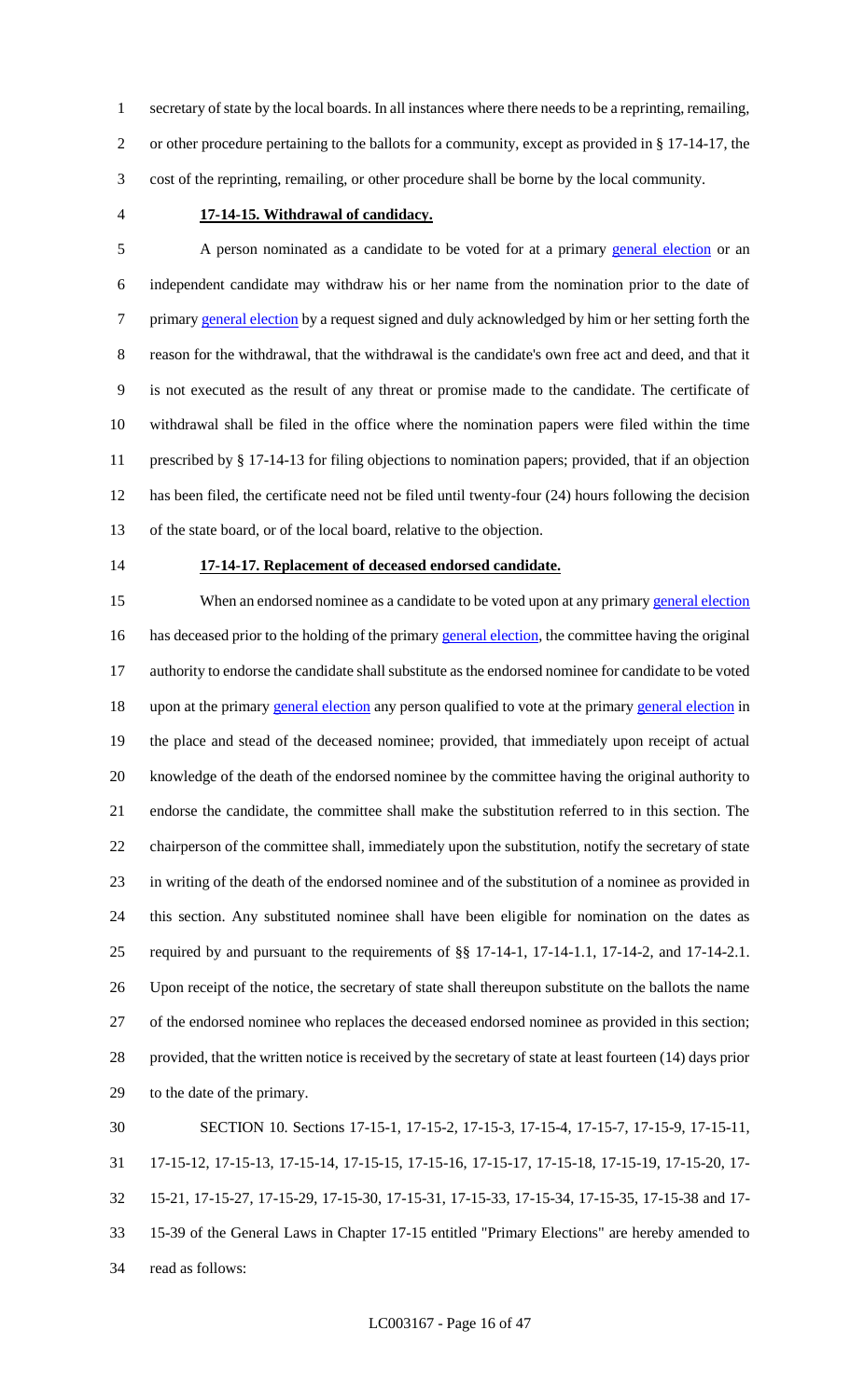## **17-15-1. Date of primaries Date of primary general elections.**

 A primary general election for the nomination of candidates for each political party shall be held in each voting district in the manner provided in this chapter on the eighth Tuesday preceding biennial state elections.

# **17-15-2. Regular primary date falling on religious holiday Regular primary general election date falling on religious holiday.**

7 In the event that the date for the holding of any primary general election preceding any general state or municipal election as provided in this chapter falls upon the day of a religious 9 holiday, the primary general election shall be held upon the next business day, other than Saturday, then following; provided, that nothing contained in this section shall be deemed to invalidate a 11 primary **general** election once held.

# **17-15-3. Special election primaries.**

**Party primary Primary general elections shall also be held for the purpose of nominating**  candidates for an office or offices to be elected at any special election. In the event of a special 15 election, the state board shall fix the date or dates on which the various party primary general 16 elections shall be held; provided, that all the party primary general elections shall have been held by the thirtieth (30th) day preceding the date fixed for the special election; and provided, further, that the date or dates fixed by the state board shall not be a religious holiday and shall be held on the first Tuesday next after the first Monday of any month.

#### **17-15-4. Municipal primaries other than at time of general primaries Municipal**

**primary general elections other than at time of primary general elections.**

 In those cities and towns that now by law hold elections for city or town officers on a day other than the Tuesday after the first Monday in November biennially in each even year, a primary 24 general election for the nomination of the city or town officials shall be held and the local board 25 shall fix the date of the election; provided, that the primary general election shall have been held by the thirtieth (30th) day preceding the date fixed for the election; and provided, further, that the date fixed by the local board shall not be a religious holiday and shall be held on the first Tuesday next after the first Monday of any month.

# **17-15-7. Candidates nominated at primaries Candidates nominated at primary general elections.**

- (a) At the primary general elections, candidates shall be nominated for the following offices, if the offices are to be filled at the succeeding election:
- (1) Senators in the congress of the United States.
- (2) Representatives in the congress of the United States.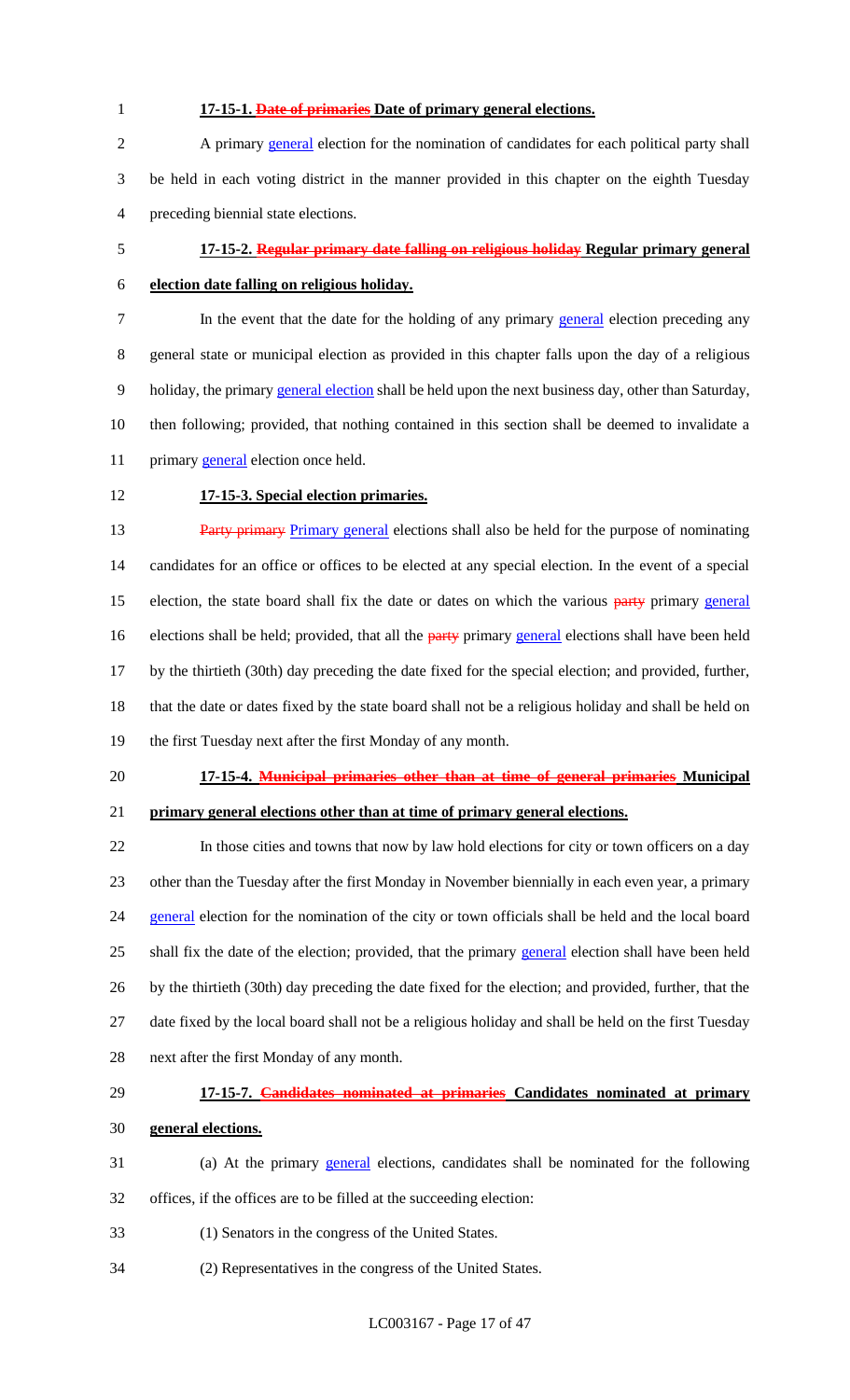(3) General officers of the state. (4) Senators in the general assembly from the respective senatorial districts. (5) Representatives in the general assembly from the respective representative districts. (6) Mayors for the respective cities. (7) Members of the city or town councils from the respective towns, wards, and districts. (8) All other city or town officials previously nominated by party caucus, convention, or party committees, whose offices are to be filled at the regular or special election next succeeding the primary general election, with the exception of candidates for presidential elector who shall be selected as provided in this title. 10 (b) At the primary elections the The members of ward, town, and district committees of 11 the respective political parties shall be elected, in accordance with the respective rules and bylaws. **17-15-9. Slate voting.** 13 In a primary general election no ballot shall be provided whereby a voter may by one mark vote for a slate of candidates. **17-15-11. Dispensation with primary when no contest Dispensation with primary general election when no contest.** Whenever there is no contest within any voting district for the officers to be nominated or 18 elected by a particular political party for any election, no primary general election shall be held in that voting district and the secretary of state for state offices or the local boards for local offices 20 shall declare those persons elected in the case of party committee members or delegates or 21 nominated as candidates of a particular party for the office, and their names shall not be printed on 22 the primary general ballot but shall be printed on the ballot for the primary general election for which the nominations are made; provided, that the party committee members' names and the names of the delegates to the state convention of the respective party shall not be put on the election ballot. **17-15-12. Ballot when contest exists.** 27 Whenever there is a contest within any voting district, a primary general election shall be held in the voting district and the names of all candidates for state office and the names of only those candidates for local office that are contesting a particular local office or offices shall appear on the ballots. **17-15-13. Voting places -- Primary officials -- Party officials -- Appointment Voting places -- Primary general election officials -- Party officials -- Appointment.** (a) From lists submitted to it by the chairperson of the state committees of each party, the

board shall appoint and issue commissions to a sufficient number of qualified electors of this state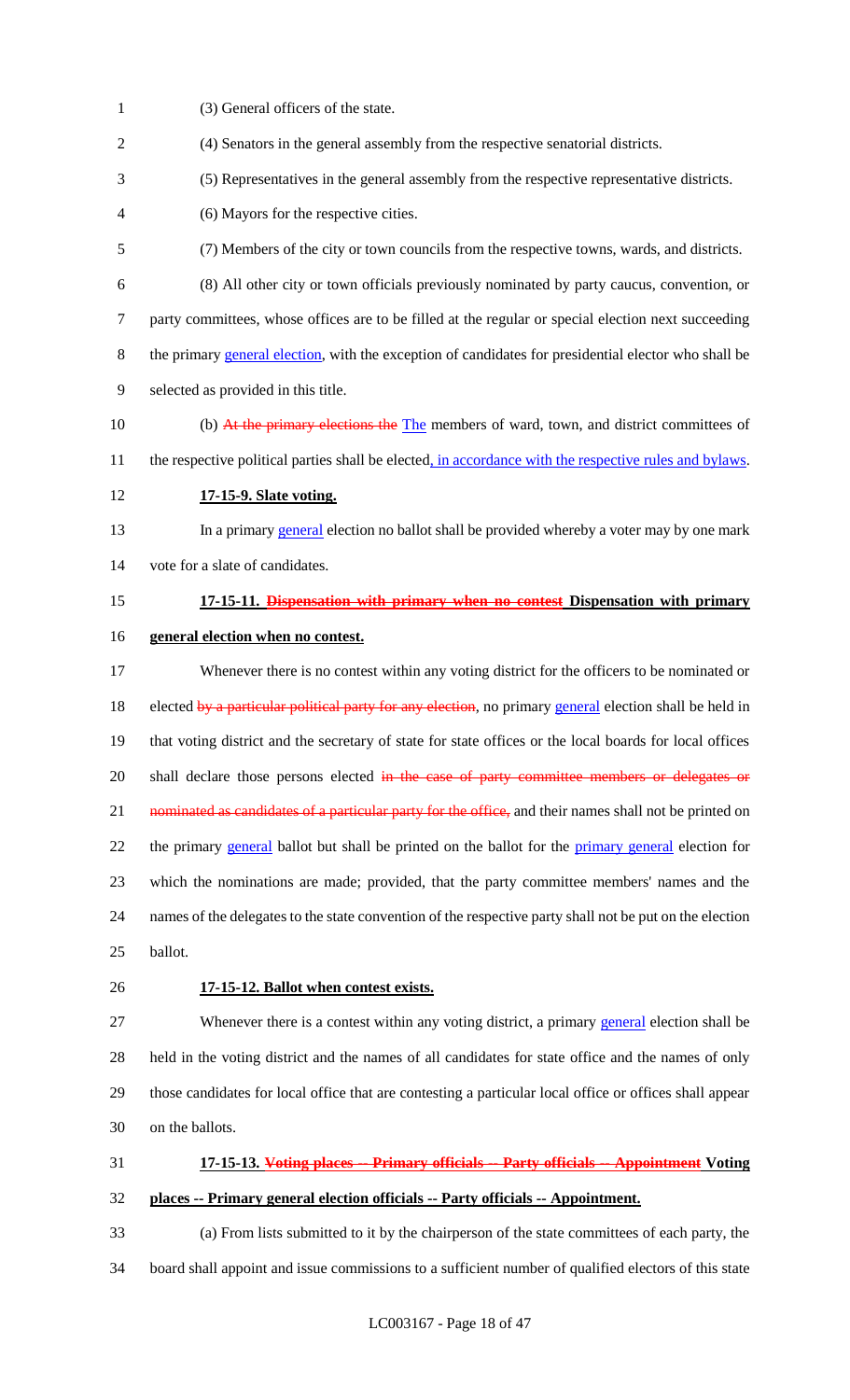1 to be primary general election inspectors so that one inspector may be assigned for each party to 2 each primary polling place to work with the other primary general election officials of his or her party. The local board shall, at least fifty (50) days prior to the primary, select the place or places designated by it for holding the primary general election provided for by this chapter. The local board shall, at least thirty-five (35) days before any primary general election, appoint for each polling place within its city or town a primary general warden or moderator and a primary general clerk in the following manner:

8 (1) If there are primary general election contests with candidates from  $\frac{1}{2}$  both major political parties, the warden and clerk shall be appointed as provided in § 17-11-11;

10 (2) If there is a primary general election contest in only one of the major political parties 11 without candidates from both major political parties, the warden and the clerk shall be selected from a list submitted by the local committee of the party in which the contest exists.

 (b) The local board shall also appoint at least thirty-five days (35) before any primary 14 general election, from lists submitted at least forty-five (45) days prior to the date set for the holding 15 of the primaries, four (4) supervisors, in the following manner: (1) if there are primary general 16 election contests in both major political parties, one supervisor shall be appointed for each party in the manner provided in § 17-11-11 and two (2) supervisors, one for each party, shall be appointed from lists submitted by a majority of the respective party candidates, other than those endorsed by 19 the party committee; (2) if there is no primary general election contest in one of the major political parties, two (2) supervisors shall be appointed from a list submitted by the local committee in which the contest exists, and two (2) supervisors shall be appointed from a list or lists submitted by a majority of the party candidates, other than those endorsed by the party committee. The local board may appoint any additional pairs of supervisors that it may deem necessary in the same manner provided in this subsection and shall do so when directed by the state board.

 (c) The local board shall also appoint for each party one watcher, two (2) checkers, and the number of runners, not to exceed three (3), that the appropriate party chairperson may deem necessary, which watcher, checkers, and runners shall be designated as party officials. These party officials shall be appointed from lists of qualified electors who are qualified to vote at the respective 29 party primaries primary general elections which lists shall be furnished as provided in subsection (b) of this section to the local board at least ten (10) days prior to the date set for the holding of the 31 primary general election. If the party candidates or a majority of them, other than those endorsed by the party committee, notify the local board in writing of their choices at least ten (10) days prior 33 to the date set for the holding of the **primaries** primary general elections, the local board shall likewise appoint one watcher, two (2) checkers, and the number of runners that it shall have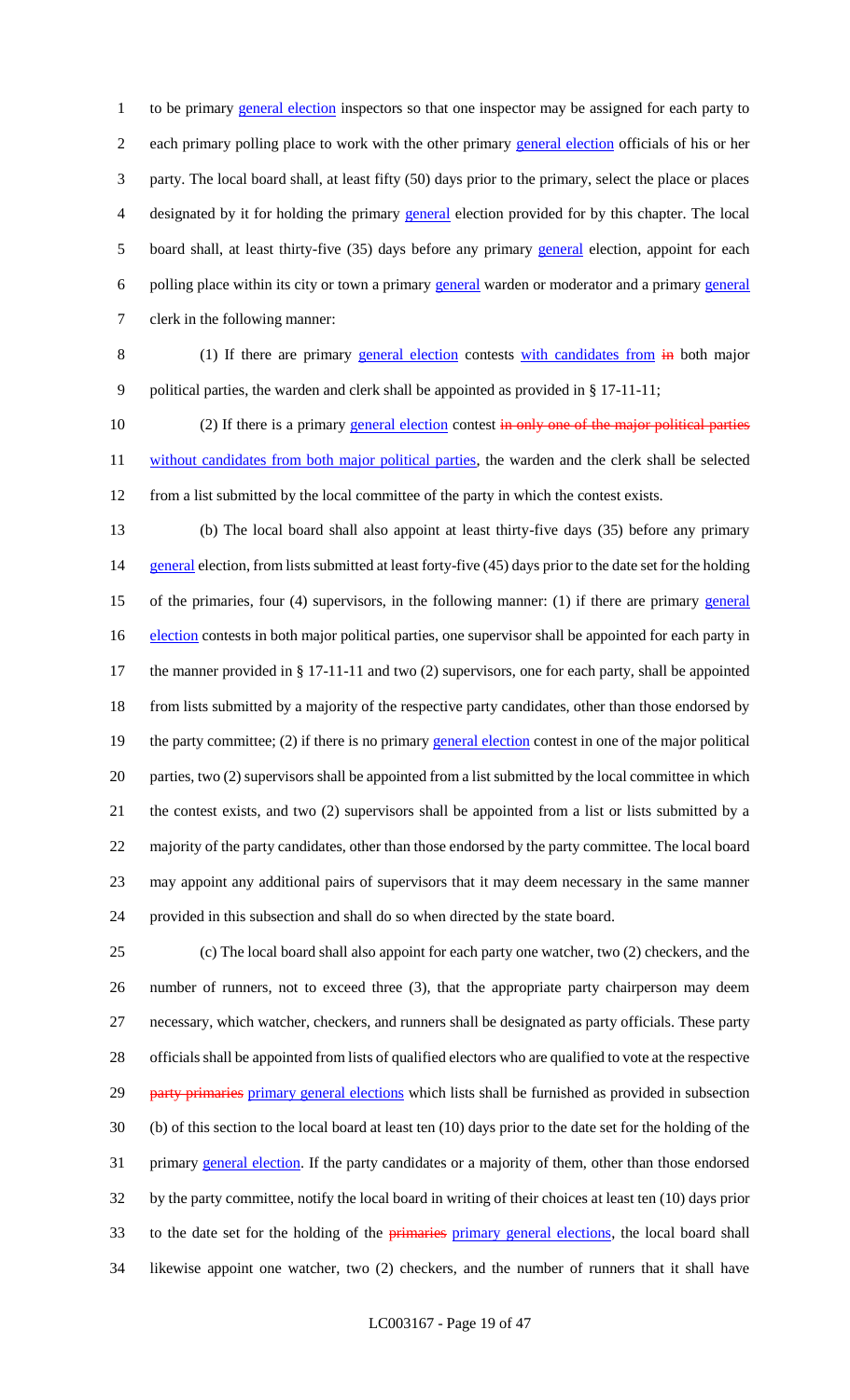- appointed at the request of the party chairperson, to act for them collectively. The local board shall
- give them certificates as party officials.
- 

# **17-15-14. Qualifications of primary officials -- Affidavit Qualifications of primary**

## **general election officials -- Affidavit.**

 (a) Each warden or moderator and each primary general election supervisor appointed under the provisions of §§ 17-15-13 and 17-15-16 shall be able to read the Constitution of the state in the English language, and to write his or her name, and shall, whenever possible, be a voter of the senatorial district, representative district, or town, ward, or voting district from which he or she is appointed.

10 (b) No person shall be appointed to serve as a primary general election official who has been convicted, found guilty, pleaded guilty or nolo contendere, or placed on a deferred or suspended sentence or on probation for any crime that involved moral turpitude or a violation of 13 any of the election,  $or$  caucus, or primary laws of this or any other state.

- 14 (c) No person serving as a primary general election official may serve in such capacity in the city or town in which they are a municipal employee.
- 16 (d) No person who is seeking nomination or election at any primary general election shall 17 act as a primary official at that primary general election.

18 (e) Every primary **general election** official shall make an affidavit before the proper local board or some member of the board to the effect that the official is not disqualified by reason of the provisions of this section.

## **17-15-15. Powers and duties of primary officials -- Compensation Powers and duties**

# **of primary general election officials -- Compensation.**

 Primary general election wardens, moderators, clerks, and supervisors shall have the same 24 powers and duties in the conduct of primary general elections as are conferred and imposed by law upon general election officials, and they shall receive the same compensation as general election officials.

# **17-15-16. Vacancies among primary officials Vacancies among primary general election officials.**

- 29 Vacancies occurring among primary **general election** officials shall be immediately filled
- by the local boards in the same manner as provided for general elections as qualified by § 17-15-
- 13; provided, that in the event there are no lists available, the local board shall appoint some person
- or persons to fill the vacancy from the list of registered voters.
- **17-15-17. Notice of primaries Notice of primary general elections.**
- 34 At least eight (8) days before the time of holding any primary general election, the local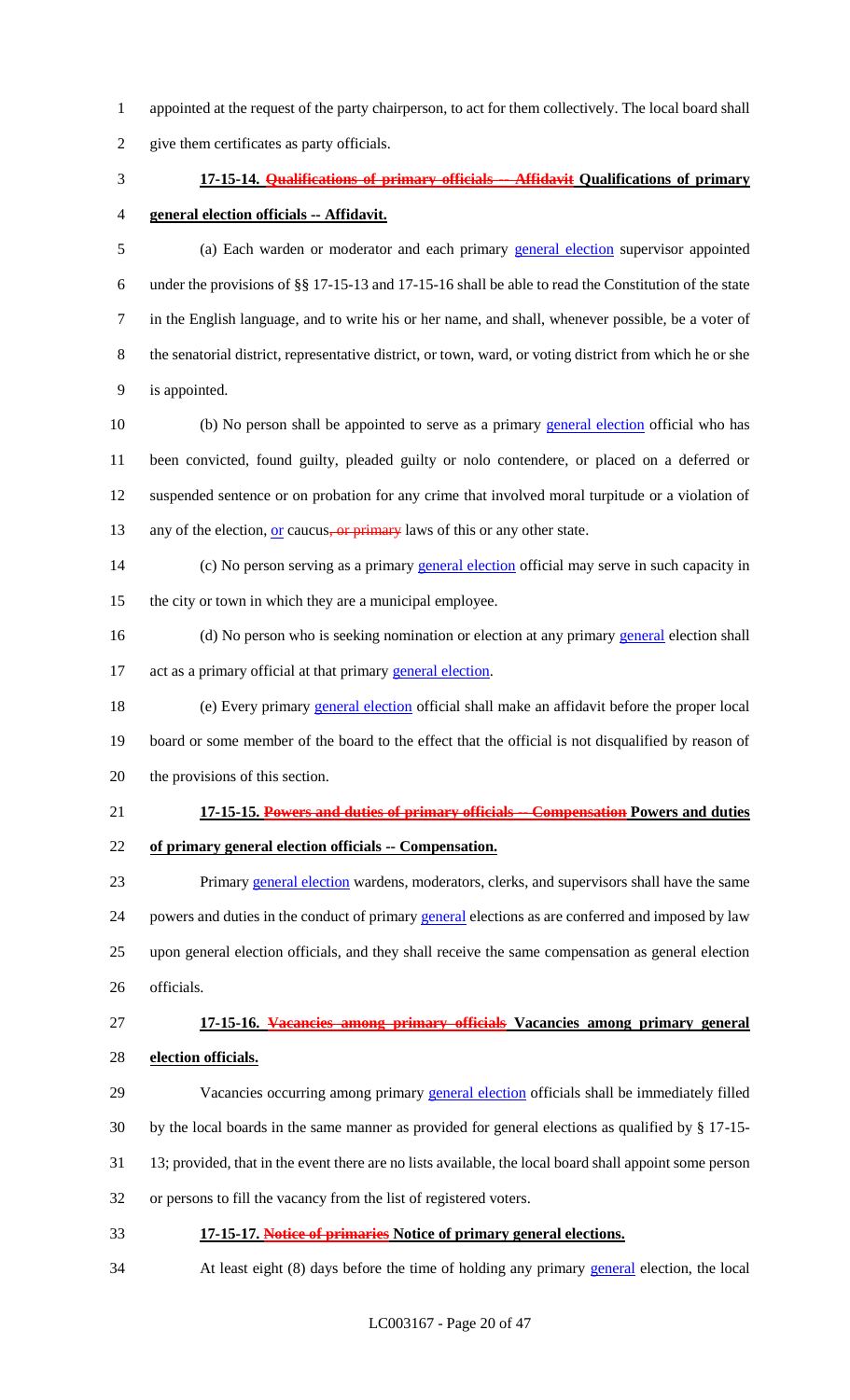1 board shall cause notice of the primary general election to be posted in at least one public place in each voting district of any city, and in at least one public place in each voting district of a town. The notice shall state the time when, and the place where, the primary general election is to be held in each city, town or voting district, and the offices for which candidates are to be nominated; provided, that the local boards may, at their discretion, substitute notification by publication in a newspaper having local circulation for notification by posting in public places.

# **17-15-18. Apportionment of voting booths and optical scan precinct count units.**

 (a) The apportionment of voting booths for the primary general election of each political party shall, as far as possible, be on the same basis as for general elections, except that the determination shall be made with reference to the average number of votes received by the candidates of each party at the preceding general election.

 (b) Unless otherwise prescribed by the board of elections, one optical scan precinct count unit shall be programmed and provided for each voting district. In no event shall there be less than one optical scan precinct count unit for each voting district.

#### **17-15-19. Arrangement and paraphernalia at voting places.**

16 The primary general election voting places shall be equipped by the local boards with the paraphernalia necessary for conducting elections and, except as otherwise specifically provided in chapters 12 -- 15 of this title, the voting places shall be arranged wherever practicable in the manner provided in chapter 19 of this title.

# **17-15-20. Primaries conducted in same manner as general elections Primary general**

# **elections conducted in same manner as general elections.**

22 Except as otherwise provided in this chapter, primary general elections shall be conducted as nearly as may be in the manner provided in chapter 19 of this title for the conducting of general elections, except that the voting in each party shall be cast on separate computer ballots.

#### **17-15-21. Identification of party voters.**

26 Before permitting any person to vote in a primary general election, the warden or clerk and bipartisan pair of supervisors assigned by the warden shall ascertain from the voting record appearing on the certified voting list that the voter is not disqualified to vote by the provisions of § 17-15-24. The bipartisan pair of supervisors shall provide the voter with the corresponding computer ballot for the primary general election in which the voter is eligible and desiring to vote. The warden shall take any steps that may be necessary to assure that each voter is given the computer ballot upon which the voter is eligible to vote.

**17-15-27. Impartiality of officials -- Sound equipment.**

34 The primary general election officials shall treat all candidates with absolute impartiality.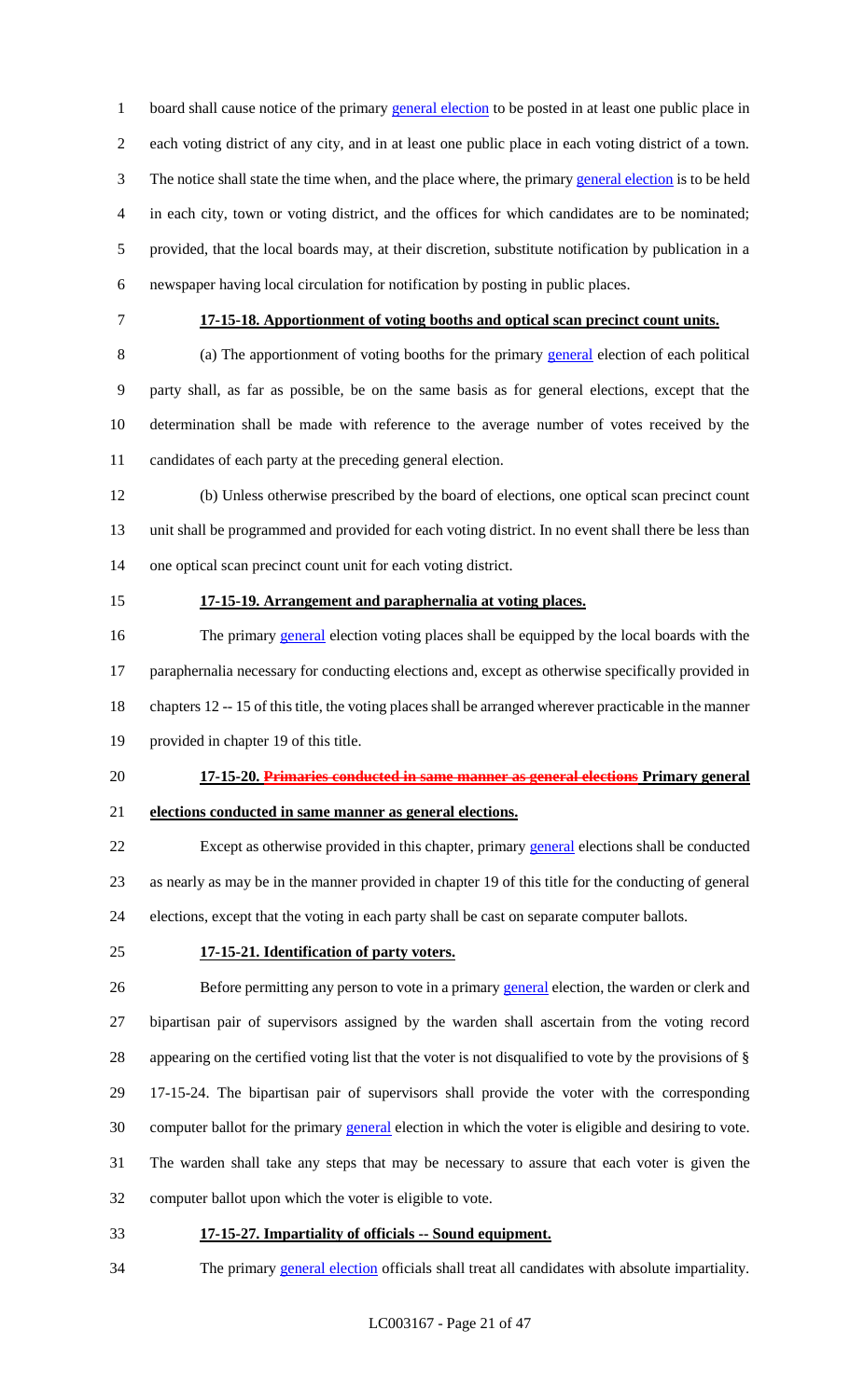No sound equipment advocating the election or defeat of any candidate or the approval or disapproval of any referenda shall be allowed within five hundred (500) feet of any polling place.

#### **17-15-29. Number of votes required to nominate or elect.**

 In determining the nomination or election of a candidate at a primary general election, the person receiving the largest number of votes, although less than a majority of all the votes cast for the candidates for a particular office, shall be declared nominated or elected a candidate for the 7 general or special election. Where there is more than one person to be elected to a particular office or place, those persons equaling that number of officers to be elected to the office or place receiving the largest number of votes, although less than a majority of all the votes cast for all the candidates 10 for the office or place, shall be declared nominated or elected a candidate for the general or special 11 election, as the case may be, unless otherwise provided by existing law.

## **17-15-30. Tabulation of local returns -- Certificate of nomination or election.**

13 (a) The local board shall meet on the day following the primary general election and shall 14 tabulate the city or town primary general returns, as the case may be, and announce the results, but 15 shall issue no certificates of nomination or election to party office of eligibility for the general or 16 special election until the expiration of the period in which a recount may be requested as provided in § 17-15-34, and if a request has been filed, the result shall be finally determined by the local board. Following the expiration of this period and the final determination by the local board, if any request for a recount is made, the local board shall issue certificates of nomination or election to party offices to the candidates so nominated or elected.

 (b) When a local election is held in conjunction with a statewide election, the state board shall tabulate local mail ballots and immediately forward the results to the appropriate local board; when a local election is not held in conjunction with a statewide election, the local board shall tabulate their local mail ballots.

# **17-15-31. Tabulation of state returns -- Certificates of nomination or election.**

26 The state board shall proceed to tabulate the state primary general election returns and announce the results, but shall issue no certificates of nomination until the expiration of the period in which a recount may be requested as provided in § 17-15-34 has expired and, if a request has been filed, until the result has been finally determined by the state board. Following the expiration of this period and the final determination by the state board, if any request for a recount is made, the board shall issue certificates of nomination or election to the candidates so nominated or elected.

## **17-15-33. Tie vote.**

**If there is a failure to make a nomination or to elect a candidate to party office at any** 34 primary by reason of a tie vote, the vacancy, if in respect to an office to be filled by the voters of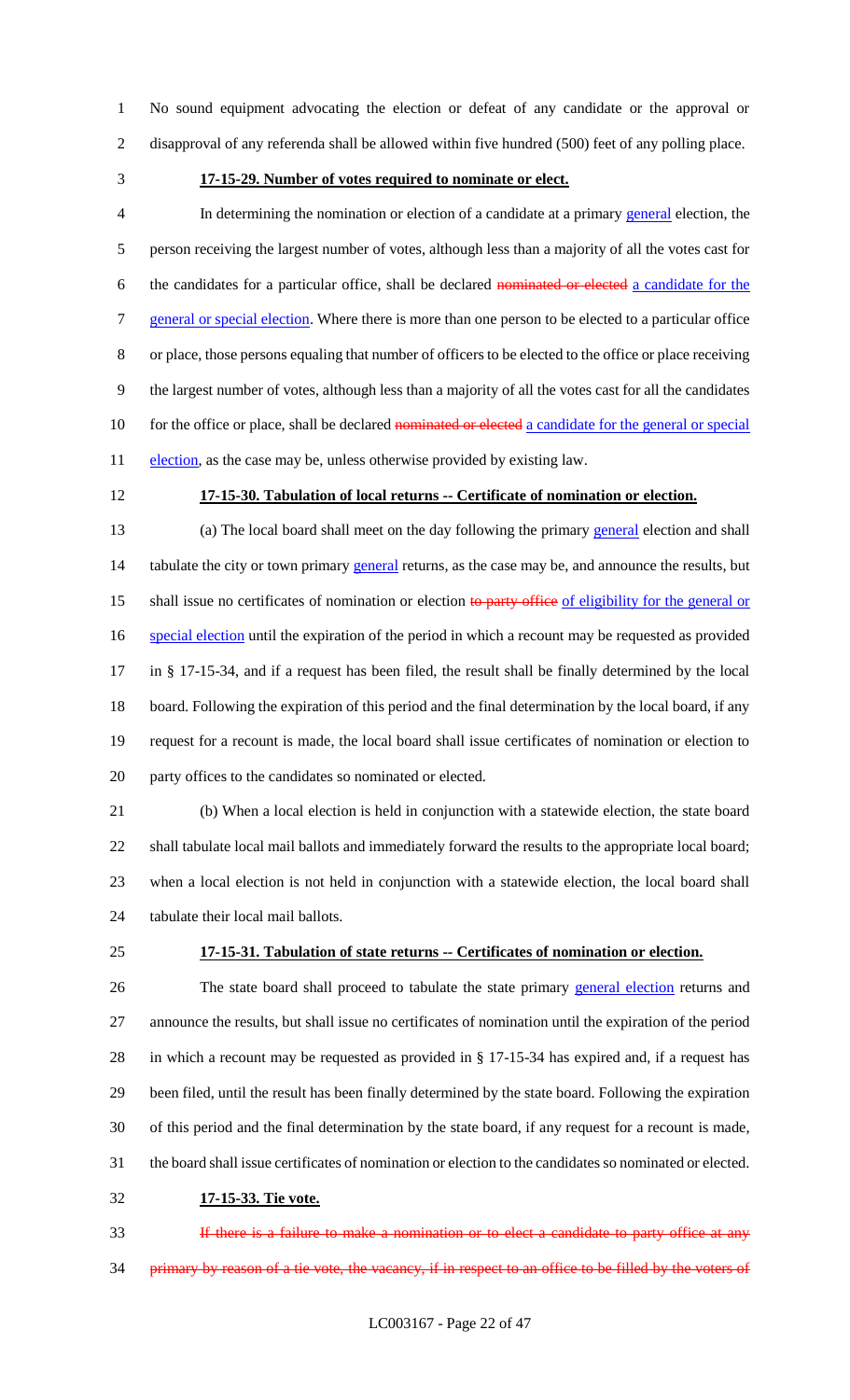1 more than one city or town, shall be filled by the executive committee of the state committee of the 2 respective party, except in the case of a senatorial or representative committee the vacancy shall be 3 filled by the members of the senatorial or representative district committee, as the case may be, and 4 if in respect to an office other than a senatorial or representative district committee to be filled by 5 the voters of no more than one city or town, or a portion of a city or town, the vacancy shall be 6 filled by the city or town committee of the respective political party. The vacancy shall be filled 7 only by the choice of one of the candidates receiving the tie vote. The name of the candidate chosen 8 by the appropriate party committee shall be officially certified to the state board or local board, as 9 the case may be. If there is a tie vote between the second and third candidates that follow the highest 10 voter getter, then all three (3) of those highest vote getters in the primary general election shall 11 qualify for the general or special election.

# 12 **17-15-34. Recount petition or other protest.**

13 Any candidate whose name was on the primary general election ballot may file with the 14 state board a request for the recounting of the votes cast, or other protest concerning the primary 15 general election, provided he or she files the request or protest no later than four o'clock (4:00) p.m. 16 on the day following the primary **general election**. The request or protest shall contain the 17 candidate's reason for making the request or protest. Nothing in this chapter shall be construed to 18 prevent the state board, acting on its own motion, from ordering a recount or taking appropriate 19 action in response to any error, irregularity, or impropriety in the conduct of any facet of the primary 20 general election which comes to its attention at any time prior to the certification of the results of 21 the primary general election.

# 22 **17-15-35. Hearing on recount or protest -- Notice -- Declaration of nomination or**  23 **election.**

 (a) Immediately upon the filing of a protest or request, the state board shall cause notice in writing to be served in any manner that it directs, at the expense of the petitioner, upon all other 26 candidates of the same political party for the same office receiving votes at the primary general 27 election, and shall give notice in some public newspaper of general circulation in the voting district 28 or districts where the primary general election took place of the making of the request or protest and the time and place of the hearing, which time shall be not less than one nor more than three (3) weekdays after the publication of the notice. At the hearing all candidates who may be affected by a recount may be heard in person or by their representative. The hearing and the examination of the voting equipment or the recounting of the ballots, as the case may be, as may be necessary, shall be conducted in a summary and expeditious manner, but the result of the voting as determined by the state board shall not be altered or changed by the board except upon satisfactory proof of its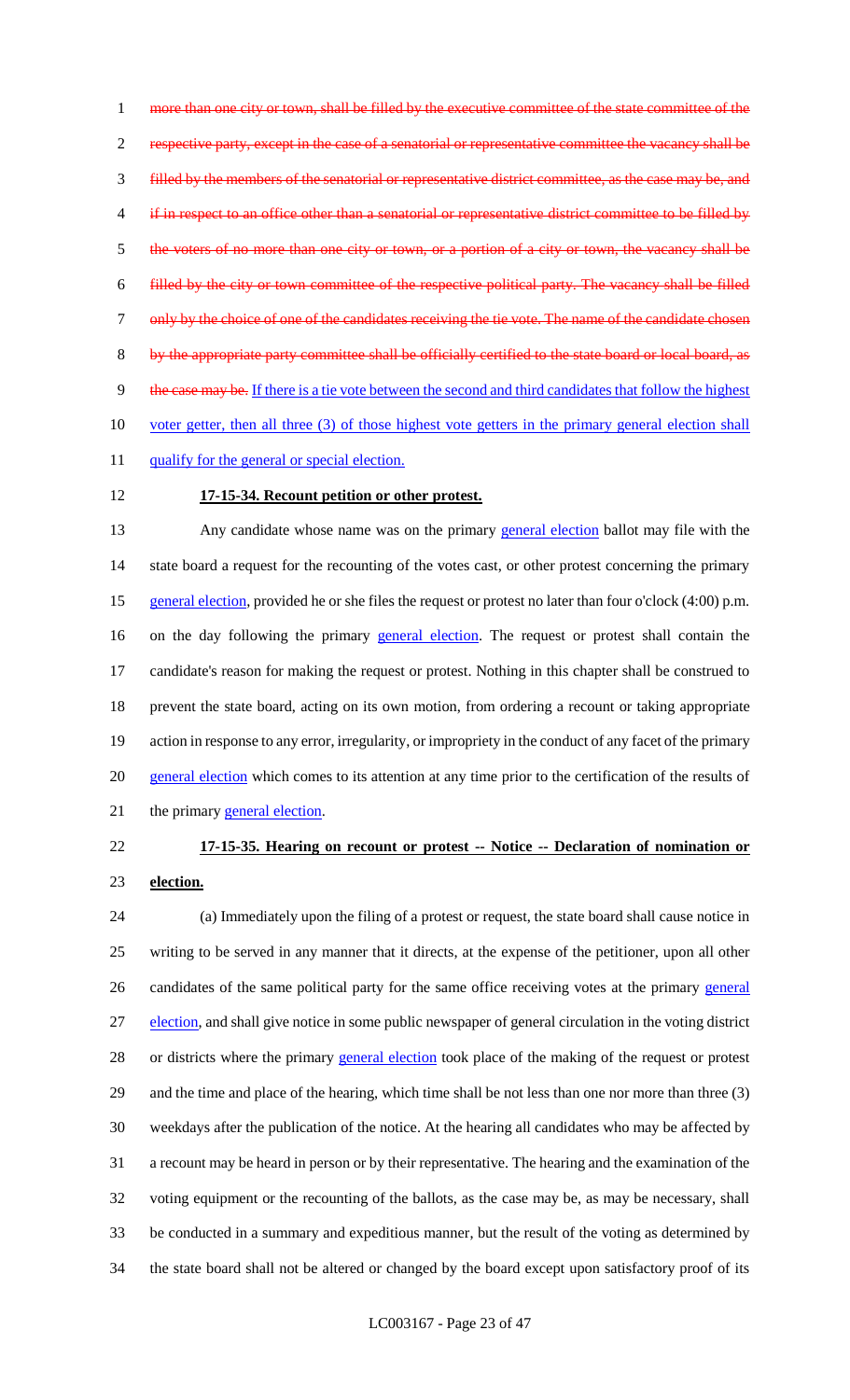1 incorrectness. Following the hearing, the state board shall declare what person, if any, was lawfully 2 nominated or elected, and shall issue or direct the local board to issue a certificate of the nomination 3 or election to that person.

4 (b) Recounts shall be conducted in the manner set forth in chapter 19 of this title.

# 5 **17-15-38. Vacancies among nominees Vacancies among primary general election**

6 **nominees.**

7 (a) Whenever the nominee of a party one of the top two (2) voter getters for a particular 8 office dies after the primary general election, or removes him or herself from the jurisdiction of or 9 as a candidate for the office for which the nominee seeks election, or becomes physically or 10 mentally disabled, then the third highest vote getter shall qualify for the general or special election. 11 the state committee of that party or a duly authorized subcommittee of the state committee in the 12 case of state officers, and the appropriate city, town, ward, or district committee or any duly 13 authorized subcommittee of them in the case of candidates for the other offices covered by § 17-14 15-7, may file with the appropriate authority the name of its nominee for the office; provided, that 15 except in the case of death, the appropriate committee shall file the name with the appropriate 16 authority no later than four o'clock (4:00) p.m. of the third (3rd) day following the last day for the 17 holding of the party primaries; and provided, further, that any appointed nominee shall have been 18 eligible for the nomination on the dates as required by and pursuant to the requirements of §§ 17-19 14-1.1, 17-14-2, and 17-14-2.1. The person so named shall be the nominee of the party for the 20 office, and if in case of the death of a nominee time will permit, the secretary of state shall place 21 the name of the nominee upon the election ballot. When the withdrawal or death occurs after the 22 third (3rd) day after the last day for holding *primaries primary general elections*, the secretary of 23 state shall not be required to remove from any computer ballot or mail ballot which has already 24 been printed the name of any person who is no longer the nominee of a party for a particular office 25 as provided in this subsection, and any votes cast in any election for that person shall not be counted. 26 (b) The provisions of this section shall not be construed to permit the state committee of 27 the party, or a duly authorized subcommittee of the state committee in the case of state officers, or 28 the appropriate city, town, ward, or district committee or any duly authorized subcommittee of 29 them in the case of candidates for the other offices covered by § 17-15-7, to file the name of a 30 nominee for a vacant office if the vacancy is the result of the failure of candidate(s) of the party to 31 qualify for the public office through the timely filing of sufficient nomination papers.

- 
- 32 **17-15-39. Preservation of primary records Preservation of primary general election**  33 **records.**
- 

34 All declarations of candidacy, nomination papers, and all requests for withdrawal of names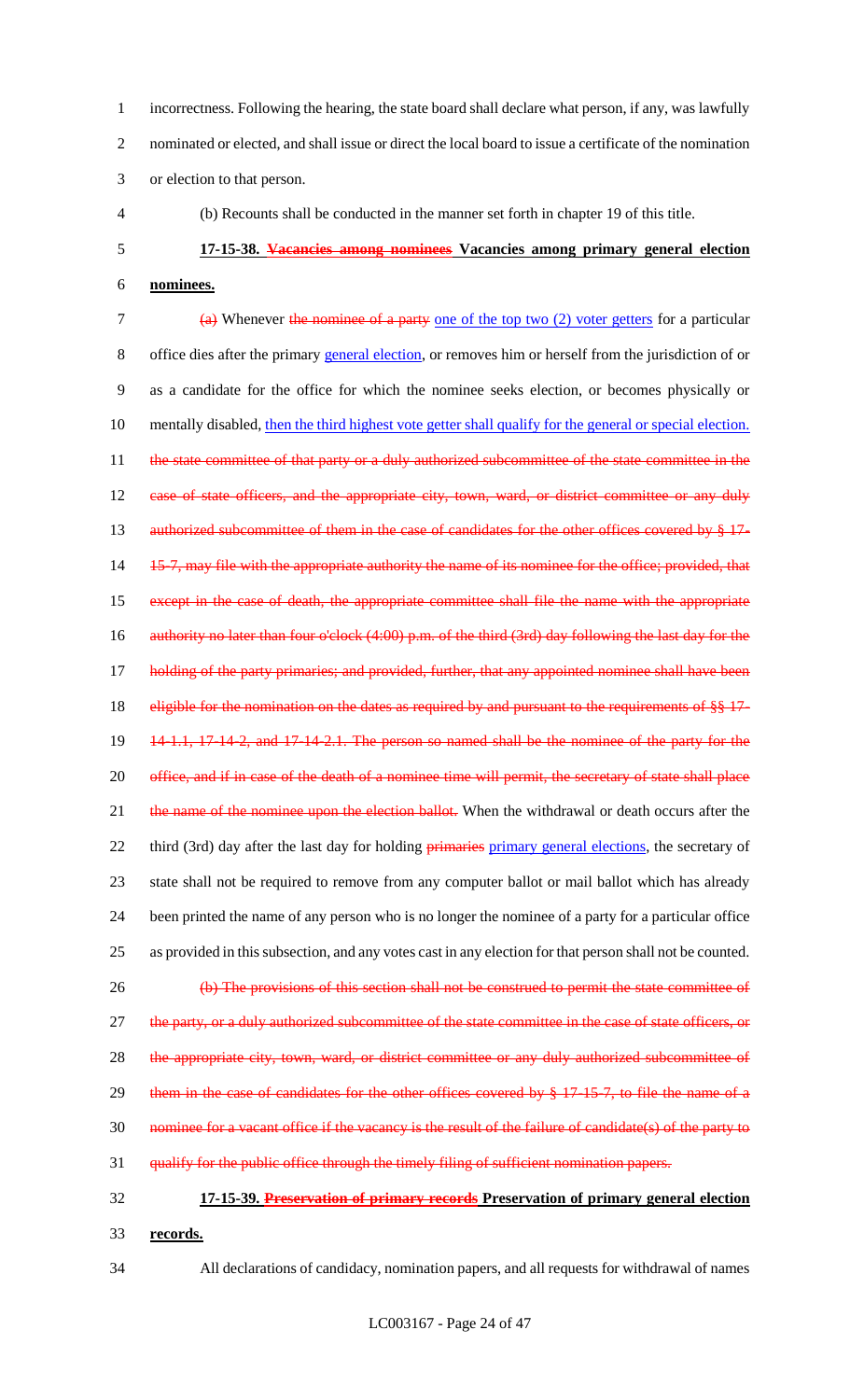1 of candidates, whether before or after the holding of a primary general election, when filed, and all protests and requests for recounts, shall be open, under proper regulation, to public inspection, and the state board shall preserve these records in its office not less than twenty-six (26) calendar months from the date of filing.

- SECTION 11. Section 17-18-15 of the General Laws in Chapter 17-18 entitled "Elective Meetings" is hereby amended to read as follows:
- 

## **17-18-15. Closing of schools.**

 At each general election as defined in § 17-1-2(2) and statewide primary general election as defined in § 17-15-1, all public elementary and secondary schools throughout the state shall not 10 be in session. On the day of the general election and statewide primary general election, the use of school buildings or premises shall be restricted to use only as polling places for election purposes. Notwithstanding the previous provisions, school staff development days may be held. Provided further, that the provisions of this section shall not be applicable to the Block Island School, located in the town of New Shoreham, and the use of the Block Island School shall not be restricted, nor shall classes need to be cancelled or postponed at said school, on the day of general elections and statewide primaries.

 SECTION 12. Sections 17-19-7, 17-19-7.1, 17-19-11, 17-19-24.2, 17-19-31, 17-19-32, 17- 19-42, 17-19-44, 17-19-45 and 17-19-49 of the General Laws in Chapter 17-19 entitled "Conduct of Election and Voting Equipment, and Supplies" are hereby amended to read as follows:

#### **17-19-7. Local candidates and questions -- Certification -- Ballots.**

 The local board of each city or town shall certify to the secretary of state, not later than four o'clock (4:00) p.m. of the third (3rd) day following the last day for the holding of the primary 23 general election held pursuant to the provisions of chapter 15 of this title, preceding any regular city or town election to be held on the Tuesday next after the first Monday in November in any year, or not later than twenty-nine (29) days before any regular city or town election held at any time other than on the Tuesday next after the first Monday in November in any year, or not later than twenty-nine (29) days before any special city or town election, the offices to be voted for at the election, the names of the candidates for each office and the party name under which the respective candidates were nominated, and any other information necessary to enable the secretary of state to prepare ballots uniform in size, type, color, and appearance with those prepared by the secretary for the state election, and in like manner the local board shall certify to the secretary of state, not later than four o'clock (4:00) p.m. on the ninetieth (90th) day preceding any regular city or town election to be held on the Tuesday next after the first Monday in November in any year, or not later than fifty (50) days before any regular city or town election held at any time other than on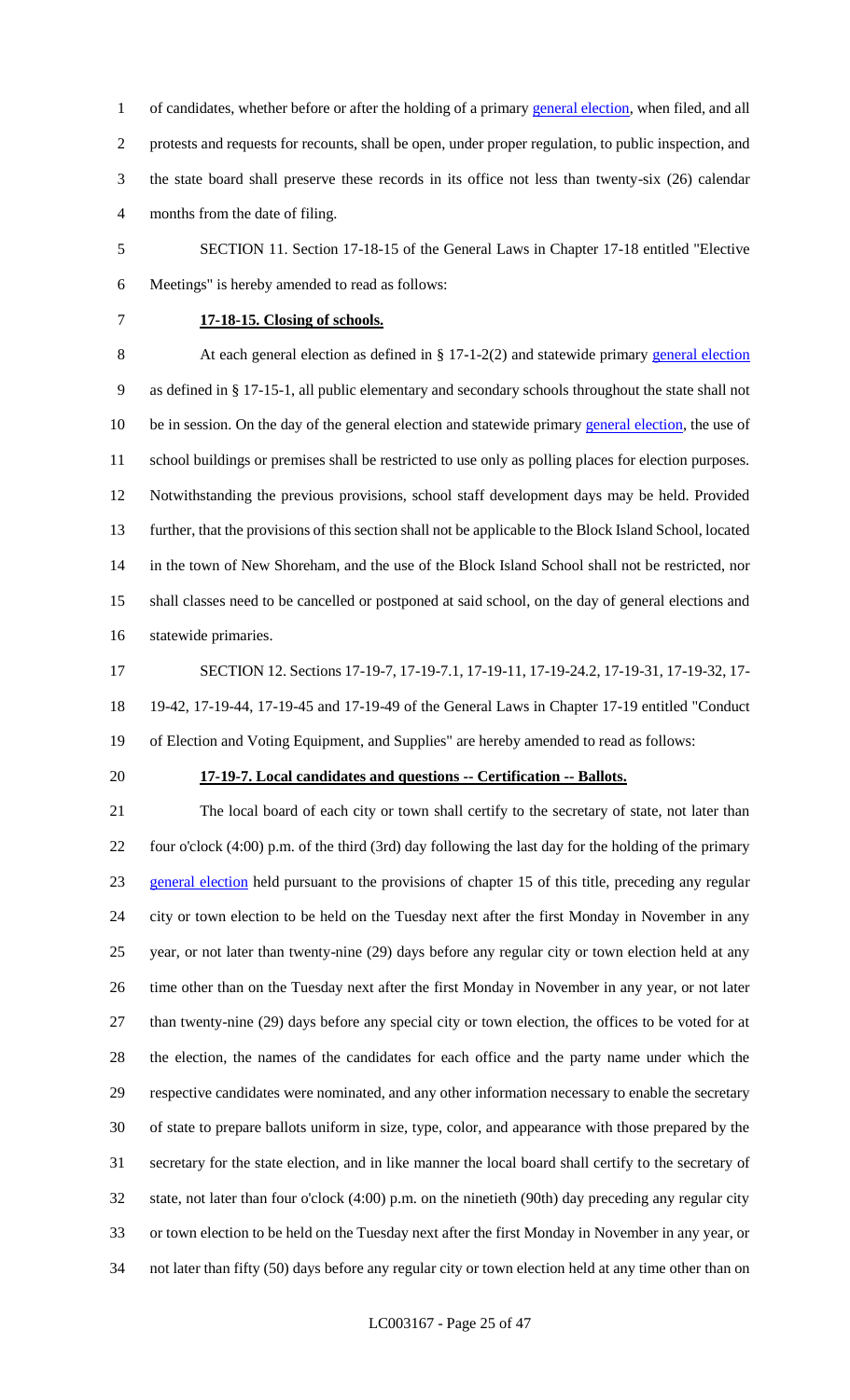the Tuesday next after the first Monday in November in any year, or not later than fifty (50) days before any special city or town election, a copy of each question to be submitted to the electors of the city or town so that suitable ballots may be prepared and furnished for the election.

#### **17-19-7.1. Listing of at-large candidates.**

 (a) In case of a vote for members of the council or school committee of any city or town, in which the office or offices to be filled are to be elected on an at-large basis, and whether the 7 election is a partisan, nonpartisan, primary general, general, or special election, the names for the office or offices shall be listed on the ballot in such fashion that no more than one name for an 9 office shall be displayed on the same horizontal line; provided, that candidates for nonpartisan 10 election in the cities of Newport, Pawtucket, North Providence, and Woonsocket, and candidates 11 for partisan election in the town of North Providence, may be listed on the same horizontal line.

 (b) In no event shall the voting equipment be prepared to prevent further voting for an office or officer until the elector has cast as many votes as there are separate offices to be filled.

#### **17-19-11. Election return forms -- Contents.**

(a) The state board shall prepare and furnish, for each voting place at which machines are

to be used, suitable forms on which the following information may be recorded for each machine

in use:

18 (1) The optical scan precinct count unit number;

(2) The numbers of any serial seal or seals;

(3) The voting place at which the optical scan precinct count unit is used;

(4) The date of the election or primary general election at which the optical scan precinct

count unit is used;

(5) The number of names checked upon the voting list used at the election; and

(6) The number of voters registered by the optical scan precinct count unit.

 (b) Space shall be left on the form in which the number of votes given for any person not a candidate at the election, and for what office, may be recorded. Spaces shall also be left for the signatures of the election inspector, the warden, clerk, and at least two (2) supervisors. The state board shall also furnish the necessary envelopes and adhesive labels required to be used in accordance with the provisions of this chapter.

 (c) Tapes printed from the optical scan precinct count unit indicating the number of votes registered by the unit for each candidate, and for what office, shall be attached to the election return form; tapes printed from the optical scan precinct count unit indicating the number of votes registered by the unit for and against each submitted question shall be attached to the election return form.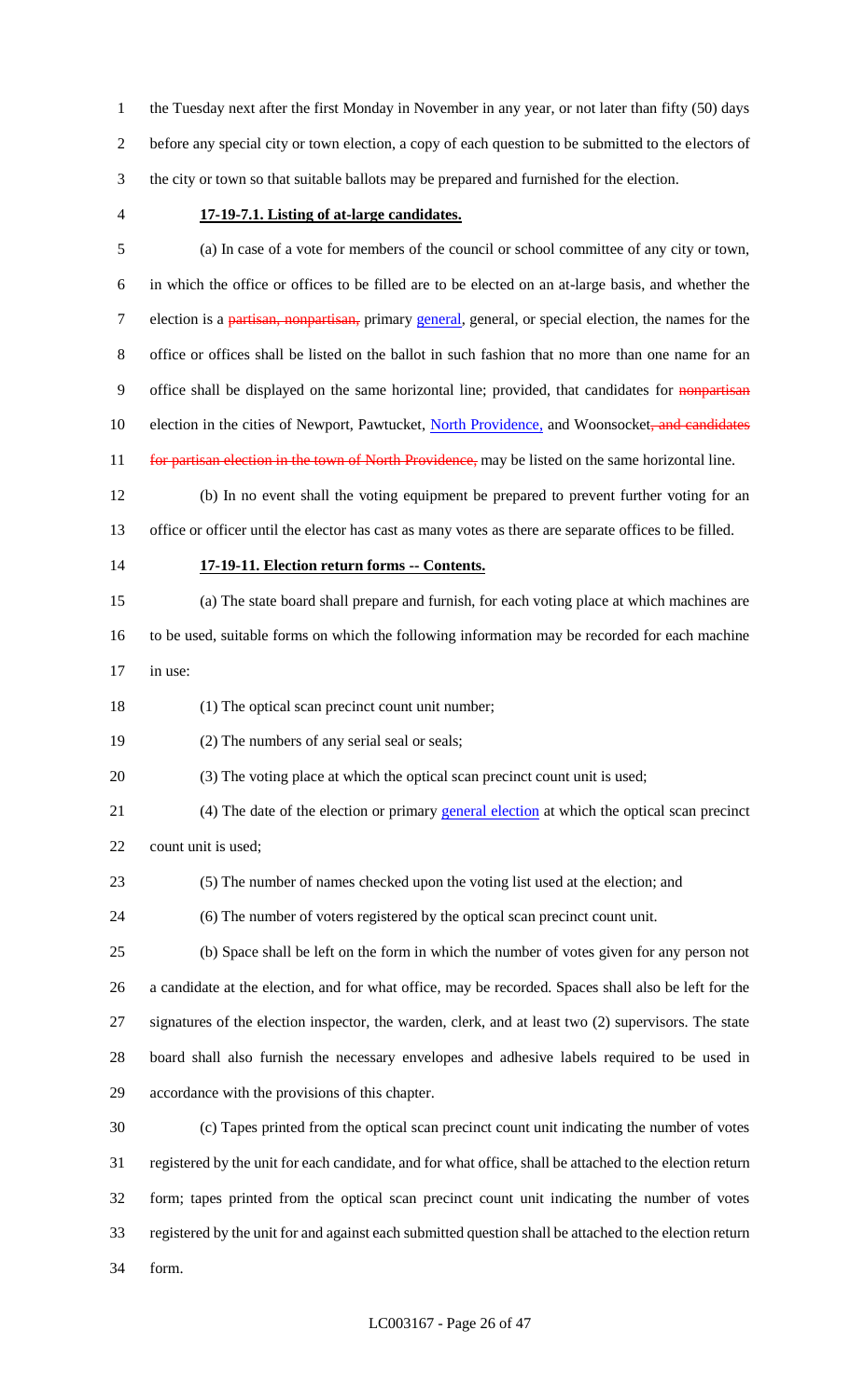# **17-19-24.2. Voter identification.**

| $\overline{2}$ | (a) Beginning on January 1, 2012, any person claiming to be a registered and eligible voter               |
|----------------|-----------------------------------------------------------------------------------------------------------|
| 3              | who desires to vote at a primary general election, special election, or general election shall provide    |
| 4              | proof of identity. For purposes of this section, proof of identity shall be valid if unexpired or expired |
| 5              | no more than six (6) months prior to voting, and shall include:                                           |
| 6              | (1) A valid and current document showing a photograph of the person to whom the                           |
| 7              | document was issued, including without limitation:                                                        |
| $8\,$          | (i) Rhode Island driver's license;                                                                        |
| 9              | (ii) Rhode Island voter identification card;                                                              |
| 10             | (iii) United States passport;                                                                             |
| 11             | (iv) Identification card issued by a United States educational institution;                               |
| 12             | (v) United States military identification card;                                                           |
| 13             | (vi) Identification card issued by the United States or the State of Rhode Island;                        |
| 14             | (vii) Government issued medical card.                                                                     |
| 15             | (2) A valid and current document without a photograph of the person to whom the                           |
| 16             | document was issued, including without limitation:                                                        |
| 17             | (i) Birth certificate;                                                                                    |
| 18             | (ii) Social security card;                                                                                |
| 19             | (iii) Government issued medical card.                                                                     |
| 20             | (b) From and after January 1, 2014, any person claiming to be a registered and eligible                   |
| 21             | voter who desires to vote at a primary general election, special election, or general election shall      |
| 22             | provide proof of identity listed in subsection $(a)(1)$ .                                                 |
| 23             | (c) No later than January 1, 2012, Rhode Island voter identification cards will be issued                 |
| 24             | upon request, and at no expense to the voters, at locations and in accordance with procedures             |
| 25             | established by rules and regulations promulgated by the secretary of state. The purpose of this           |
| 26             | section is to provide voter identification cards to those voters who do not possess the identification    |
| 27             | listed in subsection $(a)(1)$ .                                                                           |
| 28             | (d) If the person claiming to be a registered and eligible voter is unable to provide proof of            |
| 29             | identity as required in subsections $(a)(1)$ and $(a)(2)$ above, the person claiming to be a registered   |
| 30             | voter shall be allowed to vote a provisional ballot pursuant to $\S$ 17-19-24.3 upon completing a         |
| 31             | provisional ballot voter's certificate and affirmation. The local board shall determine the validity of   |
| 32             | the provisional ballot pursuant to $\S 17-19-24.3$ .                                                      |
| 33             | 17-19-31. Irregular ballots.                                                                              |

Ballots voted for any person whose name does not appear on the ballot as a nominated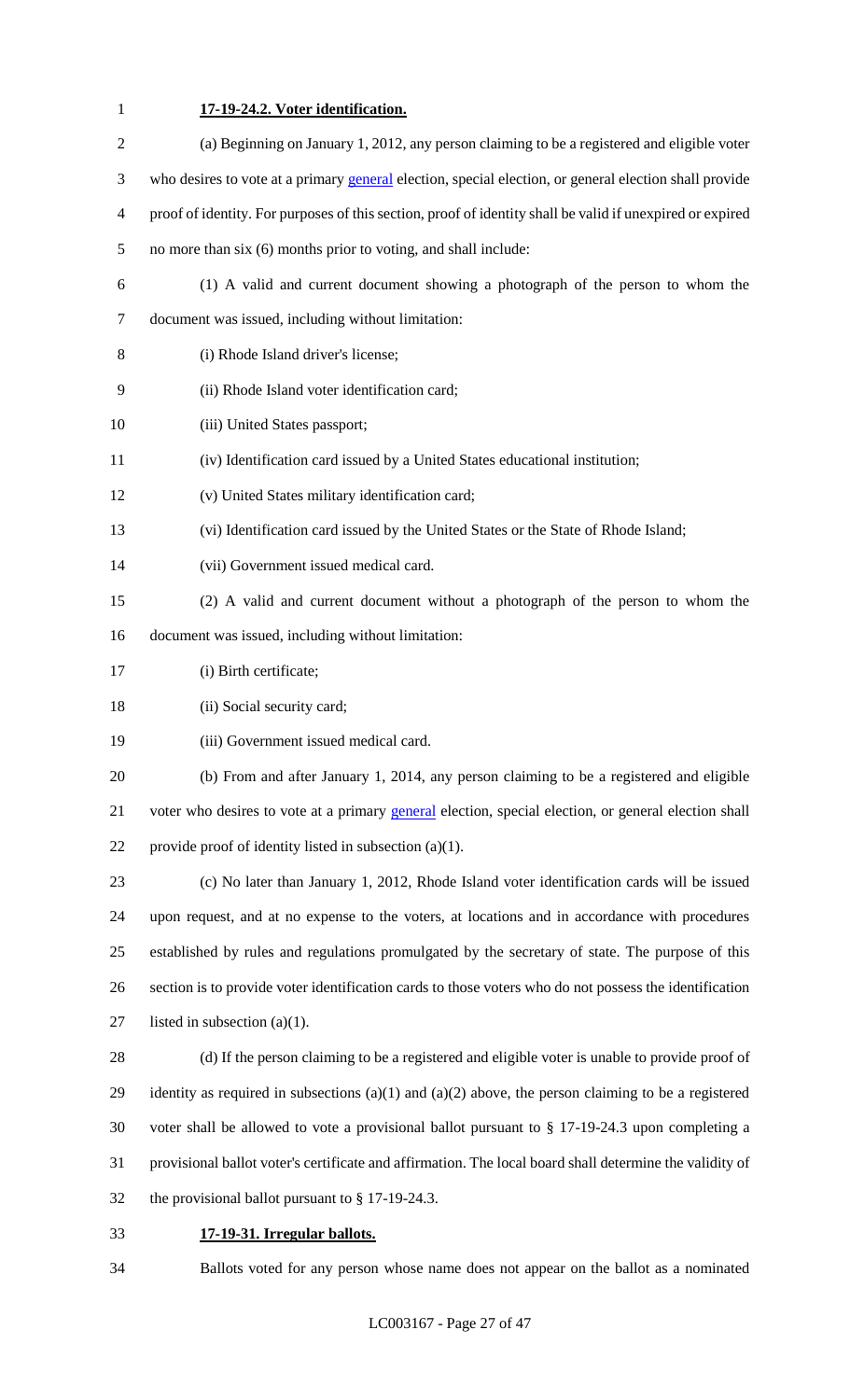candidate for office are referred to in this section as "irregular ballots." In voting for presidential electors, a voter may vote an irregular ticket made up of the names of persons in nomination by different parties; or partly of names of persons in nomination and partly of names of persons not in nomination; or wholly of names of persons not in nomination by any party. Scanned images of the computer ballot containing the irregular ballot shall be stored digitally on physical electronic media in the optical-scan precinct-count unit. With that exception, no irregular ballot shall be voted for any person for any office whose name appears on the ballot as a nominated candidate for that office; any irregular ballot so voted shall not be counted. An irregular ballot must be cast in its appropriate place on the ballot, or it shall be void and not counted and no irregular ballots shall be counted at 10 <del>primaries primary general elections</del>; provided, that at any presidential primary, irregular ballots shall be counted for those persons whose names have been written in for the office of president. At the close of the polls, irregular ballots shall be packaged according to § 17-19-33 and shall be immediately delivered to the local board of canvassers. The local board shall receive the tape from the optical precinct-count unit containing printed images of each written name on the irregular ballots, or the physical electronic media containing images of the irregular ballots and record all write-in votes cast for all federal, state, and local races listed on the tape. The local board shall notify the state board of the results through a procedure promulgated by the state board.

#### **17-19-32. Recording and signing of returns.**

 Immediately upon the close of the polls the warden shall, in the presence of the other 20 election or primary general election officers and the election inspector, follow the procedure for the closing of the unit set forth by the vendor of the optical scan precinct count unit. The warden and clerk shall sign the first copy of the tape containing the votes cast and shall remove the tape from the optical scan precinct count unit. The warden shall then obtain three (3) additional copies of the tape containing the vote totals from the optical scan precinct count unit, and the warden shall proceed to read off in a clear and loud voice the vote for each candidate, and upon each question as indicated by the vote totals on the printed tape and the number of votes cast for persons not nominated.

#### **17-19-42. Tampering with voting equipment.**

29 Any person, not being an election or primary general election officer or person upon whom a duty is imposed by this chapter, who, while any voting equipment is being made ready for an 31 election or primary general election, or is in use during an election or primary general election, tampers with, disarranges, defaces, injures, or impairs the voting equipment in any manner, or mutilates, injures, destroys, or disarranges any computer ballot, or any other appliance used in connection with the voting equipment, shall be guilty of a felony.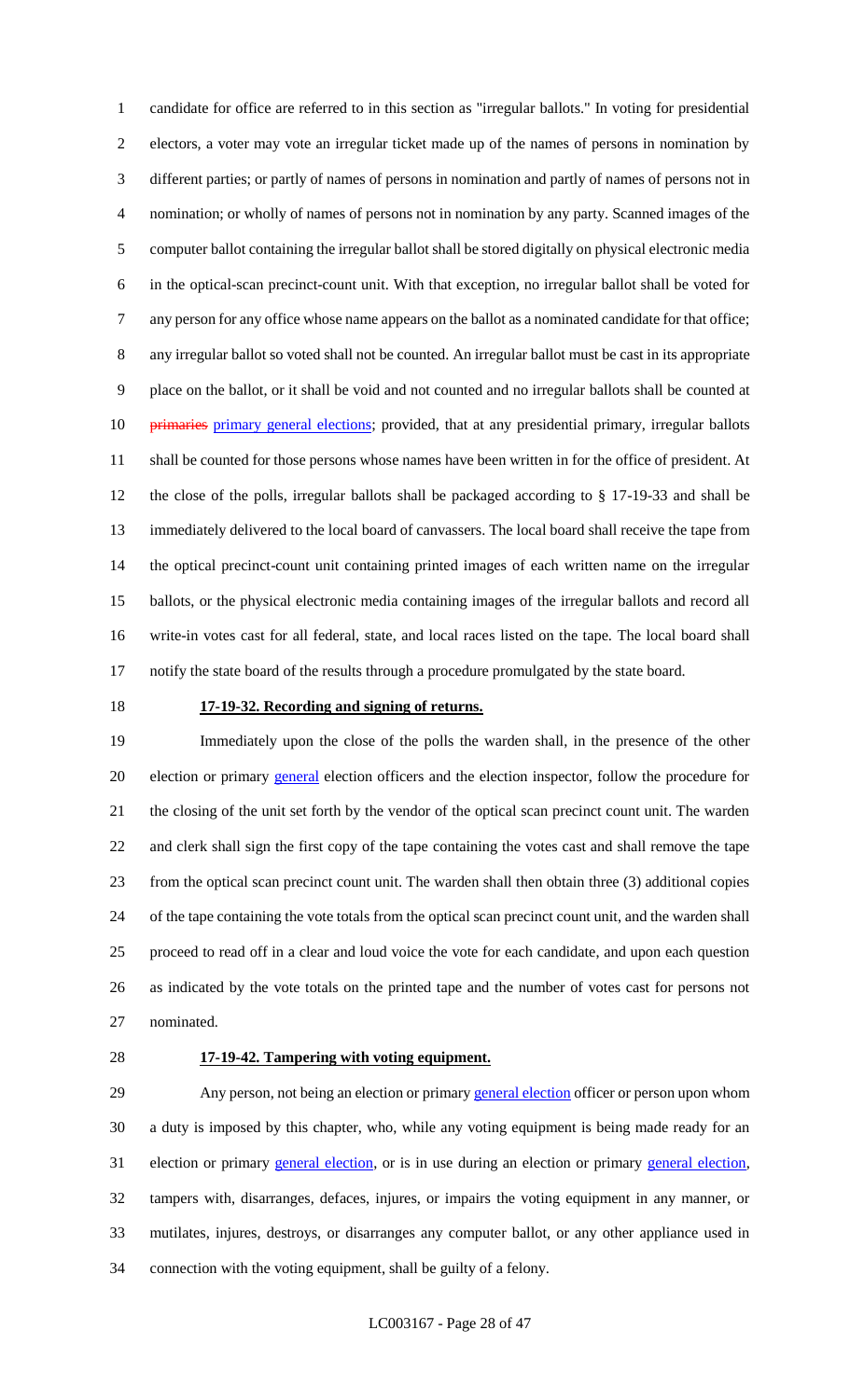# **17-19-44. Officer tampering with voting equipment.**

 Any person having the custody of voting equipment under this chapter, or any election or 3 primary general election officer, who, with intent to cause or permit any voting equipment to fail to correctly register all votes cast, tampers with, injures, or disarranges the voting equipment in any way, or any part of the voting equipment, or who causes or consents to the voting equipment being used for voting at any election or primary general election with knowledge of the fact that the voting equipment is not in order or not properly set and programmed so that it will correctly register all votes cast, or who, for the purpose of defrauding or deceiving any voter or of causing it to be doubtful for what candidates or question any vote is cast, or of causing it to appear upon the voting equipment that votes cast for one candidate or question were cast for another candidate or question, removes, changes, or mutilates any computer ballot or any part of any computer ballot, or does anything to defeat the will or intention of a voter in casting a lawful vote, shall be guilty of a felony.

#### **17-19-45. Fraudulent election returns.**

14 Any election or primary general election officer who, at the close of the polls, purposely causes the vote registered by any optical scan precinct count unit or related voting equipment to be incorrectly recorded or returned as to any candidate, person, or question, or who knowingly consents to these things, or any of them, being done, shall be guilty of a felony.

#### **17-19-49. Political literature and influence.**

 No poster, paper, circular, or other document designed or tending to aid, injure, or defeat any candidate for public office or any political party on any question submitted to the voters shall be distributed or displayed within the voting place or within fifty (50) feet of the entrance or 22 entrances to the building in which voting is conducted at any primary general election or election. Neither shall any election official display on his or her person within the voting place any political party button, badge, or other device tending to aid, injure, or defeat the candidacy of any person for public office or any question submitted to the voters or to intimidate or influence the voters.

 SECTION 13. Sections 17-20-1, 17-20-6, 17-20-6.1, 17-20-10.2 and 17-20-16 of the General Laws in Chapter 17-20 entitled "Mail Ballots" are hereby amended to read as follows:

#### **17-20-1. Voting by mail ballot.**

 The electors of this state who, for any of the reasons set forth in § 17-20-2, being otherwise qualified to vote, are unable to vote in person, shall have the right to vote, in the manner and time 31 provided by this chapter, in all general and special elections and primaries primary general 32 elections, including presidential primaries in this state for electors of president and vice-president of the United States, United States senators in congress, representatives in congress, general officers of the state, senators and representatives in the general assembly for the respective districts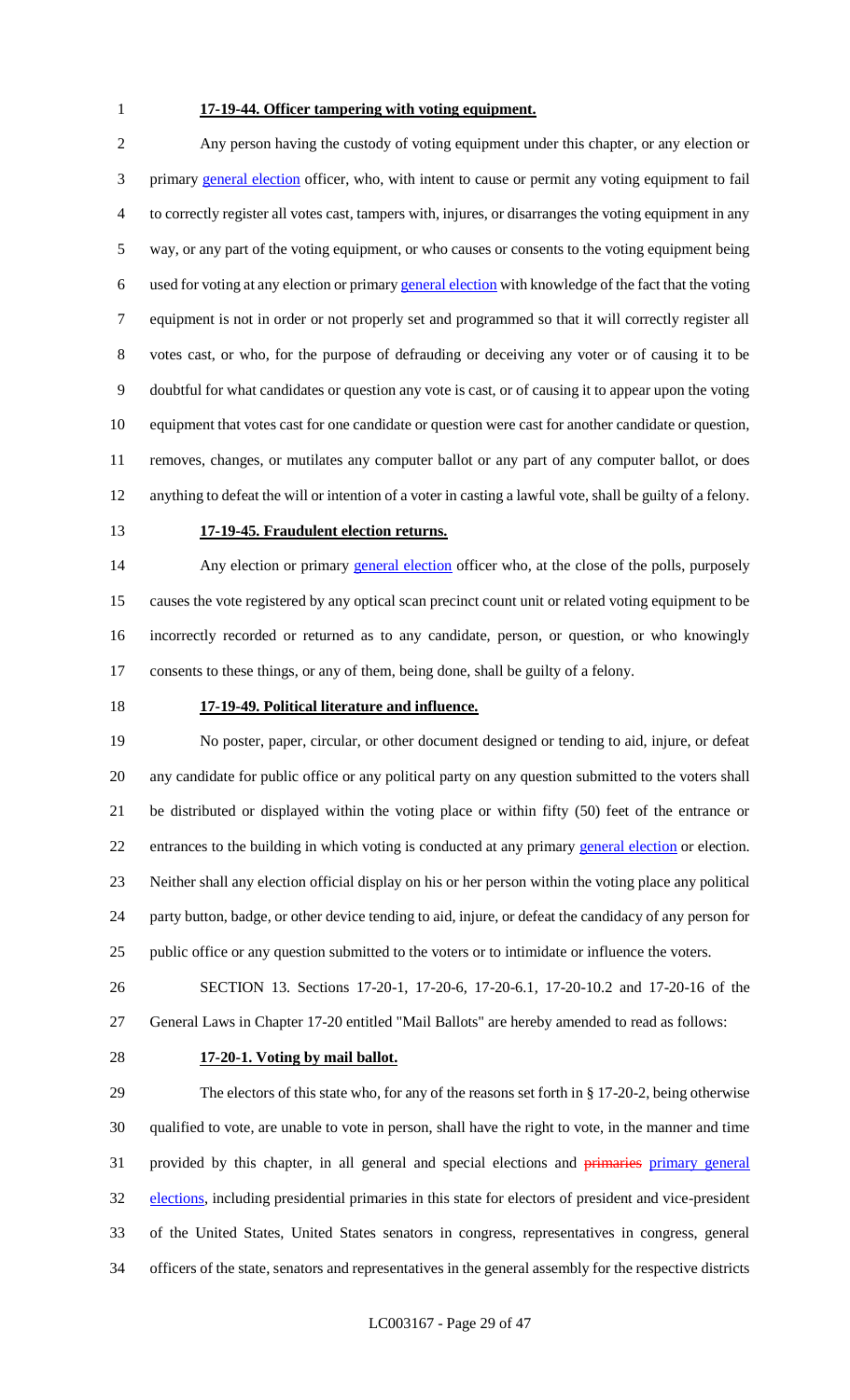in which the elector is duly qualified to vote, and for any other officers whose names appear on the state ballot and for any city, town, ward, or district officers whose names appear on the respective city or town ballots in the ward or district of the city or town in which the elector is duly qualified to vote, and also to approve or reject any proposition of amendment to the Constitution or other propositions appearing on the state, city, or town ballot.

#### **17-20-6. Alternative methods of voting.**

 Any qualified elector who is a member of the armed forces or of the merchant marine of the United States, or who is absent from the state in the performance of "services intimately connected with military operations" as defined in § 17-20-3(c), and any qualified elector of this state exempt from registration under § 17-20-4, shall have the right to vote at his or her option during the period of his or her service and for two (2) years thereafter by any one of the following methods:

 (1) If the person is present within the state on the day of any election, that person shall have 14 the right to vote in the manner prescribed in chapter 19 of this title, subject to any other provisions of this chapter.

 (2) If the person is absent from the state on the day of any election, that person has the right to vote by absentee ballot in accordance with the provisions of this chapter, upon compliance with 18 its provisions.

 (3)(i) The elector may cast an official federal absentee ballot federal write-in absentee ballot "FWAB" in accordance with the laws of the United States.

 (ii) The elector may use the "FWAB" to cast a vote for each federal, state and local office 22 for which he or she is entitled to vote in a general, primary general or special election.

 (4) The elector may also cast an official state blank ballot issued by the office of the secretary of state in accordance with this chapter.

 **17-20-6.1. Alternative methods of voting by citizens covered by the Uniformed and Overseas Citizens Absentee Voting Act (UOCAVA) and other citizens residing outside the United States.**

 (a) It is the intent and purpose that the provisions set forth in this section are designed to facilitate the federal mandate of the Uniformed and Overseas Citizens Absentee Voting Act (UOCAVA), 42 U.S.C. § 1973ff et seq.

 (b) The Federal Post Card Application (FPCA) may be used as a request for an absentee ballot by:

 (1) A member of the armed forces who is absent from the state by reason of being in active service;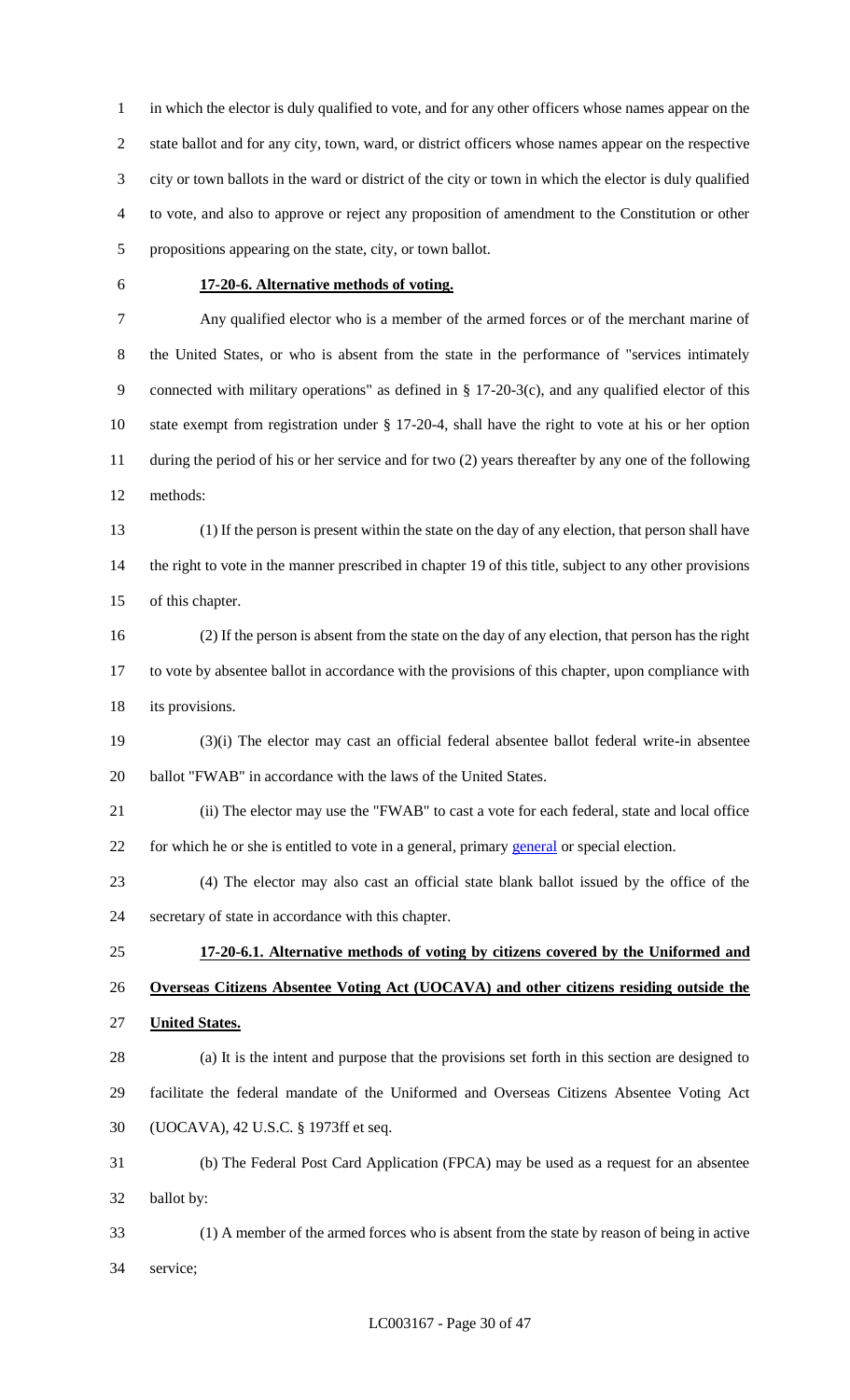- (2) Any person absent from the state in performance of "services intimately connected with military operations" as defined in § 17-20-3(d);
- (3) Any person who is employed outside of the United States as defined in § 17-20-3(c); and
- (4) Any person who does not qualify under subparagraph (1), (2), or (3) above, but who is a citizen of the United States and absent from the state and residing outside the United States as described in chapter 21.1 of title 17.

 (c) The single FPCA card shall permit the person to request an absentee ballot for each 9 primary general election, general and special election through the next general election for federal office or for the time period specified by federal law in which the voter is eligible to vote.

 (d) The FPCA card must be received by the local board of canvassers where the person last maintains his/her residence for voting purposes within the time frame for applying for absentee ballots as set forth in this title.

 (e) If the FPCA, when used in accordance with this section, is sent by the voter through electronic transmission, it must be sent to the secretary of state and it must be received by the secretary of state by the deadline for applying for absentee ballots as set forth in this title. The secretary of state shall then forward the FPCA to the appropriate local authority who shall immediately certify and return the FPCA to the secretary of state with the notation that the corresponding ballots shall be sent by mail and electronic transmission. The secretary of state shall transmit ballots only to the facsimile number provided by the Federal Voter Assistance Program. The ballots sent by electronic transmission shall be returned to the state board by electronic transmission. These ballots will be counted at the state board in accordance with rules and regulations promulgated by the state board.

 (f) The voter's signature on the FPCA does not need to be witnessed or notarized, when the FPCA is submitted as provided in this section.

 (g) If a voter is casting a mail ballot received through the use of the FPCA card as provided in this section, the voter's signature does not need to be witnessed or notarized on the certifying envelope used for the return of the voted mail ballot.

### **17-20-10.2. Official state blank ballots.**

 In the event the official ballot is not available for issuance and mailing forty-five (45) days 31 before a general, primary general, or special election, persons applying for a mail ballot under subdivision 17-20-2(3) and persons applying for a mail ballot through the use of the Federal Post Card Application (FPCA) shall be issued an official state blank ballot forty-five (45) days before the election. Additionally, the voter shall be sent the official ballot immediately upon the ballots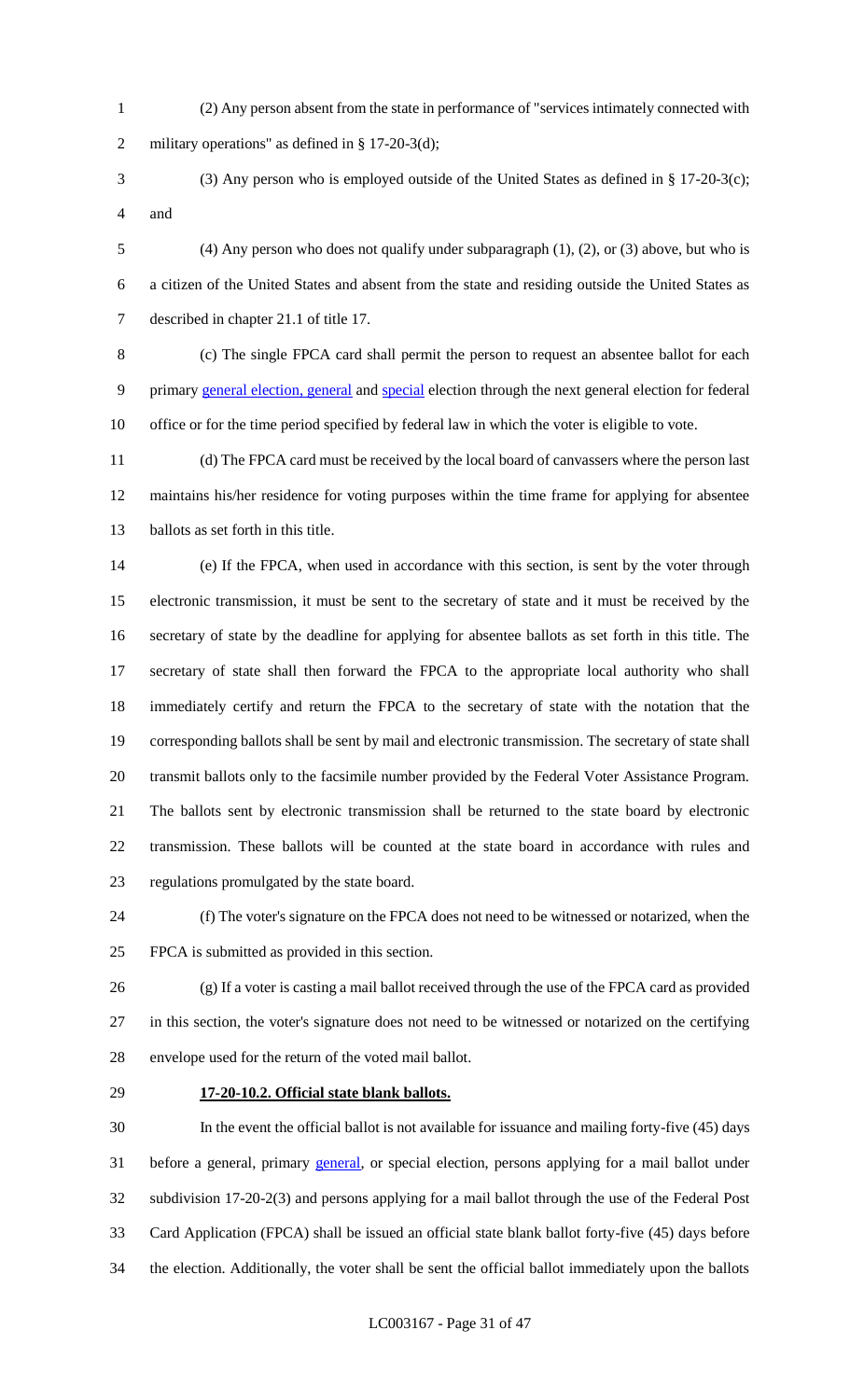becoming available. The office of secretary of state shall be responsible for the arrangement, preparation, printing and distribution of the official state blank ballots. The secretary of state shall also be responsible for all accompanying candidate listings to the extent that information is available, instruction sheets, and envelopes.

#### **17-20-16. Time of casting vote.**

 Mail ballots may be cast in the manner provided by law on or before election day; provided, that no mail ballot shall be counted unless it is received by the state board not later than the time prescribed by § 17-18-11 for the closing of polling places on election day, except ballots cast under the provisions of § 17-20-6.1, which shall be counted if received by the state board by four o'clock 10 p.m. (4:00) on the third day following a primary general election or four o'clock p.m. (4:00) on the seventh day following an election.

 SECTION 14. Section 17-22-1 of the General Laws in Chapter 17-22 entitled "Tabulation and Certification of Returns by State Board" is hereby amended to read as follows:

#### **17-22-1. Commencement and continuance of tabulations.**

 The state board shall commence the counting, canvassing, and tabulating of all votes cast, including mail ballots, at eight o'clock (8:00) p.m. on any election day at which mail ballots may 17 be cast and within twenty-four (24) hours after any other election or primary general election, and shall continue and complete the tabulation with all reasonable expedition by using an optical scan count system.

 SECTION 15. Sections 17-23-15, 17-23-17 and 17-23-18 of the General Laws in Chapter 17-23 entitled "Election Offenses" are hereby amended to read as follows:

## **17-23-15. Polling or surveying of voter opinion.**

 (a) No person shall conduct any form of poll or survey of voter opinion or voter conduct within a building or within fifty (50) feet of the entrance or entrances to a building in which voting 25 is being conducted at any primary general election or election; provided, that nothing in this section shall be deemed to apply to or to affect the activities of election officials or election inspectors, or "checkers", "runners", and "watchers" as defined in § 17-19-22.

(b) Notice of this section shall be posted in a conspicuous place at all polling places.

#### **17-23-17. Violations with respect to elections.**

(a) Any person is guilty of a felony who:

 (1) Makes a declaration of candidacy or obtains, circulates, or causes to be circulated his or her nomination papers for an office, knowing or with good reason to know that he or she is not

qualified as provided in this title to be his or her party's candidate for the office;

(2) Knowingly or without reasonable and proper investigation makes any substantial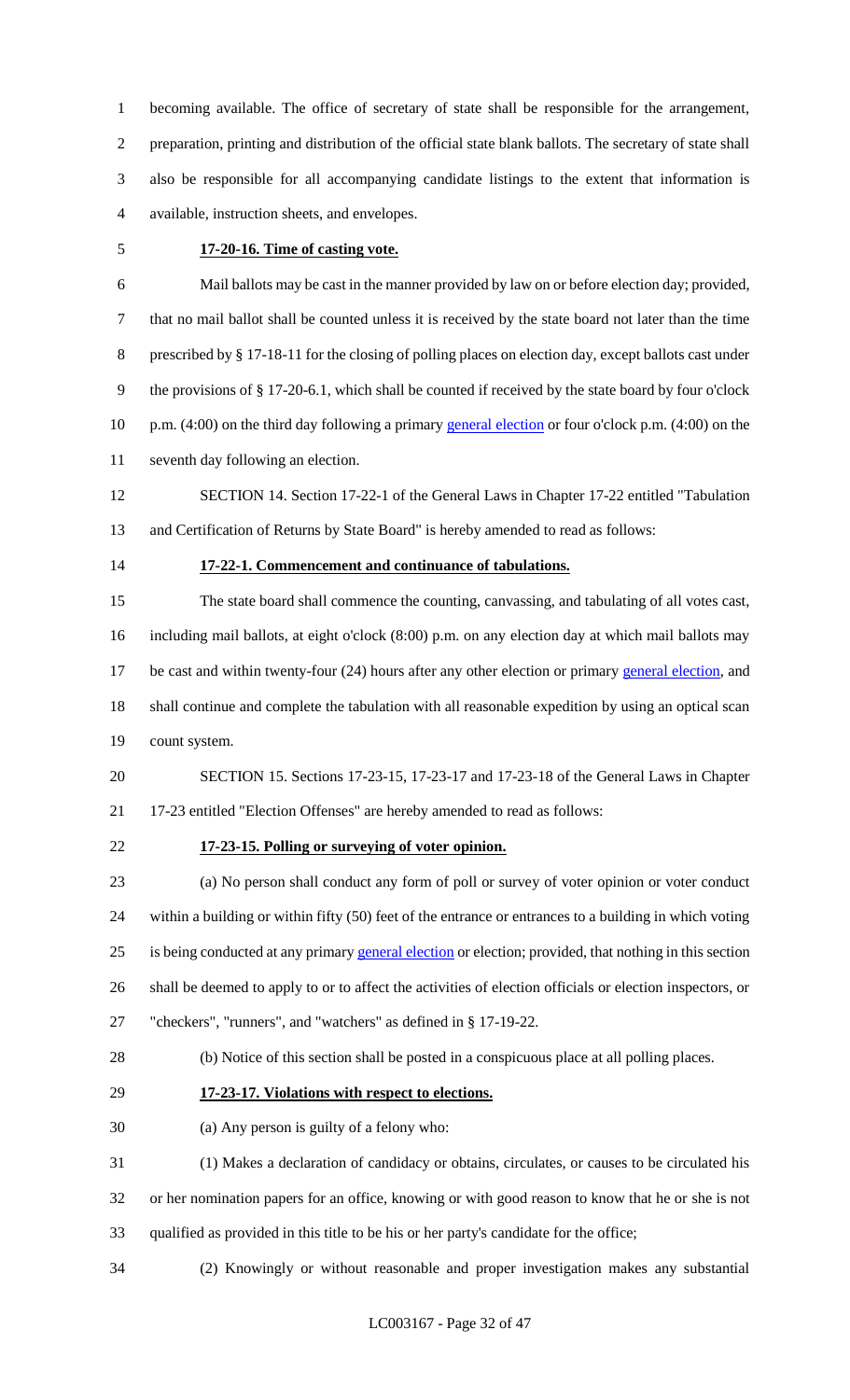misstatement in any declaration of candidacy, nomination paper, or affidavit provided for in this title; (3) Signs a nomination paper when he or she knows that he or she is not qualified to sign; (4) Votes or attempts to vote at any election when he or she knows or should know that he or she is not qualified to vote; (5) Votes or attempts to vote more than once at any election, or votes or attempts to vote 7 in more than one **political party's** primary general election on the same day; (6) Votes or attempts to vote at any election under the name of any other person; (7) Willfully hinders the orderly conduct of any election; (8) Gives a false answer to any election official relative to his or her right to vote at the election; (9) Aids or abets a person not entitled to vote at any election in voting or attempting to vote under a name other than the voter's name or in voting twice upon the voter's name; (10) Willfully alters or makes any change, erasure, or additional check upon the voting list used or to be used at any election; or (11) Willfully violates any provisions of chapters 12 -- 15 of this title for which violation a specific penalty is not provided. (b) Any person who unlawfully and knowingly signs the name of any other person on any nomination papers shall be guilty of a felony. (c) Any public officer or officer of a political party who willfully violates any of the provisions of chapters 12 -- 15 of this title, or refuses or willfully neglects and omits to perform, in the manner and within the time prescribed, any duty imposed upon the officer by these chapters, or suffers or permits any alteration, erasure, or additional check to be made upon a voting list in the officer's custody or control, shall be guilty of a felony. **17-23-18. Political advertising from official budgets prohibited.** (a) Except in accordance with subsections (b) and (c) of this section, no elected official shall permit the expenditure of public funds from any official budget under his or her authority for any publication, advertisement, broadcast, or telecast of his or her photograph, voice, or other likeness to be broadcast or distributed to the public during the one hundred and twenty (120) days 30 preceding any primary general election or general election in which he or she is a candidate. (b) This section shall not be construed to prohibit an official from appearing on regular capitol television programming operated by the general assembly or on television stations operated by the Rhode Island PBS Foundation during the period of time or programming of regular or special

meetings of city or town councils or any local governmental board, agency or other entity.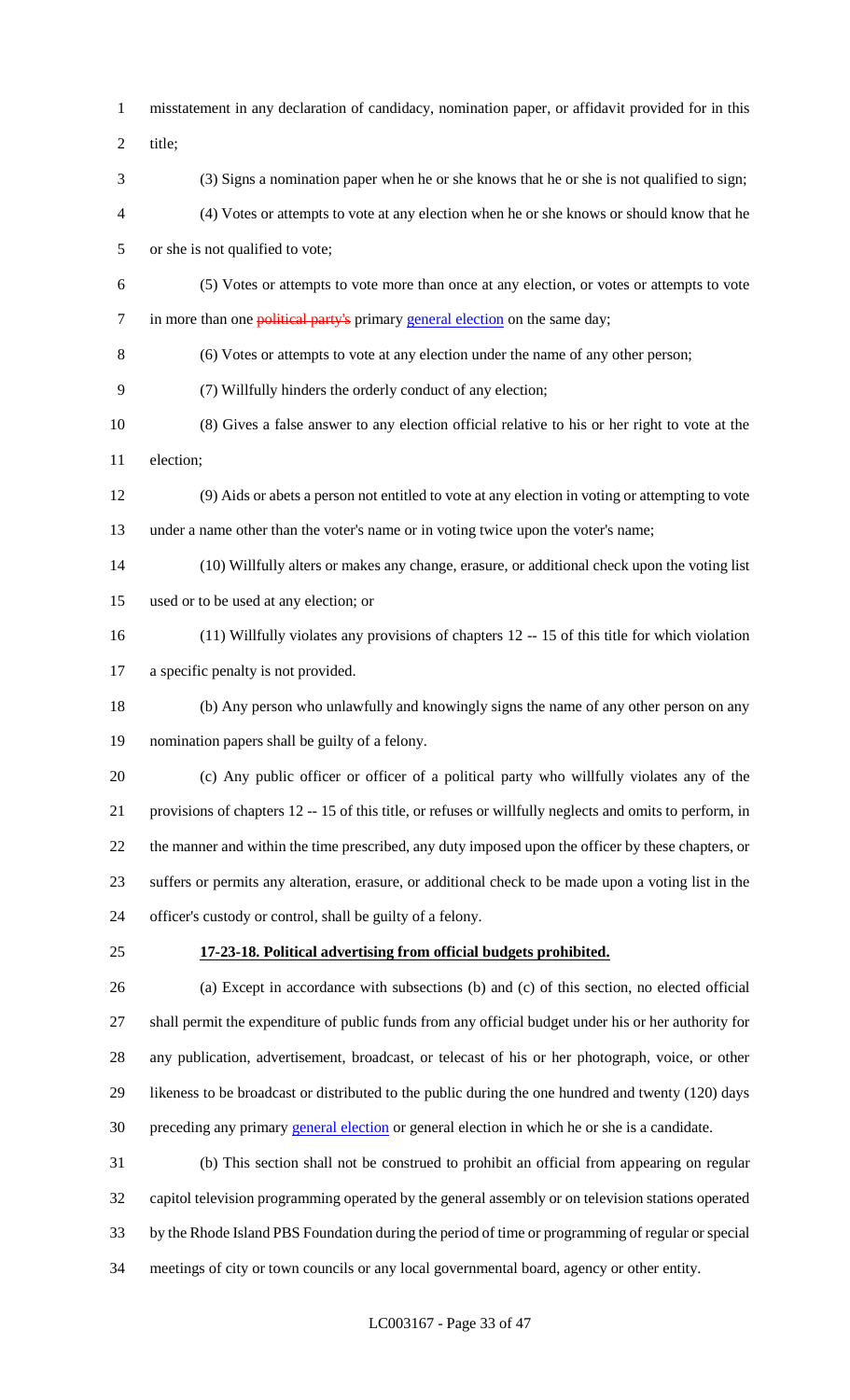(c) This section shall not be construed to prohibit the publication, broadcast, or telecast of any photograph, voice, or other likeness of an elected official that is distributed to the public by or through an official government website or social media presence provided that the website or social media presence is continuously maintained in the regular course of official government business exclusively for general informational or transparency purposes.

 SECTION 16. Sections 17-25-3, 17-25-4, 17-25-11, 17-25-12, 17-25-21, 17-25-22 and 17- 25-29 of the General Laws in Chapter 17-25 entitled "Rhode Island Campaign Contributions and Expenditures Reporting" are hereby amended to read as follows:

## **17-25-3. Definitions.**

As used in this chapter, unless a different meaning clearly appears from the context:

 (1) "Business entity" means any corporation, whether for profit or not for profit, domestic corporation or foreign corporation, as defined in § 7-1.2-106, financial institution, cooperative, association, receivership, trust, holding company, firm, joint stock company, public utility, sole proprietorship, partnership, limited partnership, or any other entity recognized by the laws of the United States and/or the state of Rhode Island for the purpose of doing business. The term "business entity" shall not include a political action committee organized pursuant to this chapter or a political party committee or an authorized campaign committee of a candidate or office holder. The term "business entity" shall not include any exempt nonprofit as defined herein or any organization described in § 501(c)(3) of the Internal Revenue Code of 1986, or any subsequent corresponding internal revenue code of the United States, as amended from time to time, for the purposes of chapter 25.3 of title 17.

 (2) "Candidate" means any individual who undertakes any action, whether preliminary or final, which is necessary under the law to qualify for nomination for election or election to public office, and/or any individual who receives a contribution or makes an expenditure, or gives his or her consent for any other person to receive a contribution or make an expenditure, with a view to bringing about his or her nomination or election to any public office, whether or not the specific public office for which he or she will seek nomination or election is known at the time the contribution is received or the expenditure is made and whether or not he or she has announced his or her candidacy or filed a declaration of candidacy at that time.

 (3) "Conduit" or "intermediary" means any person who receives and forwards an earmarked contribution to a candidate or a candidate's authorized committee, except as otherwise limited in this chapter.

 (4) "Contributions" and "expenditures" include all transfers of money, credit or debit card transactions, on-line or electronic payment systems such as "pay pal," paid personal services, or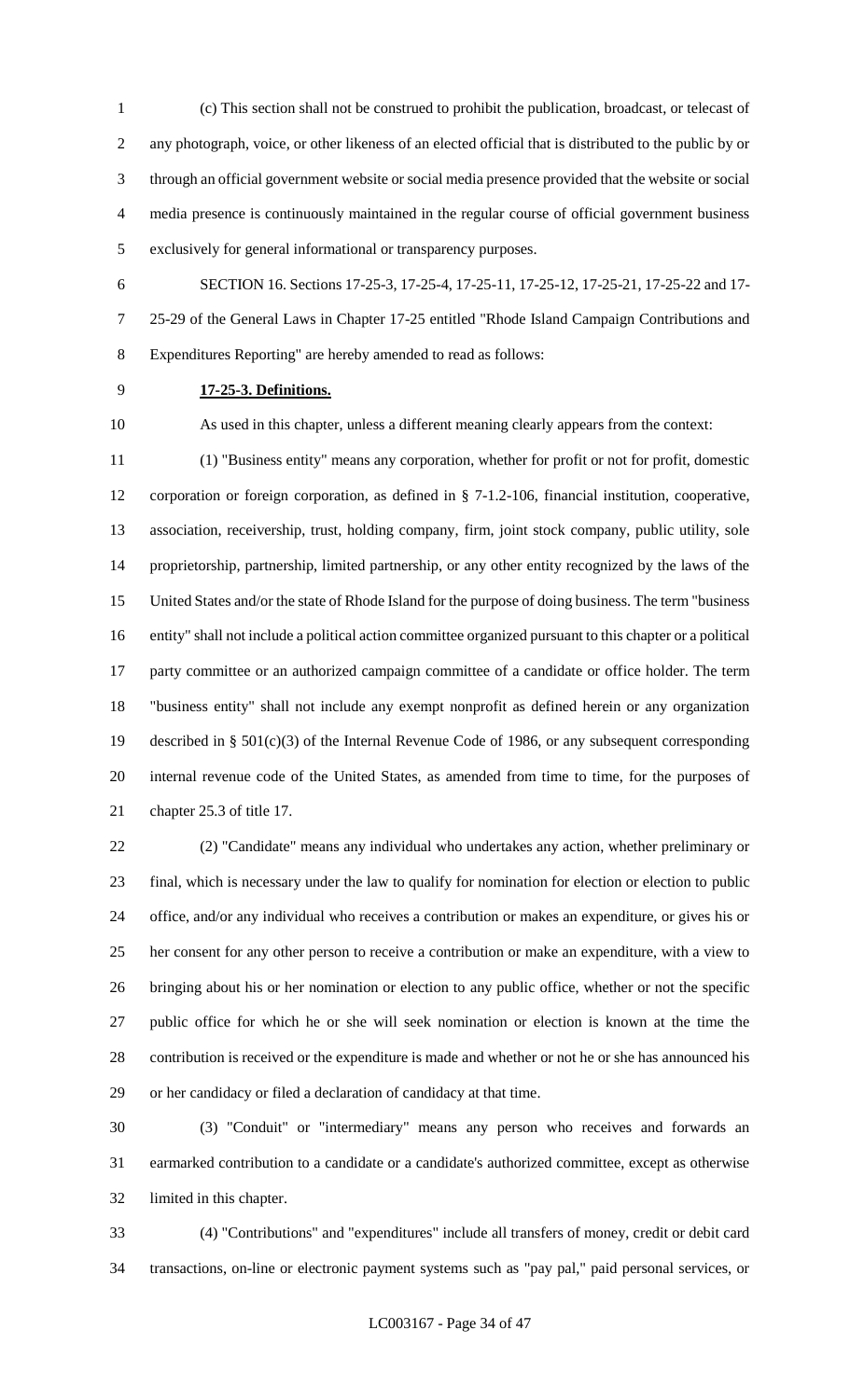other thing of value to or by any candidate, committee of a political party, or political action committee or ballot question advocate. A loan shall be considered a contribution of money until it is repaid.

 (5) "Earmarked" means a designation, instruction, or encumbrance, whether direct or indirect, express or implied, oral or written, that results in all or any part of a contribution or expenditure being made to, or expended on behalf of, a clearly identified candidate or a candidate's authorized committee.

 (6) "Election" means any primary general, general, or special election or town meeting for any public office of the state, municipality, or district, or for the determination of any question submitted to the voters of the state, municipality, or district.

 (7) "Election cycle" means the twenty-four month (24) period commencing on January 1 of odd number years and ending on December 31 of even number years; provided, with respect to the public financing of election campaigns of general officers under §§ 17-25-19, 17-25-20, and 17-25-25, "election cycle" means the forty-eight month (48) period commencing on January 1 of odd numbered years and ending December 31 of even numbered years.

 (8) "In-kind contributions" means the monetary value of other things of value or paid personal services donated to, or benefiting, any person required to file reports with the board of elections.

 (9) "Other thing of value" means any item of tangible real or personal property of a fair-market value in excess of one hundred dollars (\$100).

 (10) "Paid personal services" means personal services of every kind and nature, the cost or consideration for which is paid or provided by someone other than the committee or candidate for whom the services are rendered, but shall not include personal services provided without compensation by persons volunteering their time.

 (11) "Person" means an individual, partnership, committee, association, corporation, union, charity, and/or any other organization. The term "person" shall not include any exempt nonprofit 27 as defined herein or any organization described in  $\S$  501(c)(3) of the Internal Revenue Code of 1986, or any subsequent corresponding internal revenue code of the United States, as amended from time to time, for the purposes of chapter 25.3 of title 17 only.

 (12) "Political action committee" means any group of two (2) or more persons that accepts any contributions to be used for advocating the election or defeat of any candidate or candidates. Only political action committees that have accepted contributions from fifteen (15) or more persons in amounts of ten dollars (\$10.00) or more within an election cycle shall be permitted to make contributions, and those committees must make contributions to at least five (5) candidates for state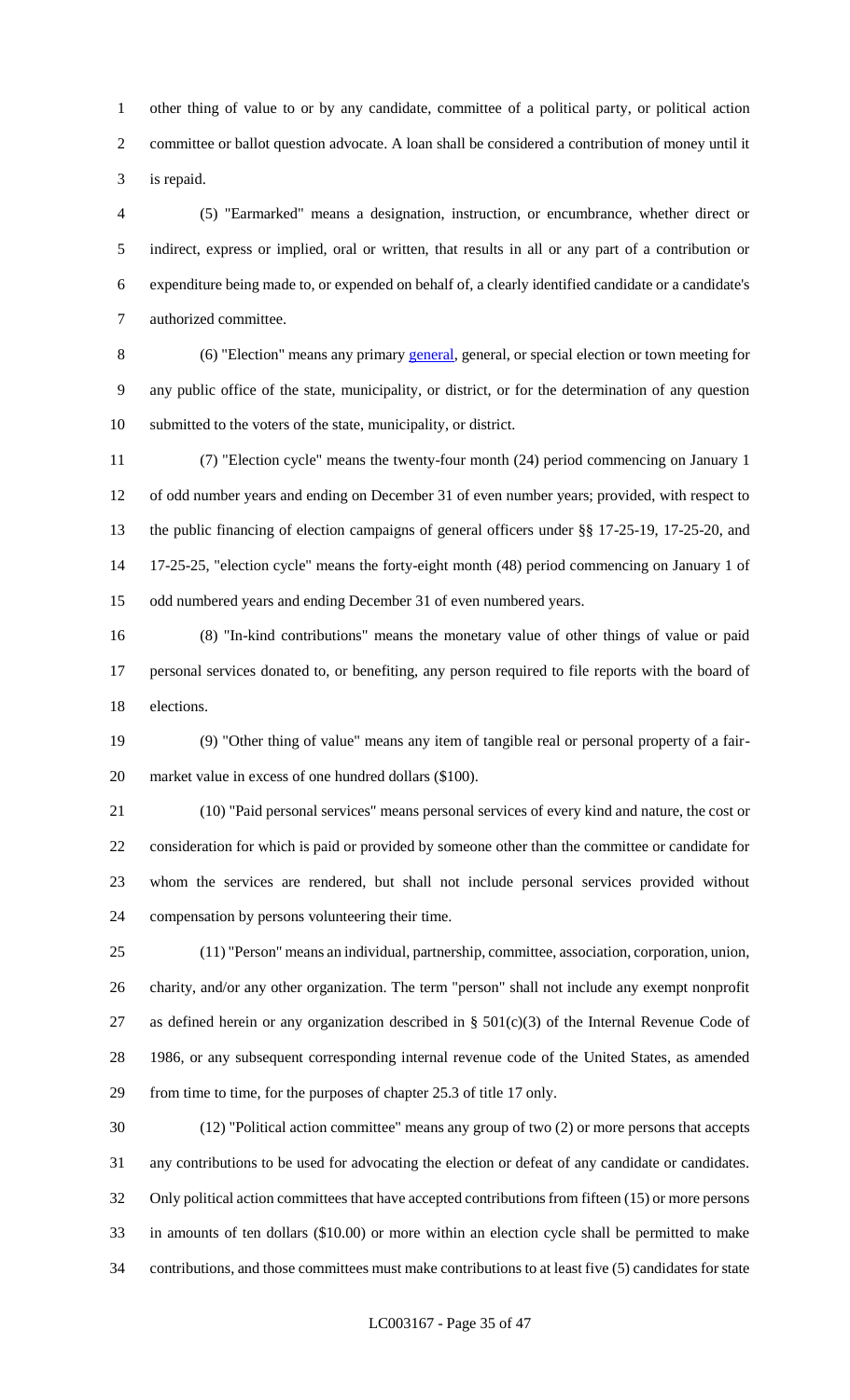or local office within an election cycle.

 (13) "Public office" means any state, municipal, school, or district office or other position that is filled by popular election, except political party offices. "Political party offices" means any state, city, town, ward, or representative or senatorial district committee office of a political party or delegate to a political party convention, or any similar office.

(14) "State" means state of Rhode Island.

 (15) "Testimonial affair" means an affair of any kind or nature including, but not limited to, cocktail parties, breakfasts, luncheons, dinners, dances, picnics, or similar affairs expressly and directly intended to raise campaign funds in behalf of a candidate to be used for nomination or election to a public office in this state, or expressly and directly intended to raise funds in behalf of any state or municipal committee of a political party, or expressly and directly intended to raise funds in behalf of any political action committee.

 (16) "Electioneering communication" means any print, broadcast, cable, satellite, or electronic media communication not coordinated, as set forth in § 17-25-23, with any candidate, authorized candidate campaign committee, or political party committee and that unambiguously identifies a candidate or referendum and is made either within sixty (60) days before a general or 17 special election or town meeting for the office sought by the candidate or referendum; or thirty (30) 18 days before a primary general election, for the office sought by the candidate; and is targeted to the relevant electorate.

 (i) A communication that refers to a clearly identified candidate or referendum is "targeted 21 to the relevant electorate" if the communication can be received by two thousand (2,000) or more persons in the district the candidate seeks to represent or the constituency voting on the referendum.

(ii) Exceptions: The term "electioneering communication" does not include:

 (A) A communication appearing in a news story, commentary, or editorial distributed through the facilities of any broadcasting station, unless such facilities are owned or controlled by any political party, political committee, or candidate;

 (B) A communication that constitutes a candidate debate or forum conducted pursuant to regulations adopted by the board of elections or that solely promotes such a debate or forum and is made by or on behalf of the person sponsoring the debate or forum;

 (C) A communication made by any business entity to its members, owners, stockholders, or employees;

 (D) A communication over the internet, except for (I) Communications placed for a fee on the website of another person, business entity, or political action committee; and (II) Websites formed primarily for the purpose, or whose primary purpose is, to expressly advocate the election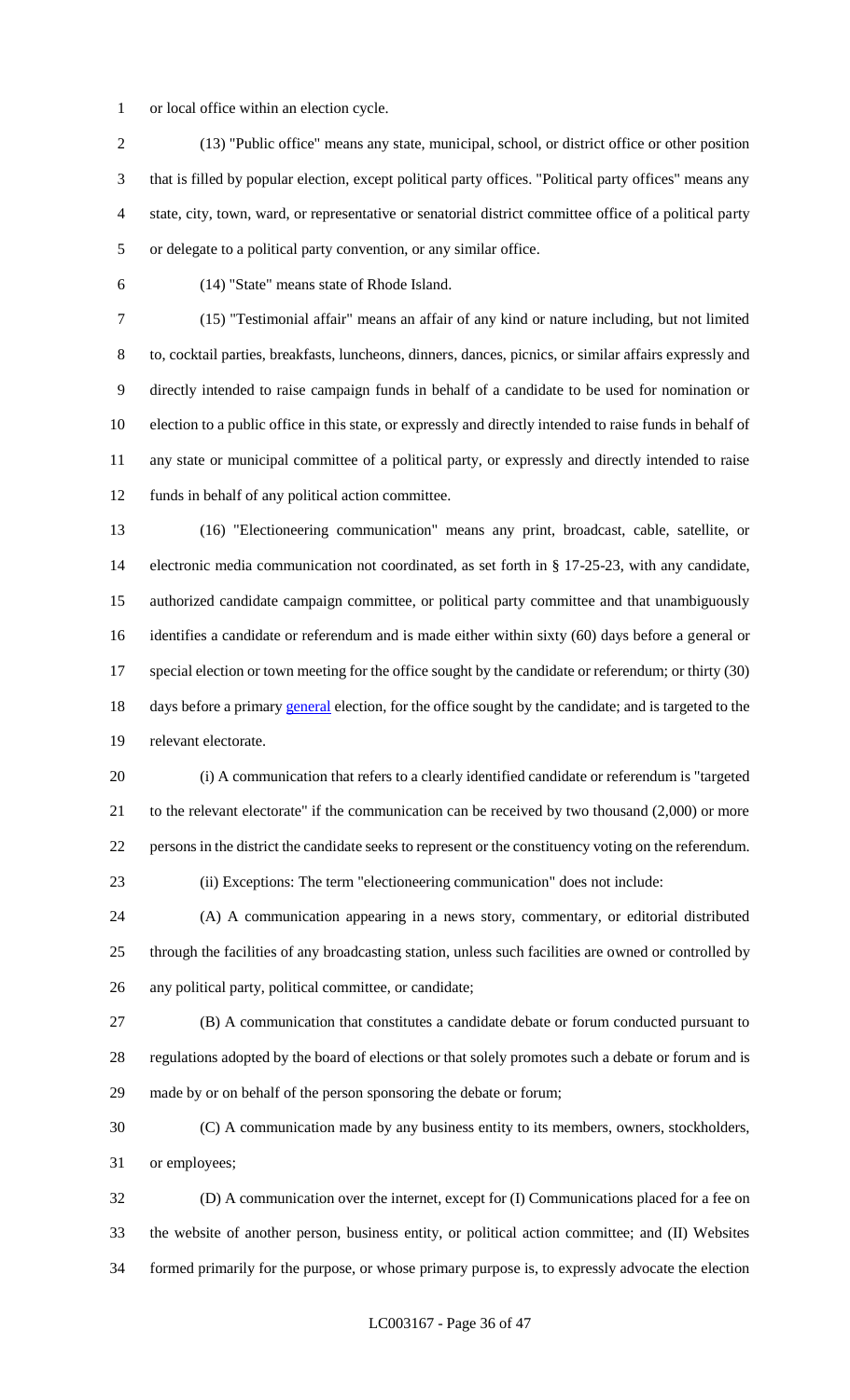or defeat of a clearly identified candidate or the passage or defeat of a referendum; or

 (E) Any other communication exempted under such regulations as the board of elections may promulgate (consistent with the requirements of this paragraph) to ensure the appropriate implementation of this paragraph.

 (17) "Independent expenditure" means an expenditure that, when taken as a whole, expressly advocates the election or defeat of a clearly identified candidate, or the passage or defeat of a referendum, or amounts to the functional equivalent of such express advocacy, and is in no way coordinated, as set forth in § 17-25-23, with any candidate's campaign, authorized candidate committee, or political party committee. An expenditure amounts to the functional equivalent of express advocacy if it can only be interpreted by a reasonable person as advocating the election, passage, or defeat of a candidate or referendum, taking into account whether the communication mentions a candidate or referendum and takes a position on a candidate's character, qualifications, or fitness for office. An independent expenditure is not a contribution to that candidate or committee.

(i) Exceptions: The term "independent expenditure" does not include:

 (A) A communication appearing in a news story, commentary, or editorial distributed through the facilities of any broadcasting station, unless such facilities are owned or controlled by any political party, political committee, or candidate;

 (B) A communication that constitutes a candidate debate or forum conducted pursuant to regulations adopted by the board of elections or that solely promotes such a debate or forum and is made by or on behalf of the person sponsoring the debate or forum;

 (C) A communication made by any business entity to its members, owners, stockholders, or employees;

 (D) A communication over the internet, except for (I) Communications placed for a fee on the website of another person, business entity, or political action committee; and (II) Websites formed primarily for the purpose, or whose primary purpose is, to expressly advocate the election or defeat of a clearly identified candidate or the passage or defeat of a referendum; or

 (E) Any other communication exempted under such regulations as the board of elections may promulgate (consistent with the requirements of this paragraph) to ensure the appropriate implementation of this paragraph.

 (18) "Covered transfer" means any transfer or payment of funds by any person, business entity, or political action committee to another person, business entity, or political action committee if the person, business entity, or political action committee making the transfer: (i) Designates, requests, or suggests that the amounts be used for independent expenditures or electioneering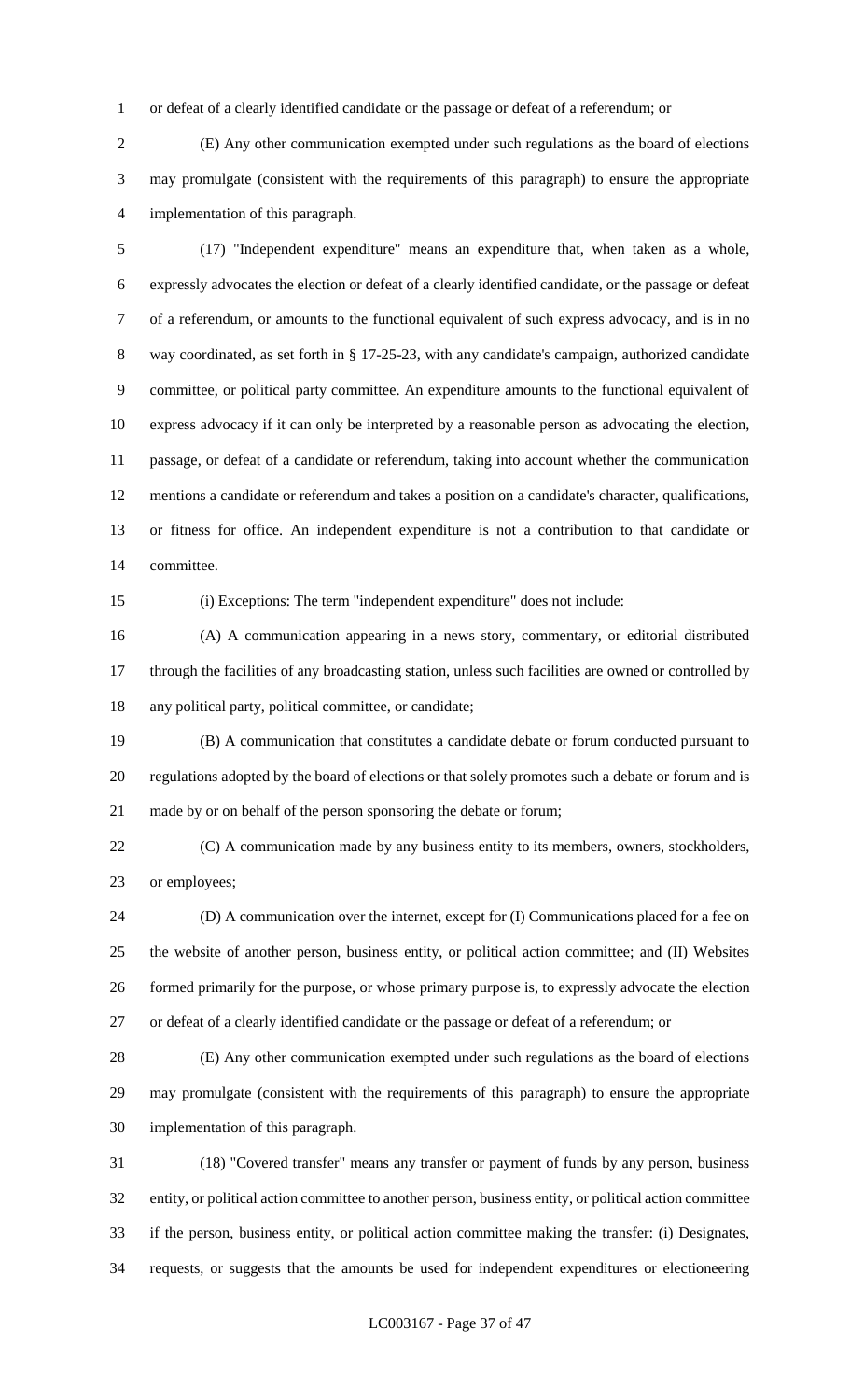communications or making a transfer to another person for the purpose of making or paying for such independent expenditures or electioneering communications; (ii) Made such transfer or payment in response to a solicitation or other request for a transfer or payment for the making of or paying for independent expenditures or electioneering communications or making a transfer to another person for the purpose of making or paying for such independent expenditures or electioneering communications; (iii) Engaged in discussions with the recipient of the transfer or payment regarding independent expenditures or electioneering communications or making a transfer to another person for the purpose of making or paying for such independent expenditures or electioneering communications; or (iv) Made independent expenditures or electioneering communications in an aggregate amount of five thousand dollars (\$5,000) or more during the two- year (2) period ending on the date of the transfer or payment, or knew or had reason to know that the person receiving the transfer or payment made such independent expenditures or electioneering communications in such an aggregate amount during that two-year (2) period.

(A) Exceptions: The term "covered transfer" does not include:

 (I) A transfer or payment made by a person, business entity, or political action committee in the ordinary course of any trade or business conducted by the person, business entity, or political action committee or in the form of investments made by the person, business entity, or political action committee; or

 (II) A transfer or payment made by a person, business entity, or political action committee if the person, business entity, or political action committee making the transfer prohibited, in writing, the use of such transfer or payment for independent expenditures, electioneering communications, or covered transfers and the recipient of the transfer or payment agreed to follow the prohibition and deposited the transfer or payment in an account that is segregated from any account used to make independent expenditures, electioneering communications, or covered transfers.

 (19) For the purposes of chapter 25.3 of title 17, "donation" means all transfers of money, credit or debit card transactions, on-line or electronic payment systems such as "pay pal," paid personal services, or other thing of value to or by any person, business entity, or political action committee. A loan shall be considered a donation of money until it is repaid.

 (20) For the purposes of chapter 25.3 of title 17, "donor" means a person, business entity, or political action committee that makes a donation.

 (21) "Exempt nonprofit" means any organization described in § 501(c)(4) of the Internal Revenue Code that spends an aggregate annual amount of no more than ten percent (10%) of its annual expenses or no more than fifteen thousand dollars (\$15,000), whichever is less, on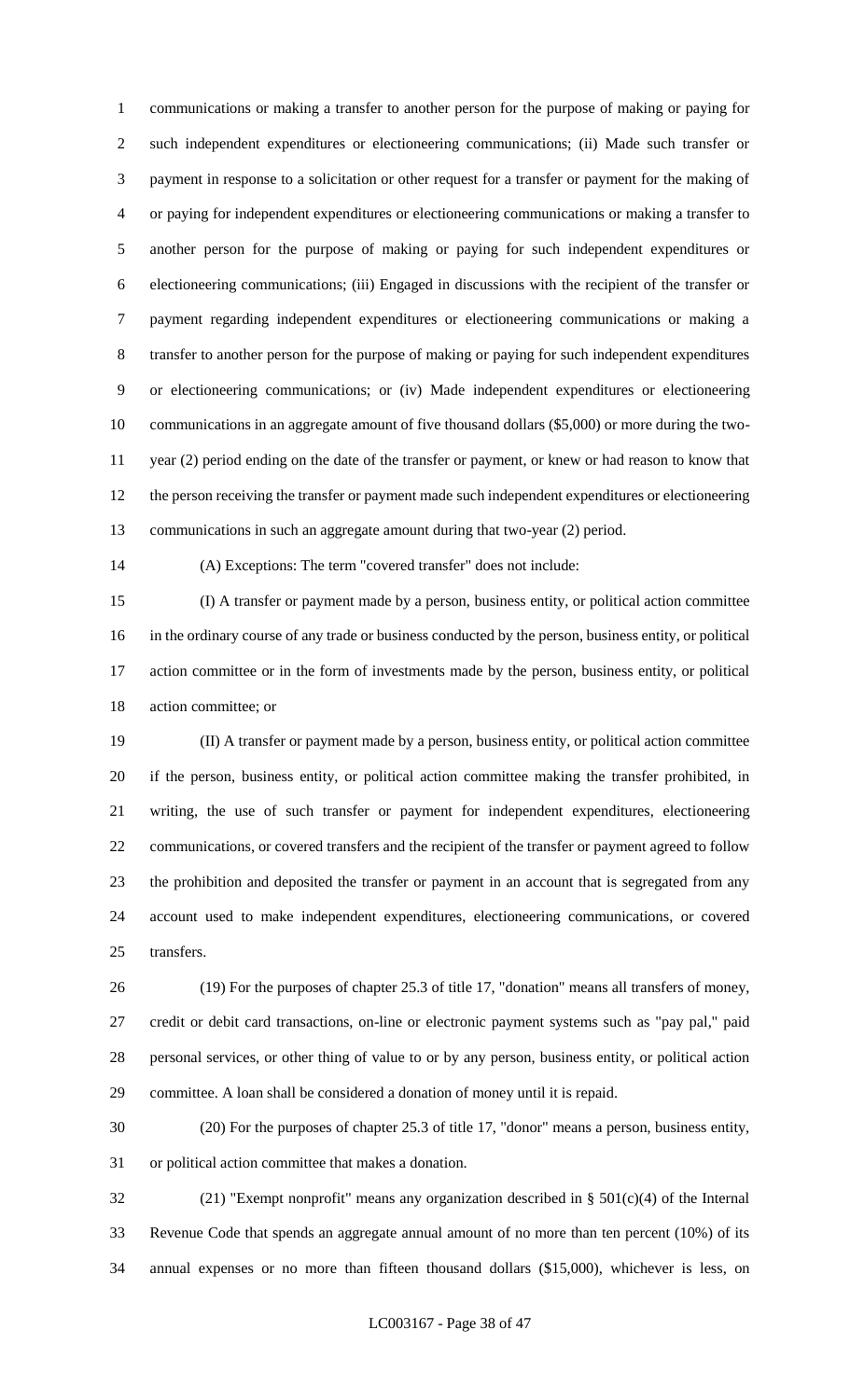independent expenditures, electioneering communications, and covered transfers as defined herein 2 and certifies the same to the board of elections seven (7) days before and after a primary general election and seven (7) days before and after a general or special election.

 (22) For purposes of chapter 25.3 of title 17, "referendum" means the same as the definition set forth in § 17-5-1.

# **17-25-4. Applicability.**

7 The provisions of this chapter shall apply in any primary general, general, or special election or town meeting for any public office of the state, municipality, or district or for the determination of any question submitted to the voters of the state, municipality, or district.

# **17-25-11. Dates for filing of reports by treasurers of candidates or of committees.**

 (a) During the period between the appointment of the campaign treasurer for state and municipal committees and political action committees, or in the case of an individual the date on which the individual becomes a "declared or undeclared candidate" as defined in § 17-25-3(2), except when the ninety-day (90) reporting period ends less than forty (40) days prior to an election in which case the ninety-day (90) report shall be included as part of the report required to be filed 16 on the twenty-eighth (28th) day next preceding the day of the primary general, general, or special election pursuant to subdivision (2) of this subsection, and the election, with respect to which contributions are received or expenditures made by him or her in behalf of, or in opposition to, a candidate, the campaign treasurer of a candidate, a political party committee, or a political action committee shall file a report containing an account of contributions received, and expenditures made, on behalf of, or in opposition to, a candidate:

 (1) At ninety-day (90) intervals commencing on the date on which the individual first becomes a candidate, as defined in § 17-25-3(2);

 (2) In a contested election, on the twenty-eighth (28th) and seventh (7th) days next 25 preceding the day of the primary general, general, or special election; provided, that in the case of 26 a primary general election for a special election where the twenty-eighth (28th) day next preceding 27 the day of the primary general election occurs prior to the first day for filing declarations of candidacy pursuant to § 17-14-1, the reports shall be due on the fourteenth (14th) and seventh (7th) 29 days next preceding the day of the primary general election for the special election; and

 (3) A final report on the twenty-eighth (28th) day following the election. The report shall contain:

 (i) The name and address and place of employment of each person from whom contributions in excess of a total of one hundred dollars (\$100) within a calendar year were received;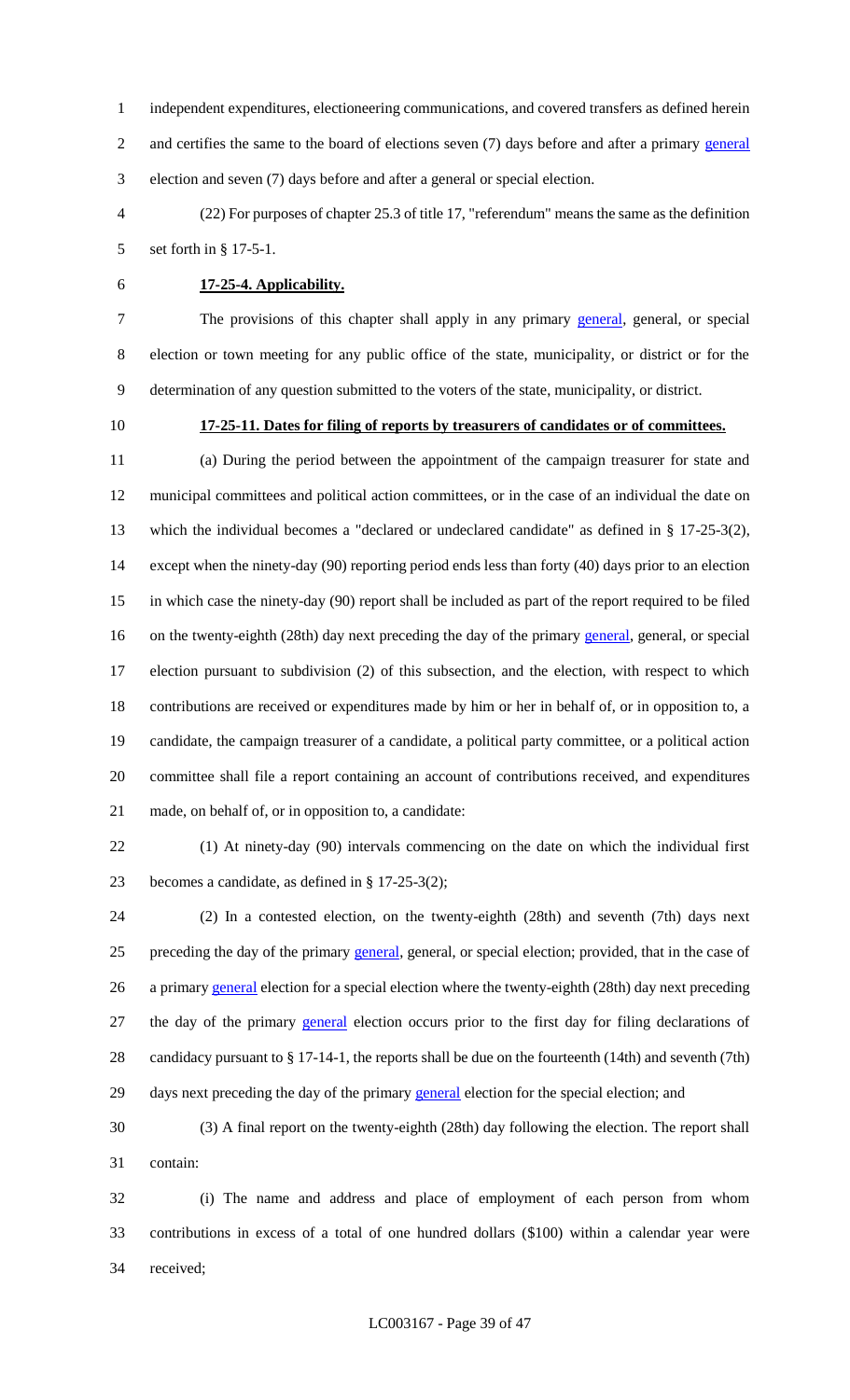- 
- (ii) The amount contributed by each person;

 (iii) The name and address of each person to whom expenditures in excess of one hundred dollars (\$100) were made; and

(iv) The amount and purpose of each expenditure.

 (b) Concurrent with the report filed on the twenty-eighth (28th) day following an election, or at any time thereafter, the campaign treasurer of a candidate, or political party committee, or political action committee, may certify to the board of elections that the campaign fund of the candidate, political party committee, or political action committee having been instituted for the purposes of the past election, has completed its business and been dissolved or, in the event that the committee will continue its activities beyond the election, that its business regarding the past election has been completed. The certification shall be accompanied by a final accounting of the campaign fund, or of the transactions relating to the election, including the final disposition of any balance remaining in the fund at the time of dissolution or the arrangements that have been made for the discharge of any obligations remaining unpaid at the time of dissolution.

 (c)(1) Once the campaign treasurer certifies that the campaign fund has completed its business and been dissolved, no contribution that is intended to defray expenditures incurred on behalf of, or in opposition to, a candidate during the campaign can be accepted. Until the time that the campaign treasurer certifies that the campaign fund has completed its business and been dissolved, the treasurer shall file reports containing an account of contributions received and expenditures made at ninety-day (90) intervals commencing with the next quarterly report following the election; however, the time to file under this subsection shall be no later than the last day of the month following the ninety-day (90) period, except when the last day of the month filing deadline following the ninety-day (90) reporting period occurs less than twenty-eight (28) days before an election, in which case the report shall be filed pursuant to the provisions of subdivisions (a)(1) and (2) of this section. Provided, however, if the last day of the month falls on a weekend or a holiday, the report shall be due on the following business day.

 (2) In addition to the reports required pursuant to this section, a candidate or office holder shall also file with the board of elections a paper copy of the account statement from the office holder's campaign account, which account statement shall be the next account statement issued by their financial institution after the filing of the fourth quarterly campaign expense report. The account statement shall be submitted to the board within thirty (30) days of its receipt by the candidate, officeholder, treasurer, or deputy treasurer. The account statement shall not be deemed a public record pursuant to the provisions of chapter 2 of title 38. The board of elections, its agents, and employees shall not publish, deliver, copy, or disclose, to any person or entity any account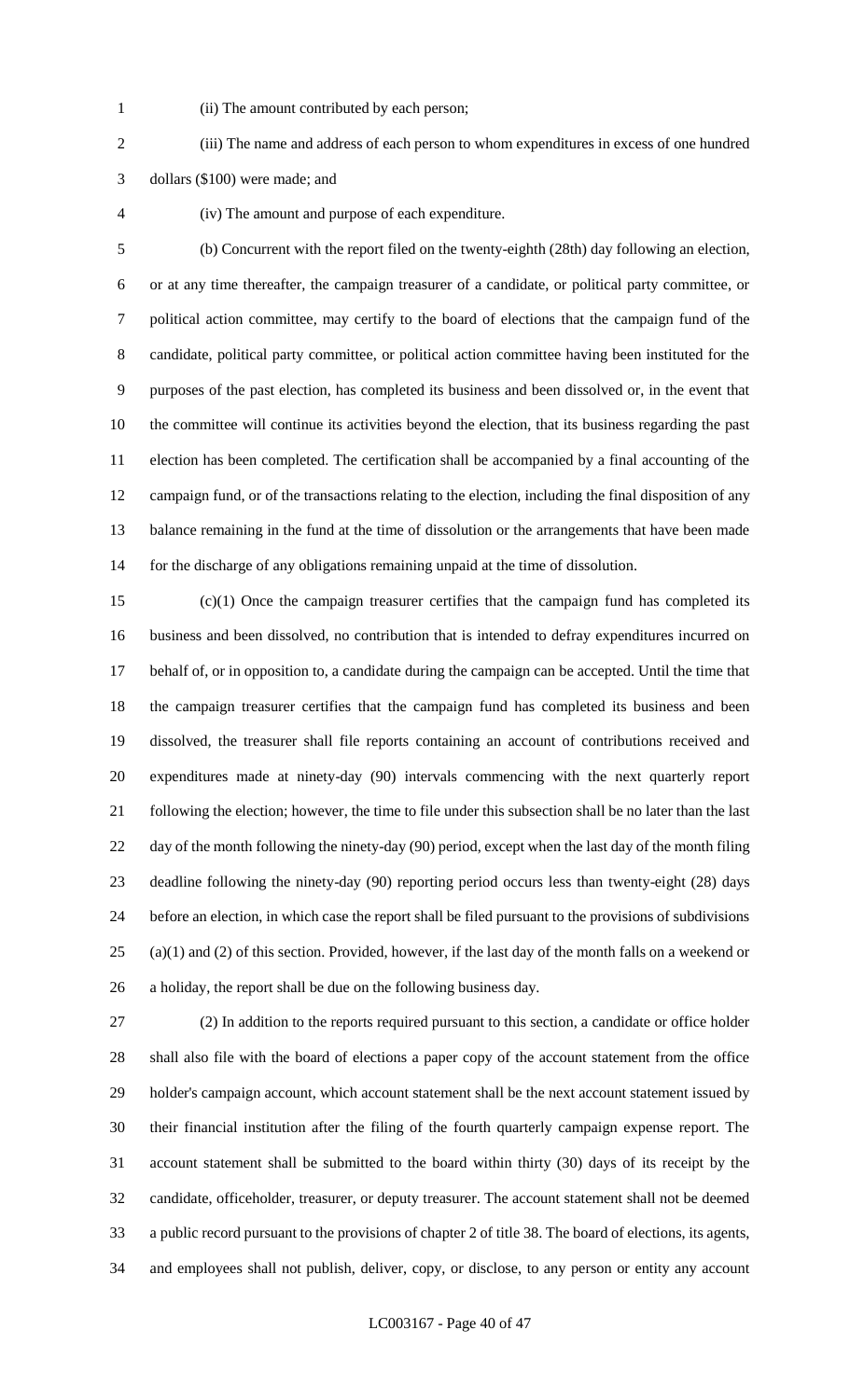statement or information contained therein for any candidate, former candidate, officeholder, party, or political action committee. Provided, as to state and municipal political parties, the requirements of this subsection (c)(2) shall apply to the annual report required pursuant to § 17-25-7.

 (d)(1) There shall be no obligation to file the reports of expenditures required by this section on behalf of, or in opposition to, a candidate if the total amount to be expended in behalf of the candidacy by the candidate, by any political party committee, by any political action committee, or by any person shall not in the aggregate exceed one thousand dollars (\$1,000).

 (2) However, even though the aggregate amount expended on behalf of the candidacy does not exceed one thousand dollars (\$1,000), reports must be made listing the source and amounts of all contributions in excess of a total of one hundred dollars (\$100) from any one source within a calendar year. Even though the aggregate amount expended on behalf of the candidacy does not exceed one thousand dollars (\$1,000) and no contribution from any one source within a calendar year exceeds one hundred dollars (\$100), the report shall state the aggregate amount of all contributions received. In addition, the report shall state the amount of aggregate contributions that were from individuals, the amount from political action committees, and the amount from political party committees.

 (e) On or before the first date for filing contribution and expenditure reports, the campaign treasurer may file a sworn statement that the treasurer will accept no contributions nor make aggregate expenditures in excess of the minimum amounts for which a report is required by this chapter. Thereafter, the campaign treasurer shall be excused from filing all the reports for that campaign, other than the final report due on the twenty-eighth (28th) day following the election.

 (f) A campaign treasurer must file a report containing an account of contributions received and expenditures made at the ninety-day (90) intervals provided for in subsection (c) of this section for any ninety-day (90) period in which the campaign received contributions in excess of a total of one hundred dollars (\$100) within a calendar year from any one source and/or made expenditures in excess of one thousand dollars (\$1,000) within a calendar year; however, the time to file under this subsection shall be no later than the last day of the month following the ninety-day (90) period, except when the last day of the month filing deadline following the ninety-day (90) reporting period occurs less than twenty-eight (28) days before an election, in which case the report shall be filed pursuant to the provisions of subdivisions (a)(1) and (2) of this section. Provided, however, if the last day of the month falls on a weekend or a holiday, the report shall be due on the following business day.

 (g)(1) The board of elections may, for good cause shown and upon the receipt of a written or electronic request, grant a seven-day (7) extension for filing a report; provided, that the request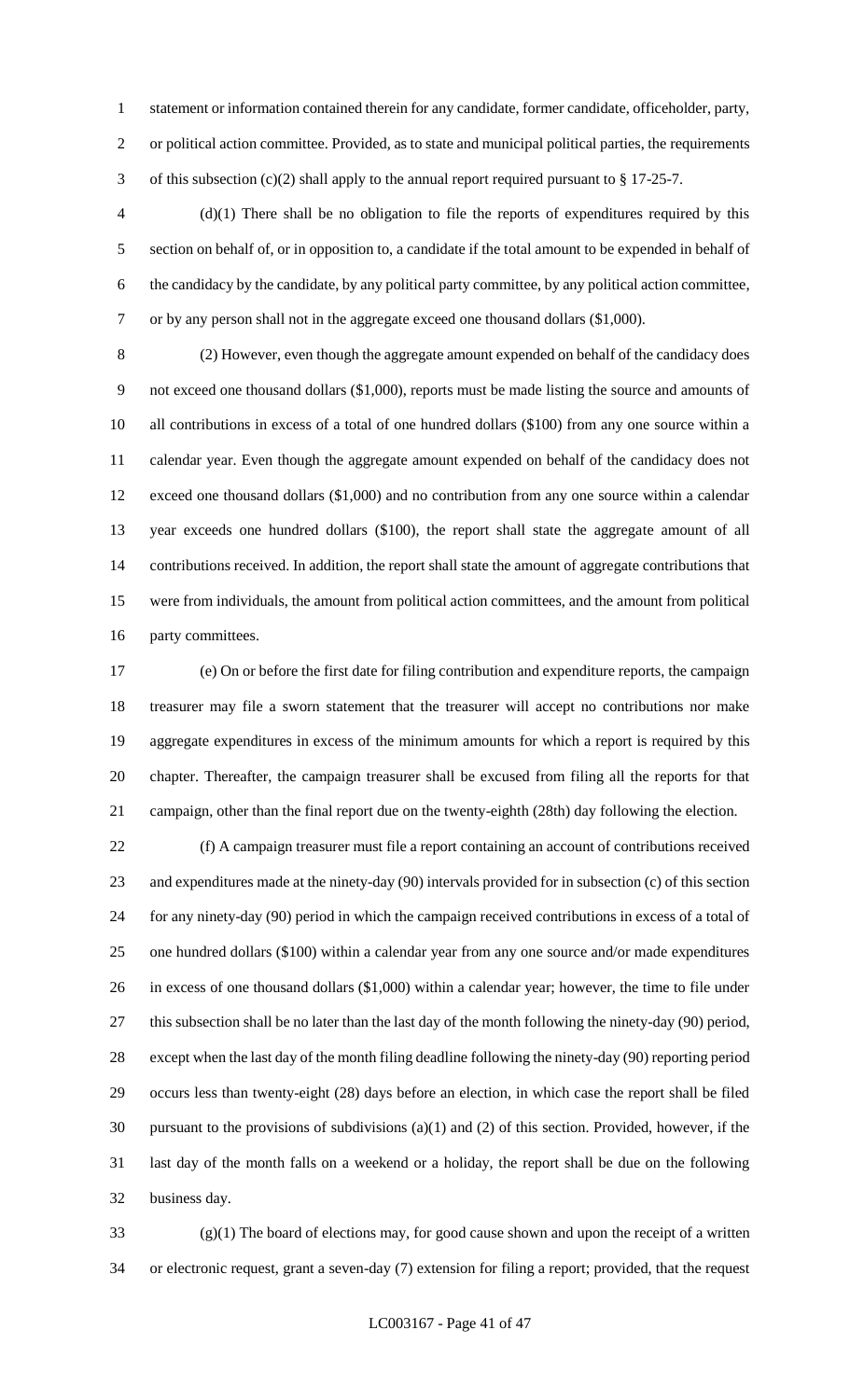must be received no later than the date upon which the report is due to be filed.

 (2) Any person or entity required to file reports with the board of elections pursuant to this section and who or that has not filed the report by the required date, unless granted an extension pursuant to subdivision (1) of this subsection, shall be fined twenty-five dollars (\$25.00). Notwithstanding any of the provisions of this section, the board of elections shall have the authority to waive late filing fees for good cause shown.

 (3) The board of elections shall send a notice of non-compliance, by certified mail, to any person or entity who or that fails to file the reports required by this section. A person or entity who or that is sent a notice of non-compliance and fails to file the required report within seven (7) days of the receipt of the notice, shall be fined two dollars (\$2.00) per day from the day of receipt of the notice of non-compliance until the day the report has been received by the state board. Notwithstanding any of the provisions of this section, the board of elections shall have the authority to waive late filing fees for good cause shown.

#### **17-25-12. Prohibited contributions.**

 No contributions shall be made, and no expenditure shall be made or incurred, whether anonymously, in a fictitious name, or by one person or group in the name of another, to support or 17 defeat a candidate in a primary general, general, or special election. No treasurer or candidate shall solicit or knowingly accept any contribution contrary to the provisions of this section.

#### **17-25-21. Primary elections Primary general elections.**

 Any candidate eligible to receive public funds and electing to receive these funds who is 21 challenged for nomination for general office in a political party primary general election shall be permitted to raise and expend an additional amount of private funds equal to one-third (⅓) of the maximum allowable expenditure amount for the office or equal to the total amount spent by the 24 candidates' opponent or opponents in the primary general election, whichever amount is less. The 25 additional amount received in contributions must be expended prior to the primary general election.

- The additional private contributions shall not be eligible for matching public funds.
- 

#### **17-25-22. Time period for payment of public funds.**

 (a) No public funds shall be dispersed to candidates until after the date of the primary 29 general election. In order to receive matching public funds, the candidate must be a candidate for general office who meets all of the requirements set forth in subdivision 17-25-20(6). The candidate must submit to the board of elections proof of receipt of qualifying private contributions and supporting documentation as required by the board. The board of elections shall, within five (5) business days of the receipt of the request for payment of matching funds, either pay over funds to the candidate or disallow all or a portion of the request and state in writing the reasons for the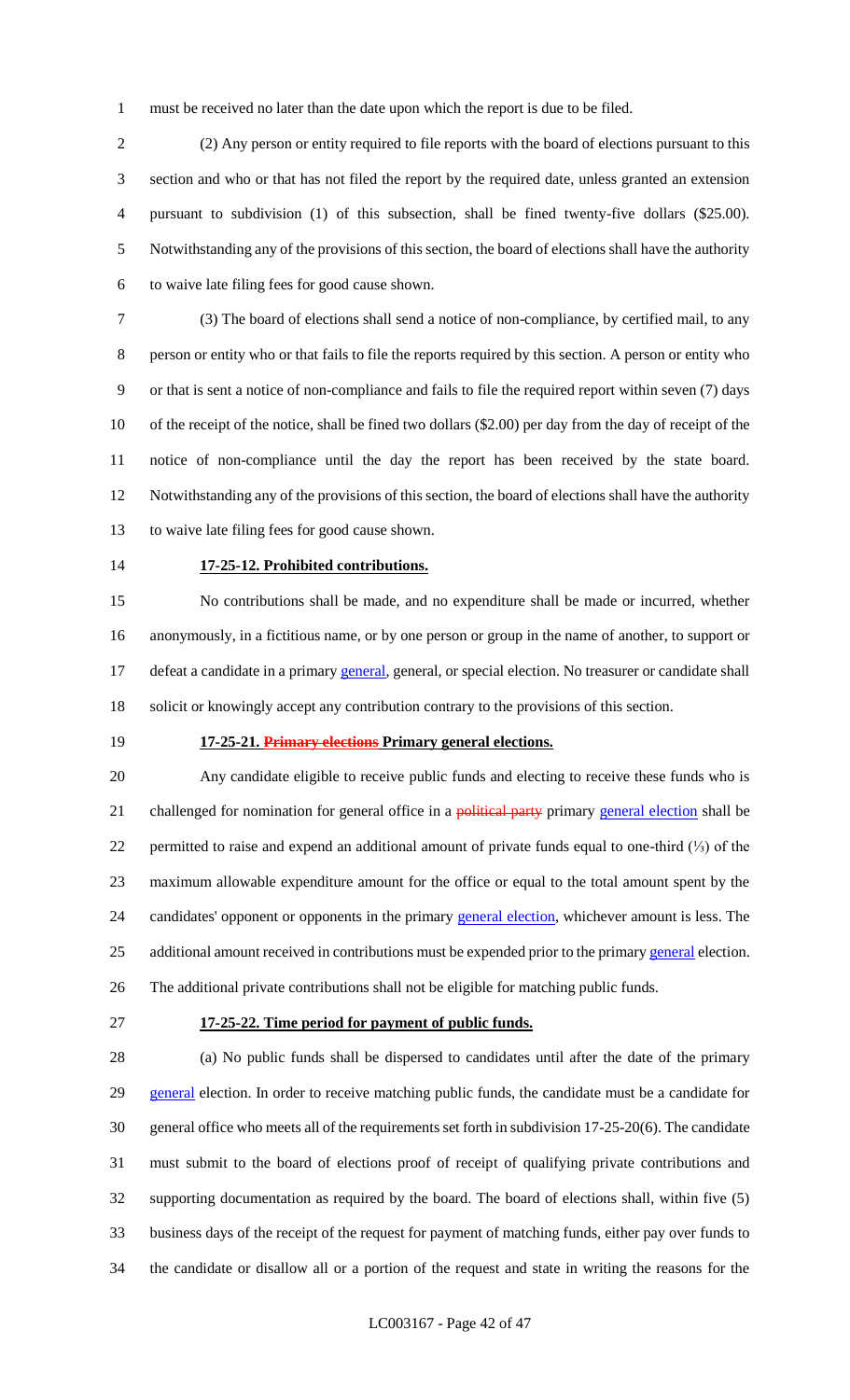disallowance.

 (b) A candidate may submit supplemental applications for public funds until the time that the permitted limits are reached.

#### **17-25-29. Appropriations.**

 In the event the funds generated by the tax credit of § 44-30-2(d) fail to produce sufficient money to meet the requirements of the public financing of the electoral system as set forth in §§ 17-25-19 -- 17-25-27, then funds sufficient to meet the levels of the public financing as set forth in this chapter shall be supplied from the general fund of the state treasury. There is appropriated from the general treasury those sums that may be necessary for carrying out the purposes of the public financing of the electoral system, and an amount equal to the total of all maximum amounts of matching public funds available to all party and independent candidates for general office qualifying and electing to receive public funds in an election shall be transferred to the board of elections no later than September 1 of each election year and deposited in a manner that will secure 14 the highest rate of interest available consistent with the safety of the sums and with the requirement that all sums on deposit be available for immediate payment to eligible candidates at any time after 16 the date of the primary general election. The state controller is authorized and directed to draw his or her orders upon the general treasurer for transfer of all sums the board deems necessary to comply with this section. There shall also be transferred to the board any additional sums that may be required until the permitted limits are reached. The board shall account for all funds disbursed pursuant to this chapter and transfer upon the conclusion of any election for general office any and all undisbursed sums to the general treasurer for deposit in the general fund by December 1 in any year in which the election is held.

- SECTION 17. Sections 17-29-2 and 17-29-3 of the General Laws in Chapter 17-29 entitled "Voter Choice Act" are hereby amended to read as follows:
- 

## **17-29-2. Legislative declaration.**

(a) The general assembly hereby finds and declares that:

 (1) Majority rule is a fundamental principle of representative democracy, and the state's election laws should uphold and facilitate this principle.

 (2) In an election where more than two (2) candidates are running for an office, the candidate who receives a plurality of the votes may actually be opposed by the majority of voters.

 (3) The state's current voting method limits voters' choices and contributes to lower voter participation.

 (4) It is in the public interest to examine Rhode Island's voting method and consider comprehensive reforms that would expand the choices realistically available to voters, increase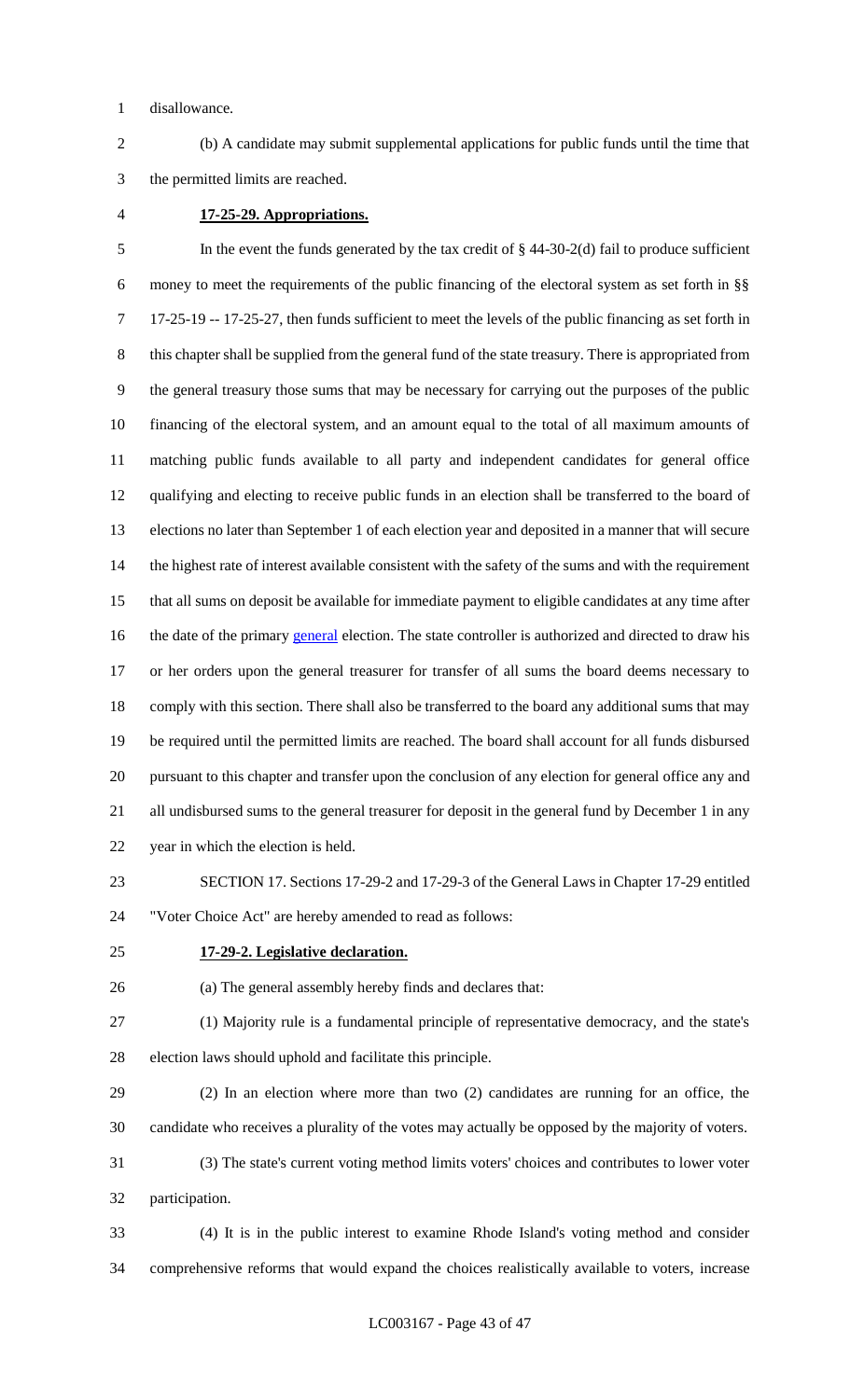participation, address the concerns of the major political parties, save money, and increase accountability.

 (b) The general assembly further finds and declares that instant runoff voting and other advanced voting methods have the potential to:

 (1) Expand the range of choices available to voters by allowing them to vote for candidates of minor political parties or unaffiliated candidates without fear of giving an advantage to the candidate they least prefer;

 (2) Reduce both election administration costs and campaign expenditures by combining primary general and general elections; and

 (3) Promote campaigns that are more positive and focused on issues because candidates will seek to appeal to opponents' supporters as a second choice.

# **17-29-3. Voter choice study commission -- Established -- Definitions.**

 (a) The voter choice study commission is hereby established for the purpose of studying instant runoff voting and other advanced voting methods.

 (b) As used in this chapter, unless the context otherwise requires, "Advanced voting method" means a voting method that allows an elector to indicate a preference for more than one candidate in an election and that determines the winner of the election by majority vote. "Advanced voting method" includes, but is not limited to, instant runoff voting, approval voting, range voting, and proportional voting.

 (c) The voter choice study commission shall consist of sixteen (16) members selected as follows:

 (1) Eight (8) members to be appointed by the speaker of the house, no more than five (5) of whom shall be from the same political party, and at least three (3) of whom shall be the clerk of a city or town of this state;

 (2) Eight (8) members to be appointed by the president of the senate, no more than five (5) of whom shall be from the same political party, at least three (3) of whom shall be the clerk of a city or town of this state; and

 (3) Provided, that all members of the study commission shall be registered voters of this state at the time of their selection and at all times while they remain on said study group.

 (d) Members of the voter choice study group shall be appointed no later than August 1, 2012.

(e) The voter choice study commission shall:

(1) Study advanced voting methods;

(2) Analyze the requirements for implementing advanced voting methods, including public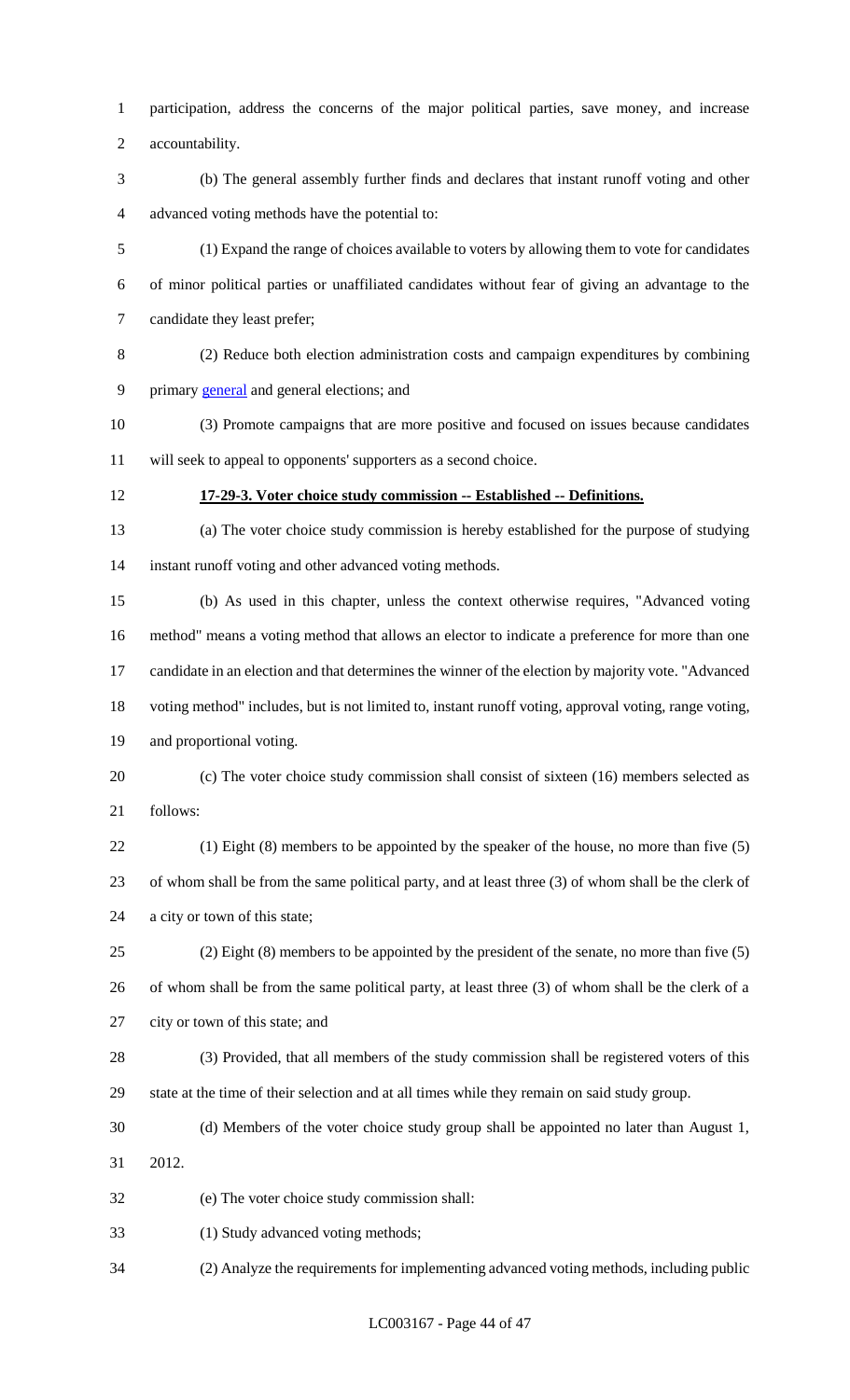education, voting equipment and technology, ballot designs, the costs of conducting the pilot project established by this chapter and using advanced voting methods in elections for state and federal offices, and savings due to the elimination of primary general elections; (3) Determine the level of public support for a change in voting methods; (4) Review the experience of other states in conducting elections using advanced voting methods; (5) Recommend statutory changes to implement advanced voting methods in elections for state and federal offices to be held in the state in 2014; (6) Make recommendations on making all voting systems used in the state compatible with advanced voting methods by 2014, including a review of the availability and costs of necessary voting equipment; (7) Make recommendations to the governing bodies and designated election officials of political subdivisions of the state on preparing to conduct an election using an advanced voting methods; and (8) Consider changes to the state's statutes governing access to the ballot for presidential candidates. (f) The voter choice study commission shall present a report on its work to the general assembly, the governor, and the secretary of state no later than November 1, 2013. (g) The director of research of the legislative council and the director of the office of legislative legal services shall provide staff assistance to the voter choice study commission. (h) The members of the voter choice study commission shall serve without compensation; except that the members shall be reimbursed for necessary expenses incurred in the performance of their duties. SECTION 18. Section 17-13-1 of the General Laws in Chapter 17-13 entitled "Primary Voting Lists" is hereby repealed. **17-13-1. Preparation and posting of preliminary lists.** 27 (a) In conformity with the requirements of chapter 10 of this title relating to preliminary 28 lists generally, preceding the next primary election of a political party prior to a general election, 29 each local board shall, for the party, prepare and post in the local board of canvassers a separate list of voters with their addresses in the districts who are eligible to participate in the primary of the respective party in accordance with the provisions of chapter 15 of this title. Each list shall be plainly marked with the name of the party for which it is prepared. (b) In the preparation of any preliminary list, the names of all persons who are ineligible by reason of the provisions of § 17-15-24 shall be stricken from the list, and those persons are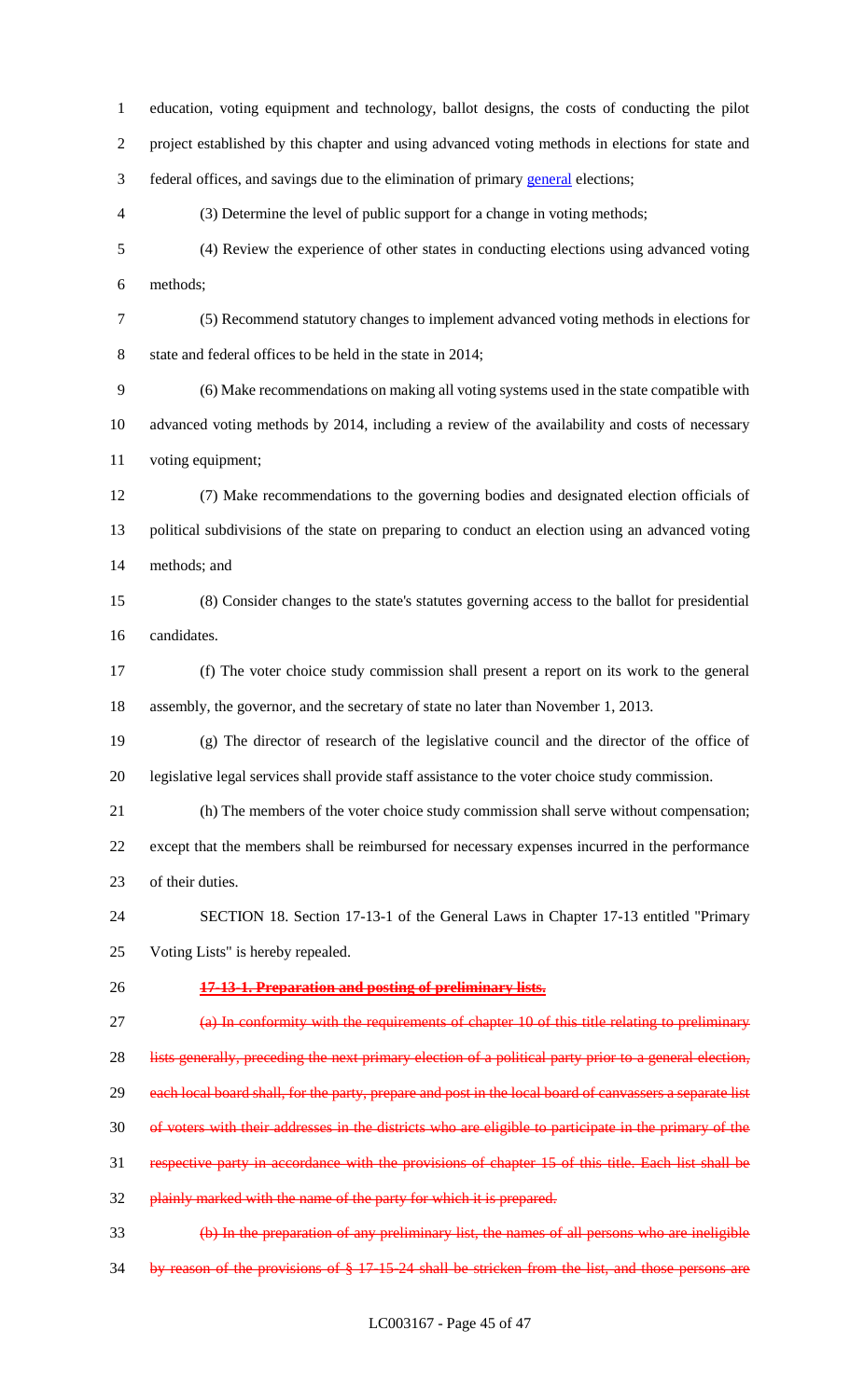# 1 debarred from participating in the primary.

| $\overline{2}$ | SECTION 19. Sections 17-15-6 and 17-15-33 of the General Laws in Chapter 17-15                             |
|----------------|------------------------------------------------------------------------------------------------------------|
| 3              | entitled "Primary Elections" are hereby repealed.                                                          |
| 4              | 17-15-6. Conventions and caucuses replaced -- Parties holding primaries -- Forms.                          |
| 5              | The primary elections held pursuant to this chapter shall replace the party conventions and                |
| 6              | eaucuses for making the nominations provided for in this title, but party conventions shall be held        |
| 7              | for the purposes that are authorized by $\S 17-12-13$ . Primaries shall be held only by political parties. |
| 8              | Except as otherwise provided in this title, any and all forms prescribed by this chapter shall be          |
| 9              | prepared and provided by the secretary of state and shall be, wherever practicable, uniform                |
| 10             | throughout the state.                                                                                      |
| 11             | 17-15-33. Tie vote.                                                                                        |
| 12             | If there is a failure to make a nomination or to elect a candidate to party office at any                  |
| 13             | primary by reason of a tie vote, the vacancy, if in respect to an office to be filled by the voters of     |
| 14             | more than one city or town, shall be filled by the executive committee of the state committee of the       |
| 15             | respective party, except in the case of a senatorial or representative committee the vacancy shall be      |
| 16             | filled by the members of the senatorial or representative district committee, as the case may be, and      |
| 17             | if in respect to an office other than a senatorial or representative district committee to be filled by    |
| 18             | the voters of no more than one city or town, or a portion of a city or town, the vacancy shall be          |
| 19             | filled by the city or town committee of the respective political party. The vacancy shall be filled        |
| 20             | only by the choice of one of the candidates receiving the tie vote. The name of the candidate chosen       |
| 21             | by the appropriate party committee shall be officially certified to the state board or local board, as     |
| 22             | the case may be.                                                                                           |
| 23             | SECTION 20. This act shall take effect on January 1, 2024                                                  |

======== LC003167  $=$